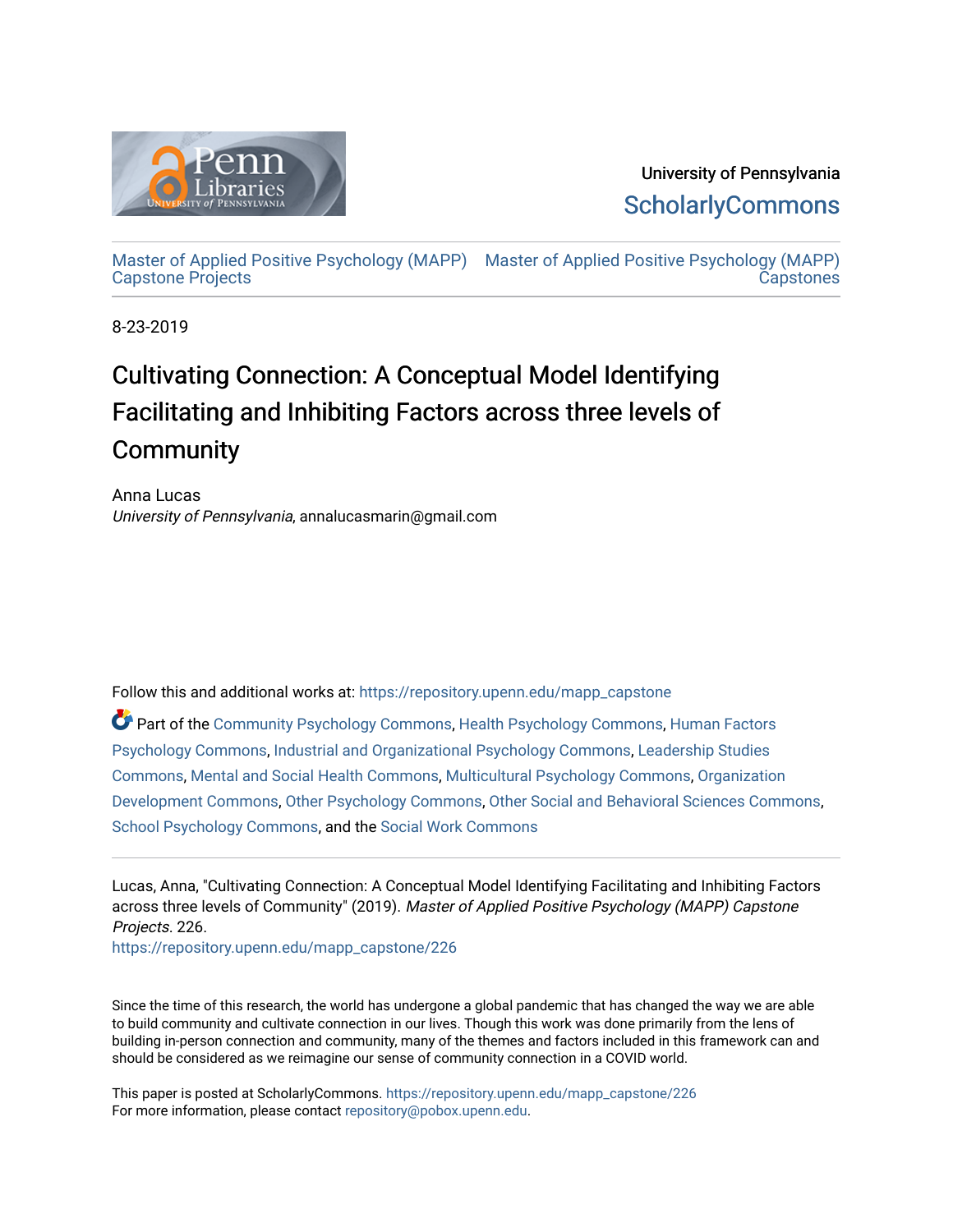# Cultivating Connection: A Conceptual Model Identifying Facilitating and Inhibiting Factors across three levels of Community

# **Abstract**

In a world that is more virtually connected than ever before, social connection is waning at an alarming rate. Extensive research has demonstrated the importance of individuals' connection to others, and community, as central for holistic well-being. In this paper, I build a bridge between positive psychology and community psychology. I introduce a recipe for authentic human connection (AHC) and present a 3x3x3 conceptual model that explores how AHC shows up at three levels of community: microcommunities of dyads and families, meso-communities of workplaces and schools, and macrocommunities of neighborhoods, cities, and countries. For each level of community, I identify facilitating factors for AHC. These include eye contact, listening, virtue, psychological safety, psychological capital, play, social capital, ritual, and sense of place. I also explore inhibiting factors for AHC such as unconscious bias, fear, social and cultural norms, power structures, competition, instability, inequality, mistrust, and physical environment. Drawing on the rich resource of positive psychology, I close my paper by presenting three strategies for individuals to cultivate authentic human connection across all levels of community.

# Keywords

community, connection, wellbeing, COVID, loneliness, workplaces, organizations, schools, communities

# **Disciplines**

Community Psychology | Health Psychology | Human Factors Psychology | Industrial and Organizational Psychology | Leadership Studies | Mental and Social Health | Multicultural Psychology | Organization Development | Other Psychology | Other Social and Behavioral Sciences | School Psychology | Social Work

# **Comments**

Since the time of this research, the world has undergone a global pandemic that has changed the way we are able to build community and cultivate connection in our lives. Though this work was done primarily from the lens of building in-person connection and community, many of the themes and factors included in this framework can and should be considered as we reimagine our sense of community connection in a COVID world.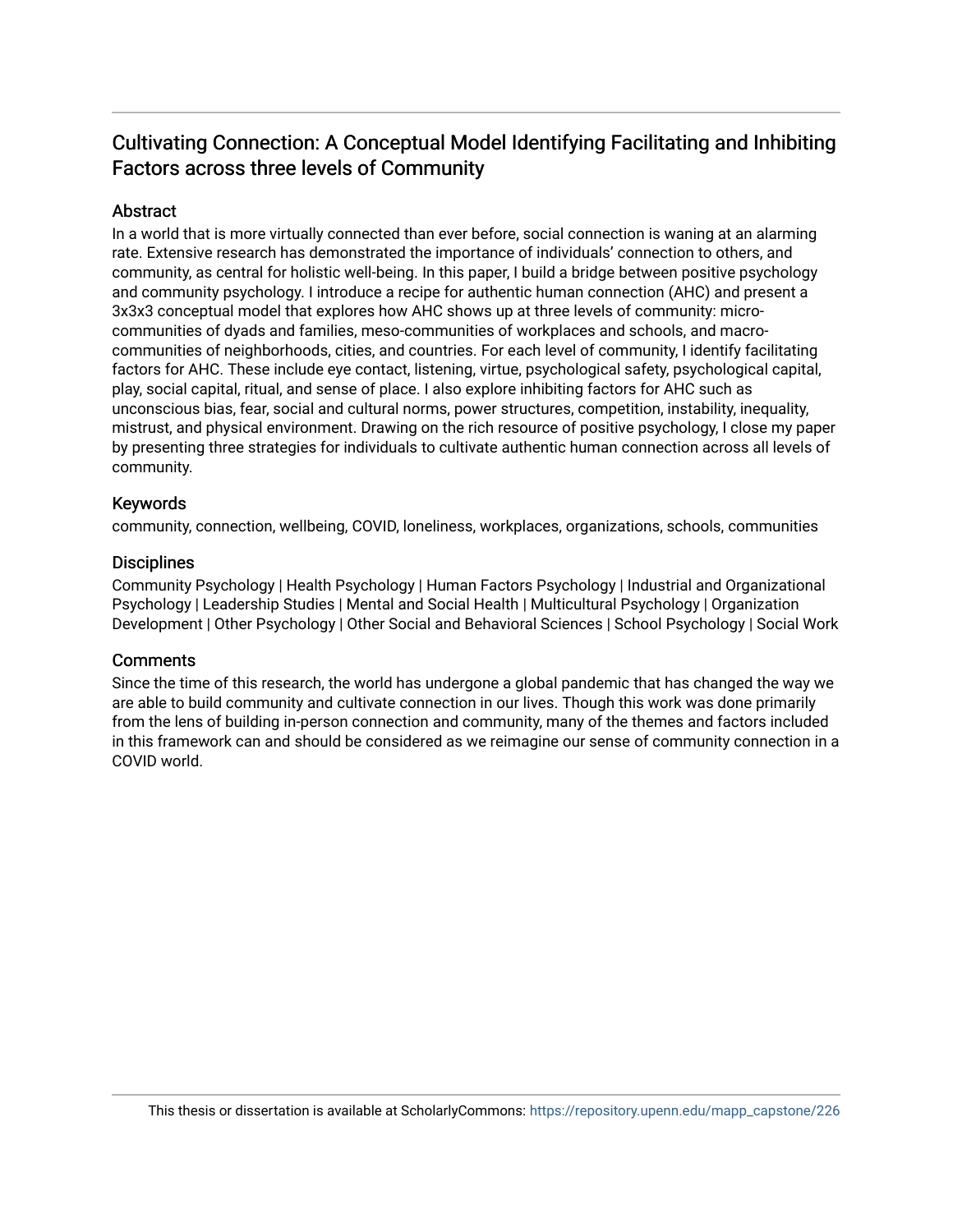Cultivating Connection: A Conceptual Model Identifying Facilitating and Inhibiting Factors across three levels of Community

Anna Lucas

University of Pennsylvania

A Capstone Project Submitted

In Partial Fulfillment of the Requirements of the Degree of

Master of Applied Positive Psychology

Advisor: Isaac Prilleltensky

August 1, 2019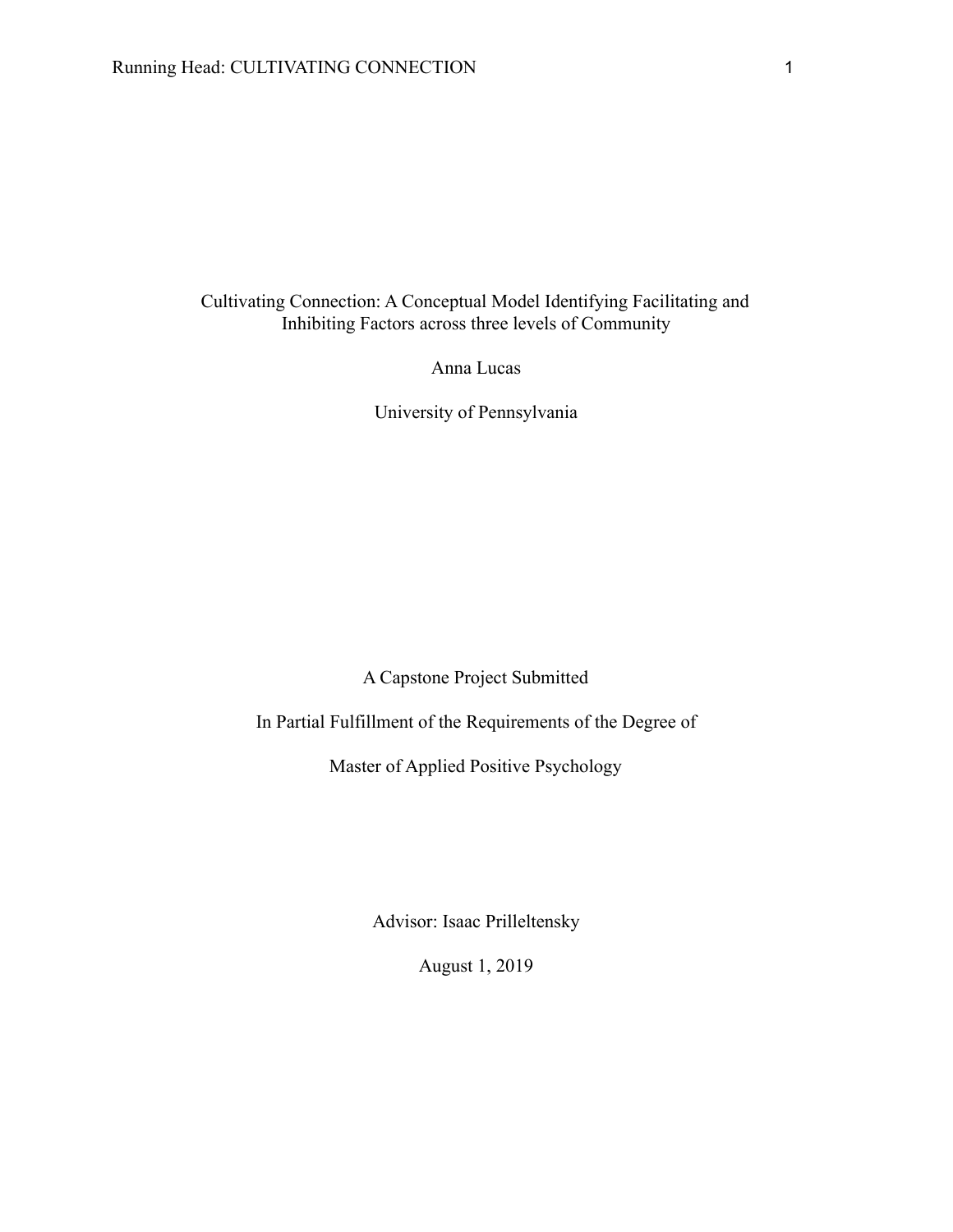# Cultivating Connection: A Conceptual Model Identifying Facilitating and Inhibiting Factors across three levels of Community Anna Margaret Lucas

Capstone Project Master of Applied Positive Psychology University of Pennsylvania Advisor: Isaac Prilleltensky August 1, 2019

#### **Abstract**

In a world that is more virtually connected than ever before, social connection is waning at an alarming rate. Extensive research has demonstrated the importance of individuals' connection to others, and community, as central for holistic well-being. In this paper, I build a bridge between positive psychology and community psychology. I introduce a recipe for authentic human connection (AHC) and present a 3x3x3 conceptual model that explores how AHC shows up at three levels of community: micro-communities of dyads and families, meso-communities of workplaces and schools, and macro-communities of neighborhoods, cities, and countries. For each level of community, I identify facilitating factors for AHC. These include eye contact, listening, virtue, psychological safety, psychological capital, play, social capital, ritual, and sense of place. I also explore inhibiting factors for AHC such as unconscious bias, fear, social and cultural norms, power structures, competition, instability, inequality, mistrust, and physical environment. Drawing on the rich resource of positive psychology, I close my paper by presenting three strategies for individuals to cultivate authentic human connection across all levels of community.

*Keywords:* community psychology, positive psychology, conceptual model, authentic human connection, community connection, inhibitory factors, facilitating factors, strategies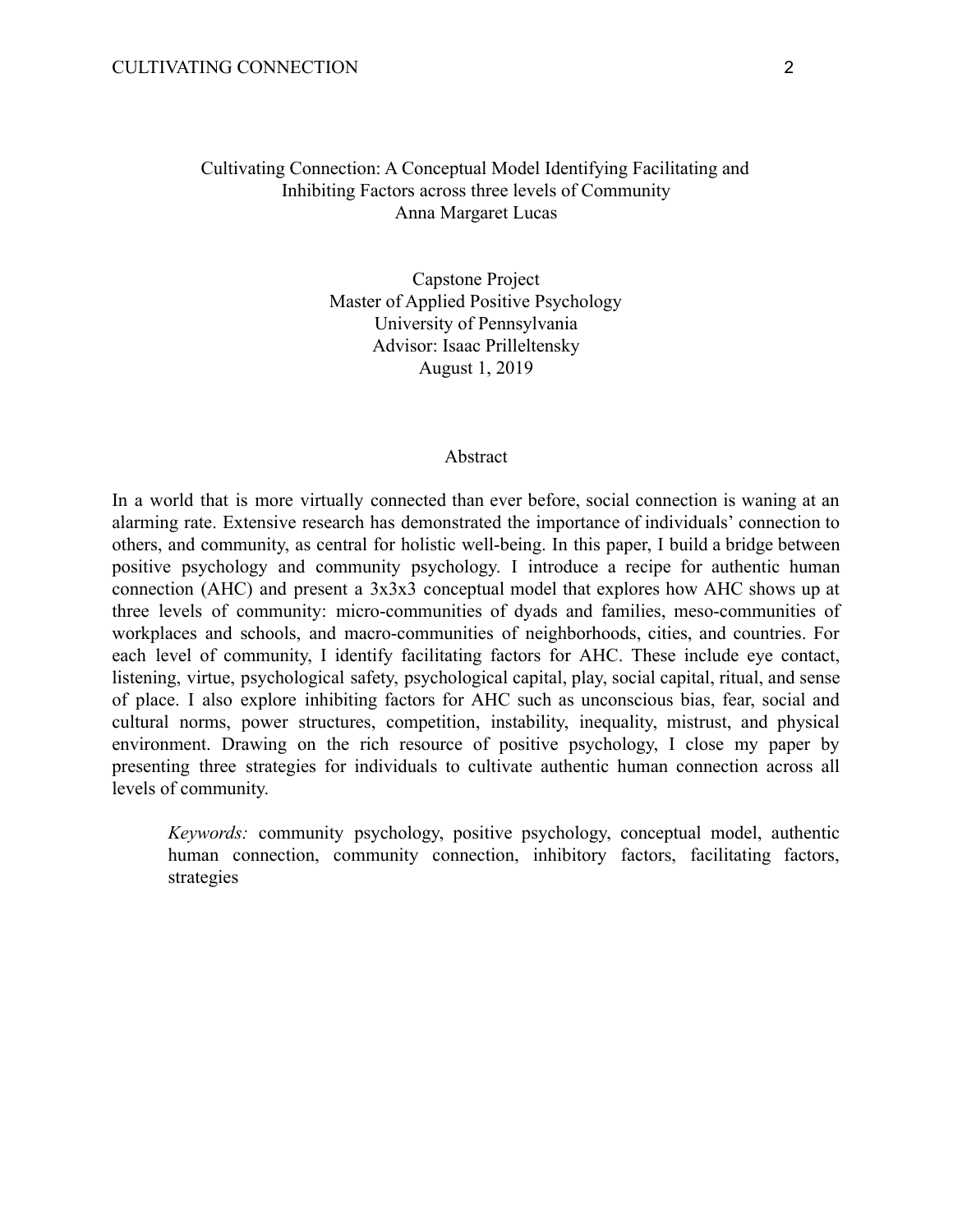#### Acknowledgements

With the spirit of Ubuntu, I am humbled to reflect on all the communities that have supported my journey this year and shaped me into the person I am today.

I thank my Mom and Dad, each of my grandparents, and all my aunts and uncles who have showed me unconditional love and support throughout my life. Thank you to my husband Carlos for your devoted partnership: your love, support, and acts of service make my dreams come true. I am grateful for, and inspired by, each of my siblings Ben, Josh, David, and Leah, my precious nieces Madeline and Savannah, and sister-in-law's Megan and Simmy. Thank you to each of my brilliant friends who brainstormed ideas and offered support throughout this year, especially Shelby and Kelly for your editing prowess.

Thank you to Marty, James, Leona, and the whole MAPP team for crafting an educational experience that so completely nourishes our minds, hearts, and souls. MAPPily 14: thank you for so generously sharing your insightful questions, creative ideas, and loving hearts. I treasure every conversation, meal, and hug. You have taught me so much and I look forward to walking together in this next chapter of life. Special thanks to all the people who helped me refine my capstone topic including Mika Keener, Judy Saltzberg Levick, David Yaden, Jan Stanley, and Andrew Soren. Thank you to Carolyn Gray for your APA support and expertise.

Lastly, but certainly not least, thank you to my advisor Isaac Prilleltensky. Isaac, thank you for believing in me and adding value in every conversation. Thank you for challenging me to think bigger and providing support along the way. I am grateful to know you, honored to work with you, and inspired by you.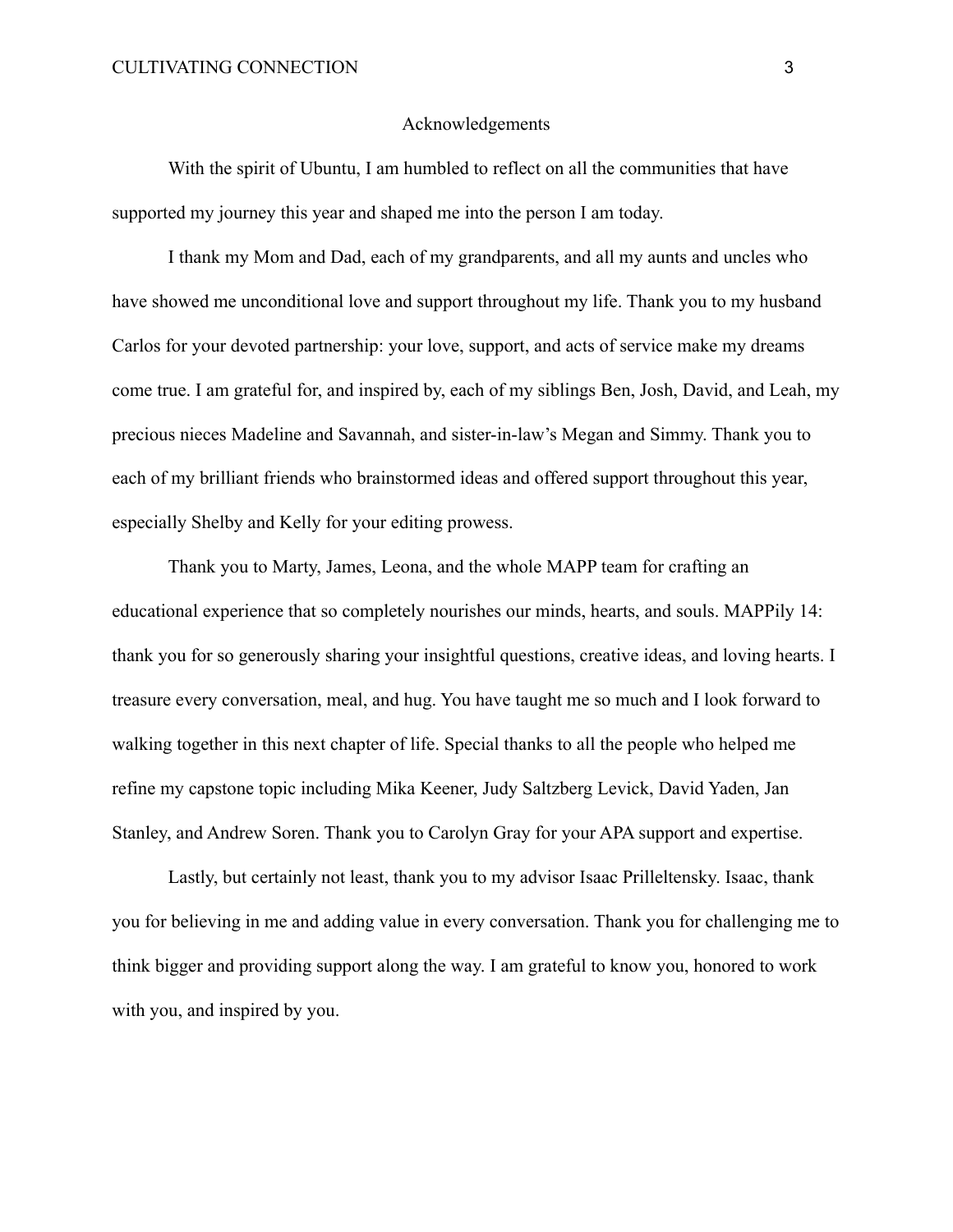# **Table of Contents**

| Introduction                                                            | 5  |
|-------------------------------------------------------------------------|----|
| An Origin Story: Positive Psychology & me                               |    |
| Introduction to Community                                               | 10 |
| Sense of Community                                                      |    |
| The Value of Community Connection                                       |    |
| The Evolution of Communities                                            |    |
| Community Connection in the Modern World                                | 21 |
| Authentic Human Connection: A Recipe                                    | 25 |
| Connecting at Multiple Levels                                           | 28 |
| Micro-level Community: Dyads & Families                                 | 29 |
| Facilitating Factors: Eye contact, Listening, Virtue                    | 30 |
| Inhibiting Factors: Fear, Social/cultural norms, Competition            | 32 |
| Meso-level Community: Organizations, Faith and Interest groups          |    |
| Facilitating Factors: Psychological safety, Play, Psychological capital |    |
| Inhibiting Factors: Power structures, Implicit Bias, Instability        | 36 |
| Macro-level Community: Neighborhoods, Cities, and Governments           |    |
| Facilitating Factors: Inequality, Mistrust, Physical environment        |    |
| Inhibiting Factors: Social capital, Ritual, Sense of place              | 41 |
| Intentional Strategies to cultivate AHC                                 |    |
| <b>Cultivate Compassion</b>                                             | 43 |
| Give Presence                                                           | 44 |
| Recognize strengths                                                     | 46 |
| Limitations and future directions                                       | 48 |
| Conclusion                                                              |    |
| References                                                              |    |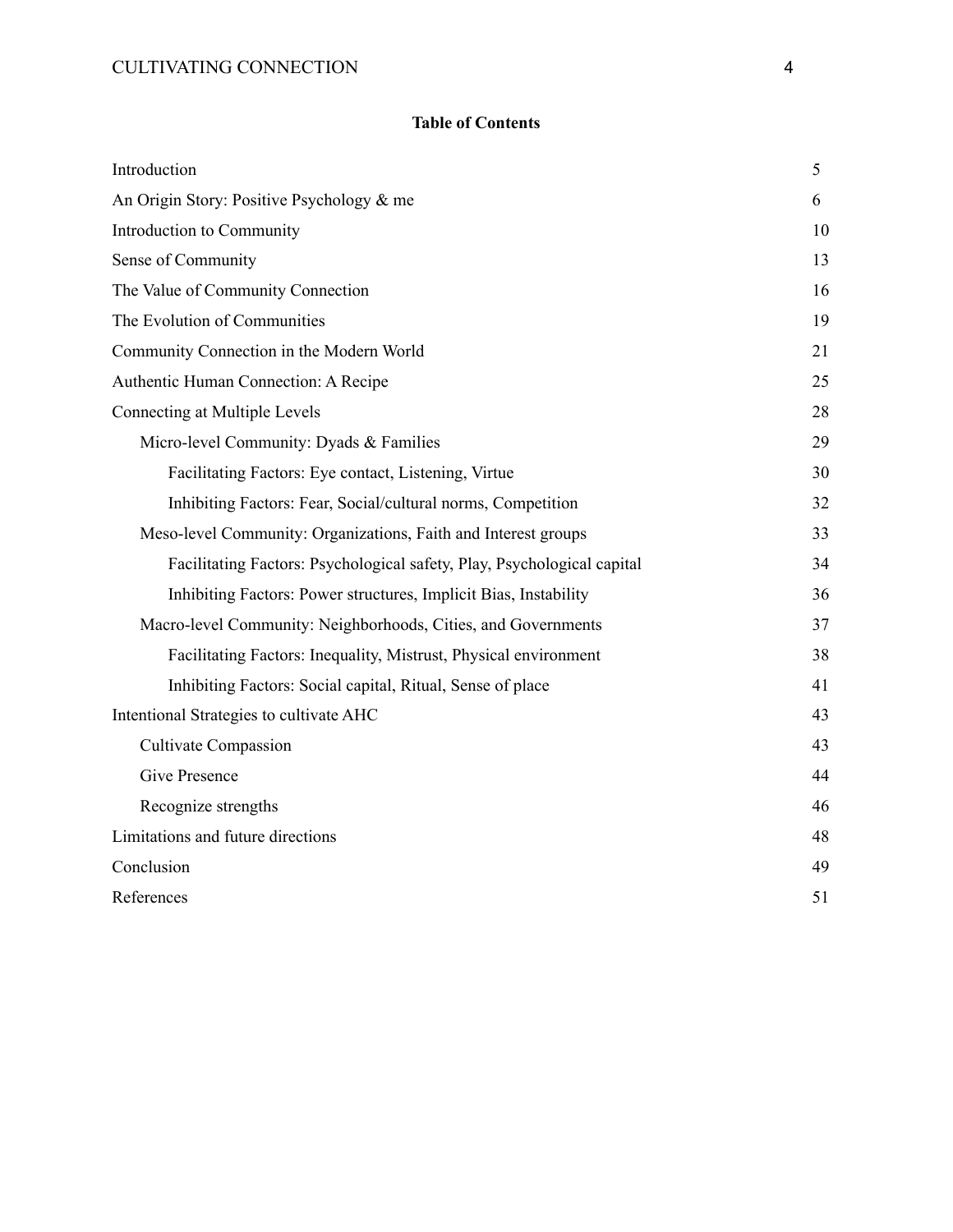#### **Introduction**

Chris Peterson, a beloved pioneer in the field of positive psychology, summed it all up with three simple words: *other people matter* (Peterson, 2006). No matter how technologically advanced we become, our ability to live and be in this world is a direct reflection of our interconnectedness and interdependence on others. In South Africa there is a Zulu word 'Ubuntu' which roughly translates to "I am because you are." The wisdom and reverence of this sentiment establishes the undercurrent with which I write this paper. Every one of us is who we are because of the people that came before us and the people around us. Even our sense of identity, the thing that we feel is most ours, is understood to be composed of three elements: our personal, social/relational, and collective identities (Brewer & Roccas, 2001). Our sense of self is directly connected to the people around us and the communities we belong.

In this paper, over the current of Ubuntu, I will build a bridge between positive psychology and community psychology. I explore what it means to authentically connect with others, and I present a recipe for authentic human connection. With a holistic perspective, I outline a 3x3x3 conceptual framework investigating how authentic human connection shows up at three levels of community: micro-communities of dyads and families, meso-communities of workplaces and schools, and macro-communities of neighborhoods, cities, and countries.

For each level of community, I identify three facilitating and inhibiting factors for authentic human connection. Across levels of community, these factors include eye contact, listening, virtue, psychological safety, psychological capital, play, social capital, ritual, and sense of place, as well as unconscious bias, fear, social and cultural norms, power structures, competition, instability, inequality, mistrust, and physical environment. Finally, drawing on the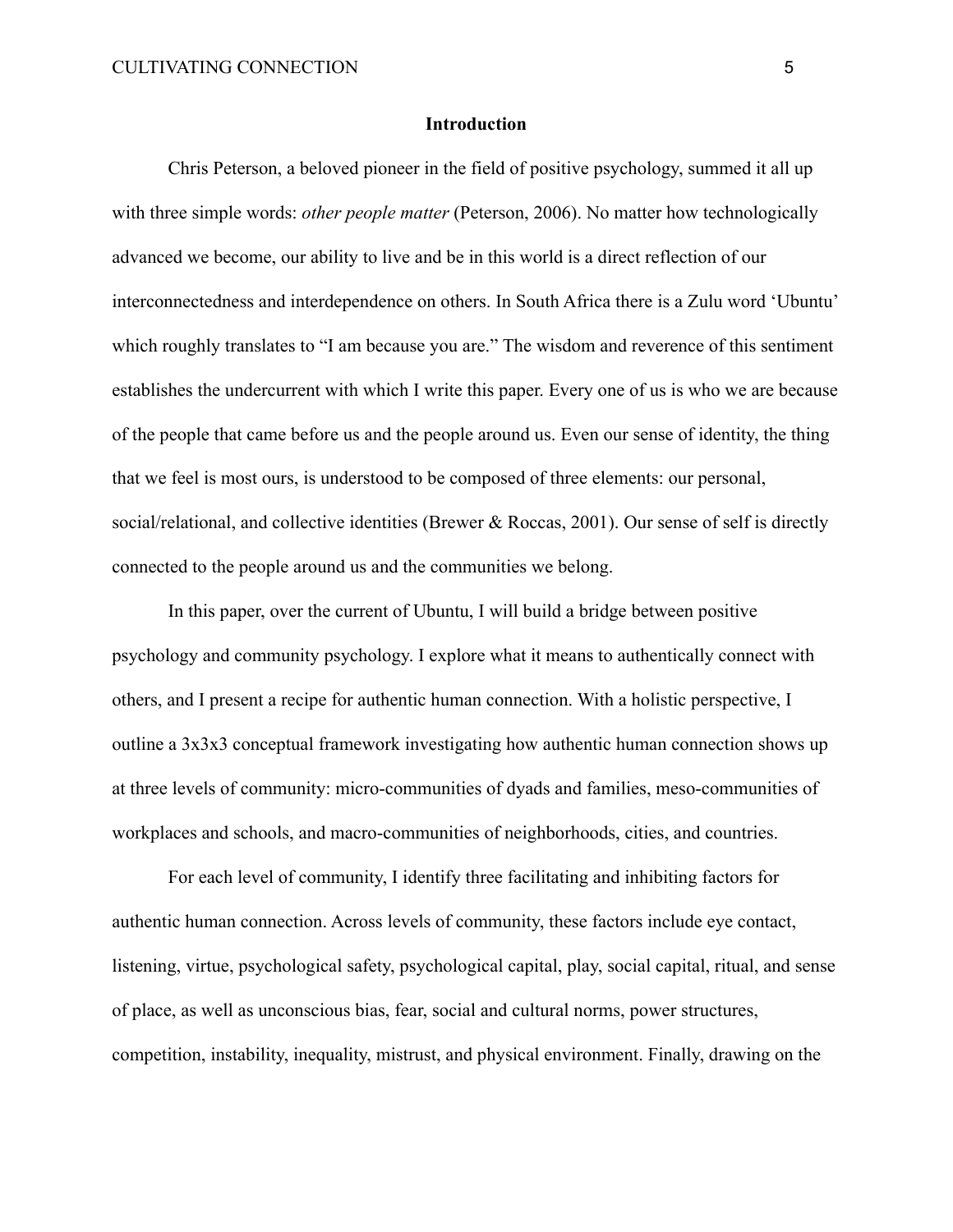rich resource of positive psychology, I close my paper by presenting three strategies for individuals to foster authentic human connection across all levels of community: cultivate compassion, give presence, and recognize strengths. It is my hope that by better understanding the inhibiting factors, leveraging the facilitating factors, and practicing these strategies we may intentionally transform all communities to be places of authentic human connection.

# **An Origin Story: Positive Psychology & Me**

Each of us must rededicate ourselves to serving the common good. We are a community. Our individual fates are linked; our futures intertwined; and if we act in that knowledge and in that spirit together…we can move mountains.

—Jimmy Carter, *Public Papers of the Presidents of the United States*

In 1998, Dr. Martin Seligman was elected president of the American Psychological Association (APA). In his inaugural address Seligman challenged his colleagues to shift their scientific focus from a disease model, to one that was reoriented around human strength (Seligman, 1999). He unveiled a new specialization within the field called *Positive Psychology* and dedicated this effort to the scientific exploration of the best of human experience: well-being, contentment, satisfaction (in the past), hope and optimism (for the future), and flow and happiness (in the present; Seligman & Csikszentmihalyi, 2000). Rather than a rose-colored-glasses picture of the world, which the name might suggest, this arm of psychology would be dedicated to a more complete, more accurate understanding of the best conditions of the human mind and experience. Seligman motioned that the field of psychology was responsible for not only alleviating human suffering, but also for recognizing and building upon what is right and good within individuals, organizations, and communities (Seligman, 2011).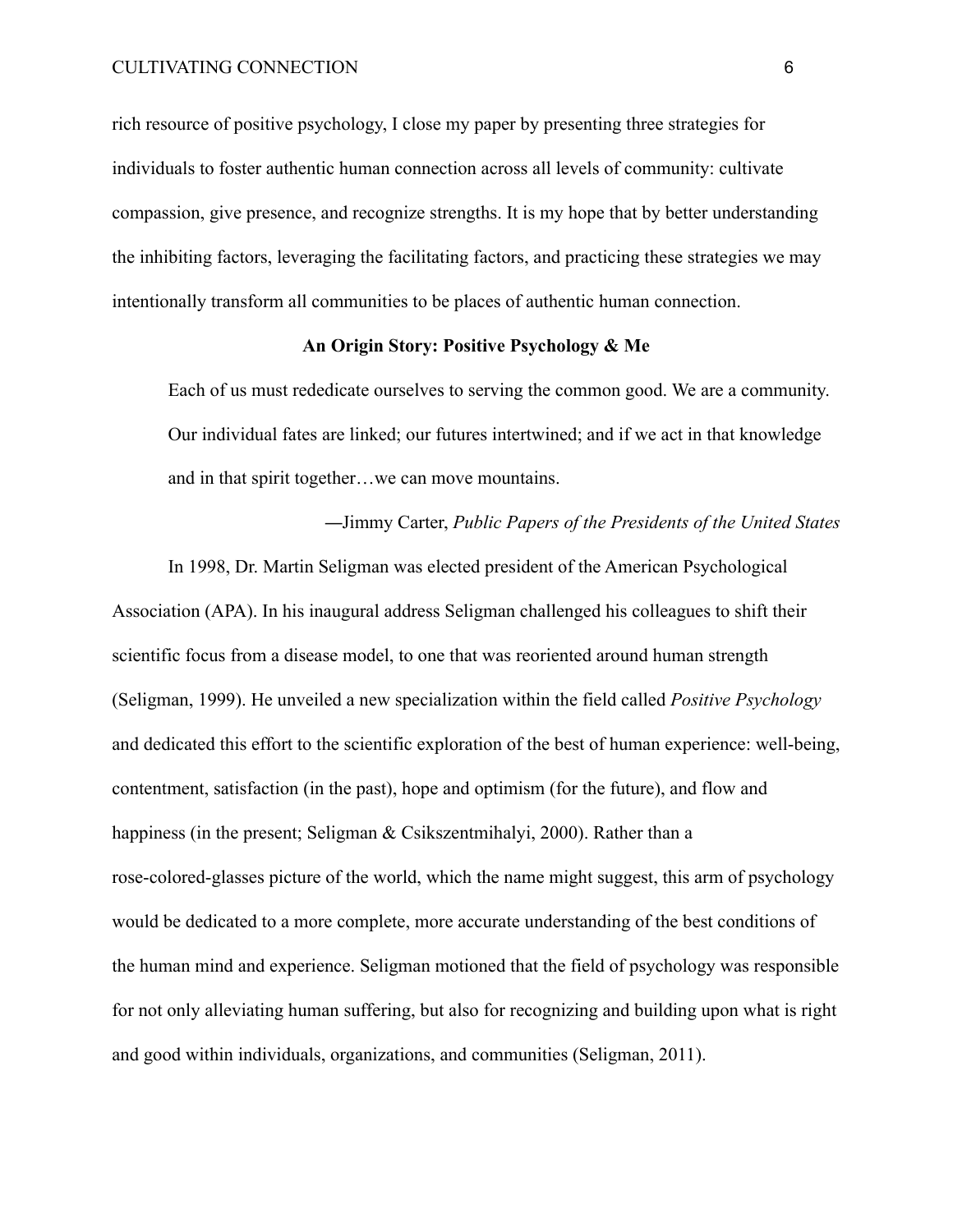Today, over twenty years after Dr. Seligman's (1999) proclamation, positive psychology has spread around the world. From its inception, the field of positive psychology has collaborated across disciplines to identify allies in education, healthcare, business, law, media, and other sectors; each dedicated to realizing and enhancing the conditions for humans to flourish and thrive (Seligman, 2011). Incredible progress has been made. Ideas of grit, resilience, and mattering are becoming mainstream. Character strengths, purpose and meaning are being recognized and prioritized in the workplace. Positive psychology has helped to lay the foundation for the science of well-being, and schools, businesses, and even countries are prioritizing well-being among other economic and socio-political valuations of progress and success (Seligman, 2011).

Dr. Seligman's academic home, the University of Pennsylvania, saw the promise of this field and supported the creation of the first graduate program of Positive Psychology in the world. As a leader in this global movement, the University of Pennsylvania's Positive Psychology Center has been dedicated to the cultivation, dissemination, and implementation of the scientific findings of what makes life worth living. The Master of Applied Positive Psychology, affectionately called the MAPP program, attracts students from diverse professional backgrounds and disciplines: all united with the common belief in the good, and the passion to positively disrupt the organizations and communities to which we belong (Seligman, 2011).

When I learned of the field of Positive Psychology and the MAPP program, I felt my heart open and a flame ignite within me. I have always been interested in and fascinated by people. I love listening to stories, learning about experiences different from my own, and experiencing other places and cultures. Over the past ten years, I have moved from my home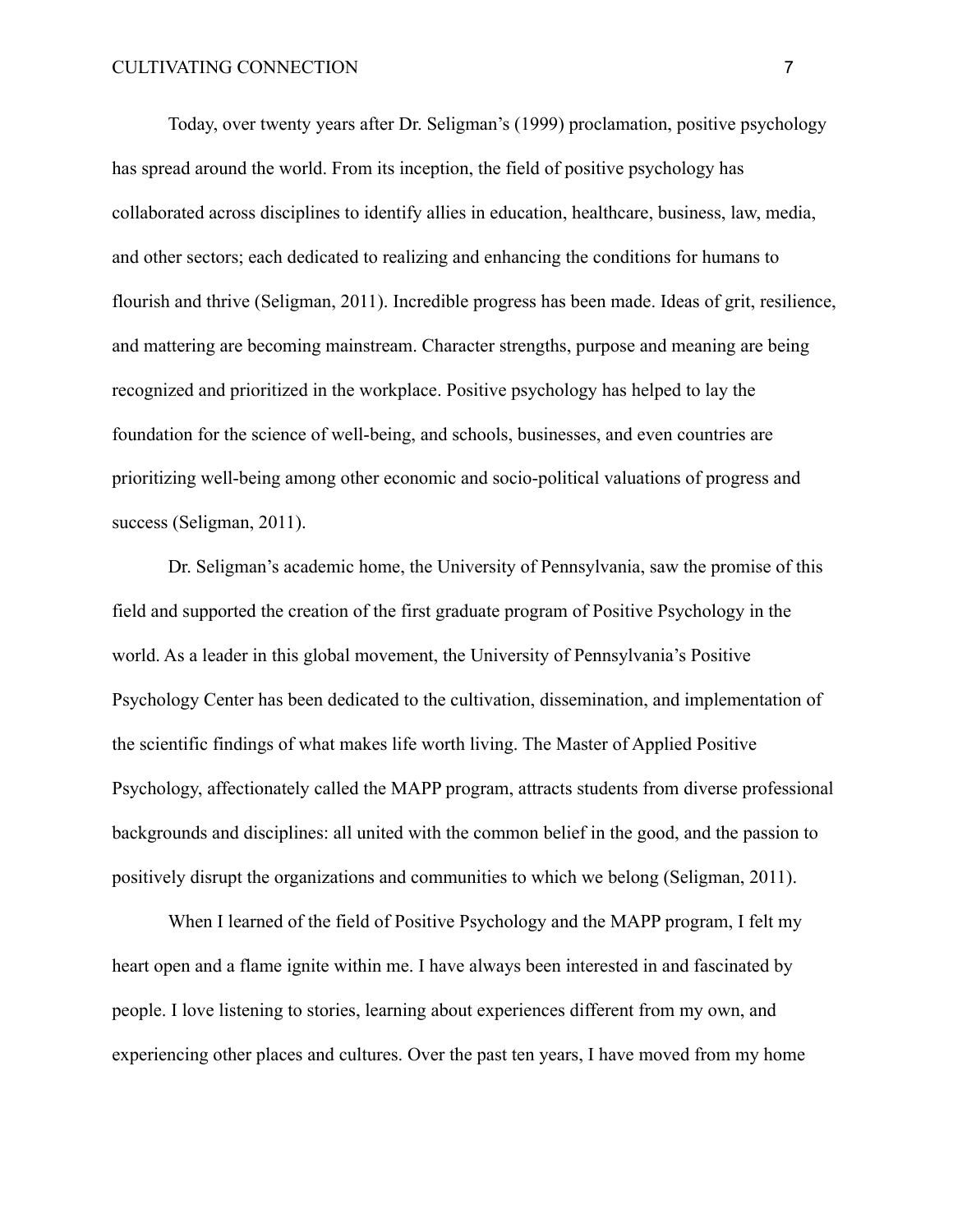# CULTIVATING CONNECTION 8

state of Iowa, to southern Spain, Chicago, and finally Los Angeles where I currently live today. In between these physical moves, have been many international travels and domestic experiences. In Xicotepec, Mexico I helped lead a summer literacy program and in Gracias, Honduras I was part of a US-based team that helped to raise money and install a clean water system which brought safe water to five rural villages and over 800 families. I have also worked alongside communities across the U.S. from Iowa City, IA in the Midwest, to Okolona, MS, and rural Appalachia in the South, and New Hartford, Connecticut in the East. I have built relationships and experienced first-hand the power of community in each of these places.

After graduating with a bachelor's degree in Psychology from the University of Iowa, I kicked off my professional career by running a summer camp for newly arrived immigrant children on the border of Iowa and Illinois. In food desert communities on the west and south sides of Chicago, I spent one year as an AmeriCorps service member, leading nutrition education classes and supporting community gardening efforts. I have worked with student communities in multiple capacities, including the Offices of Career Services and Student Affairs, at two major universities. For the last five years, I have worked with Hostelling International USA (HI USA), an organization dedicated to increasing access to travel, with the ultimate purpose of building cultural understanding and peace.

Through each of these experiences, I have partnered with hundreds of teachers, thousands of students, and countless community members. There have been many beautiful moments. I have seen the way across cultures, and sometimes without words, people are able to come together in collaboration, appreciation, curiosity, and love. I have been filled with hope realizing the innate goodness of humanity that resides in every corner of our country and in communities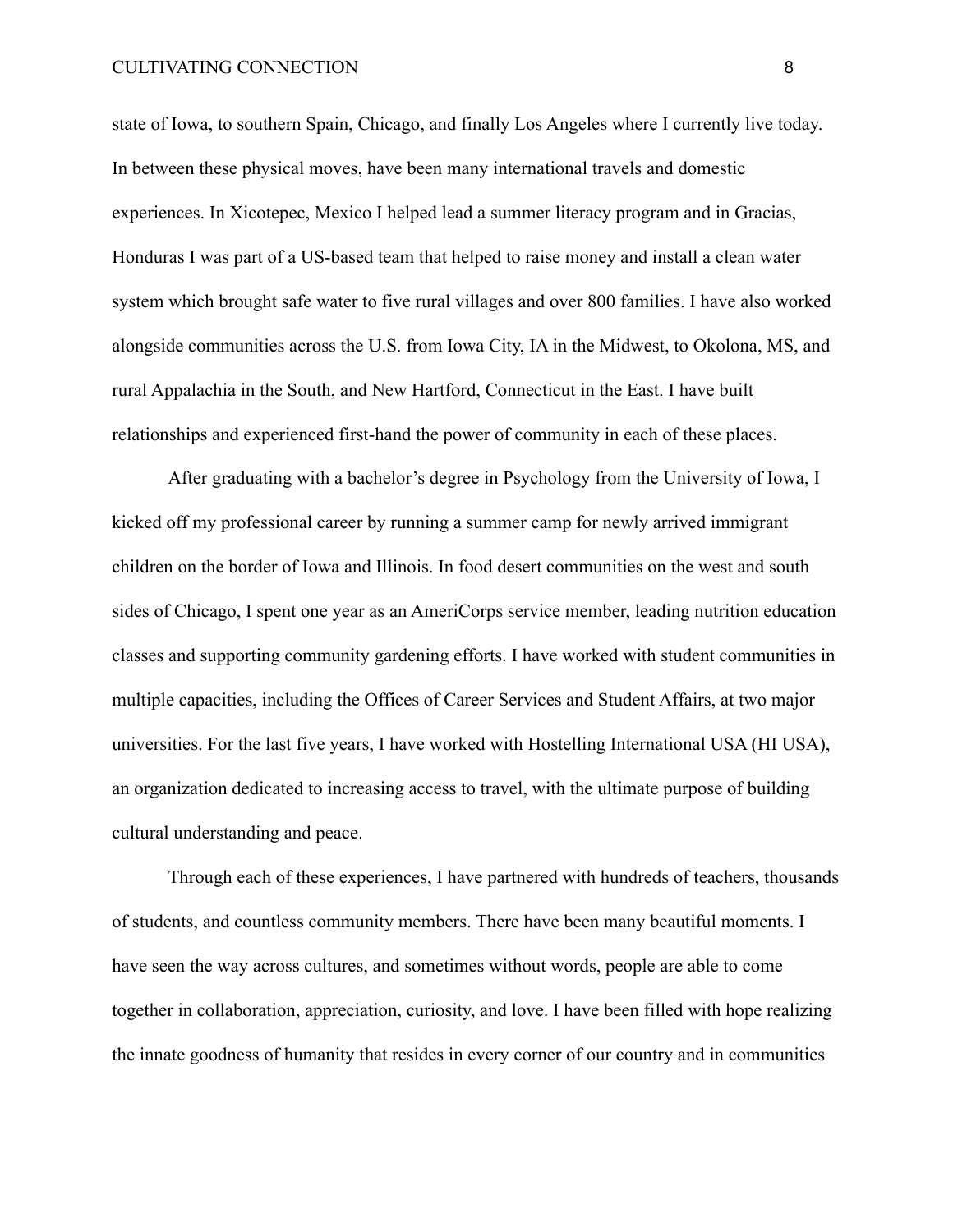#### CULTIVATING CONNECTION 9

around the world. In each of these experiences I have witnessed authentic human connection. I have also experienced disconnection, distrust, and the complexity of issues such as immigration, racism, and poverty. In addition to the countless moments of beauty, there have been moments of great difficulty. I have felt helpless witnessing incessant violence, paralyzed with the need to do something, and crippled by my not knowing what to do.

In each of these challenging, rewarding, and ultimately diverse experiences, I witnessed a common thread of beauty, goodness, and wholeness of our humanity. Despite the challenges, hardships, and tragedies, I have continually oriented toward the good. I have believed in the power of identifying and building upon strengths as a disrupter to the more traditional route of identifying and improving upon weaknesses. I have found that my own compass and internal orientation does better in this regard, I feel energized, empowered, and renewed with the potential of what could be.

When I learned of MAPP, it was as if I let out a deep breath I didn't know I was holding. I had found a place where people believed in the potential of the good and were equally passionate and committed to enhancing it within our world. I longed for the theoretical and scientific findings to base my current and future work within organizations and communities. I appreciated the way the field of positive psychology is committed to the whole person, a realization that has informed my own personal model of well-being. Even more, I appreciated that the field was not only concerned with the individual, but also the systems, organizations, and contexts around those individuals. It asks the same sort of questions that I ask: how can we build upon what is good, right, and valuable within a sphere and allow those qualities to shine brightly?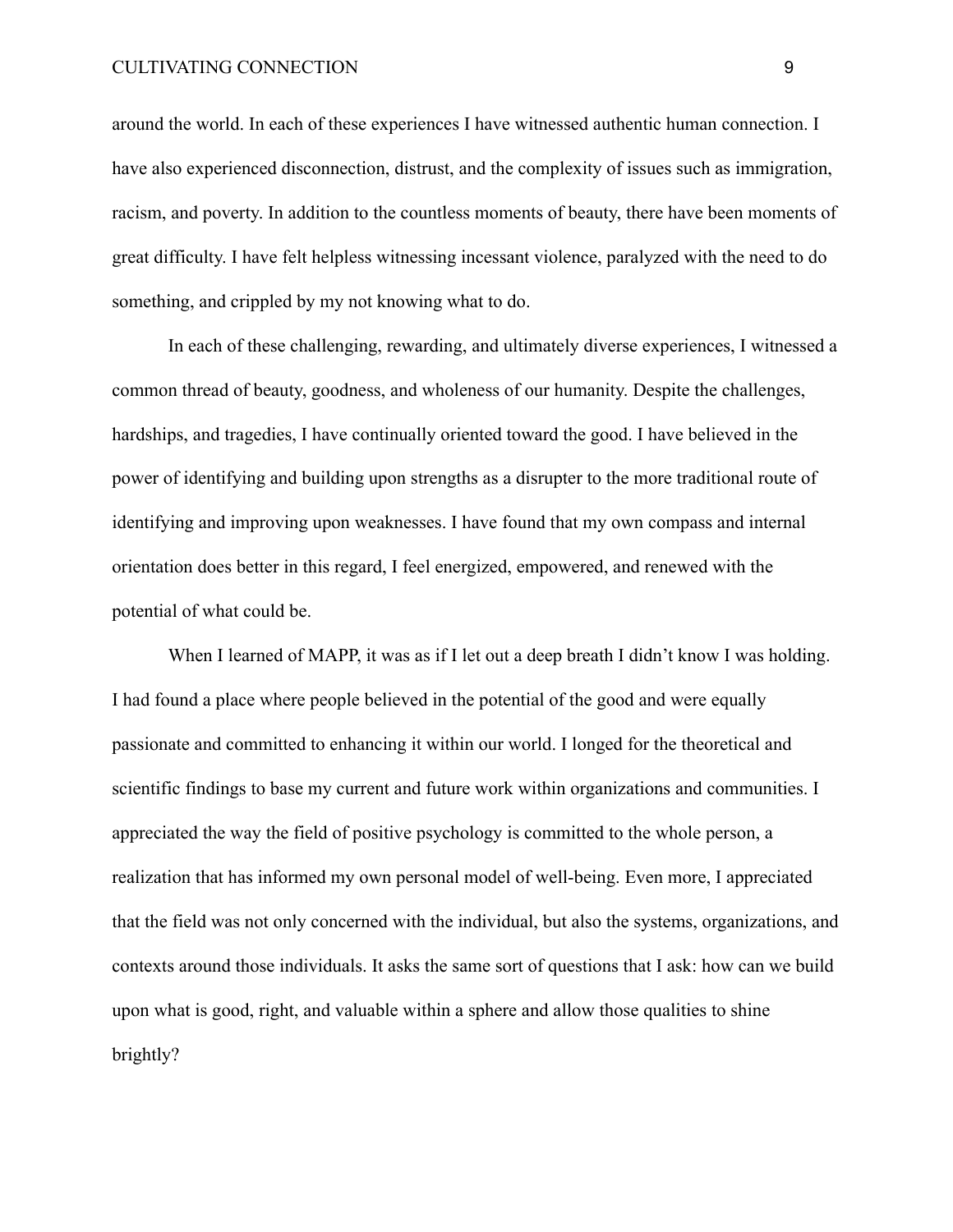## **Introduction to Community**

It is not more bigness that should be our goal. We must attempt, rather, to bring people back to...the warmth of community, to the worth of individual effort and responsibility... and of individuals working together as a community, to better their lives and their children's future.

#### —Robert F. Kennedy, *RFK: Collected Speeches*

Positive psychology is dedicated to the flourishing of individuals, organizations, and communities, though much of its scientific investigation and achievements have been focused around the flourishing of individuals and organizations. In my 3x3x3 conceptual model, I venture into the study of community by exploring three levels of community: the micro-level of dyads and families, meso-level of organizations, faith groups, and schools, and macro-level of neighborhoods, cities, and governments. Before beginning a more thorough exploration of each of these levels of community, it is important to explore the meaning of the word community, as well as its historical importance.

The word community has many connotations. In fact, over sixty years ago in 1955, Hillery (1972) documented 94 descriptive definitions of community. These range from social organisms, to physical spaces, and even familial networks. Communities are typically defined as *structures of social interaction* and are united around a shared sense of identity, commonly held group norms, and ongoing interactions among group members (Bowles & Gintis, 1998). They are both relational and locational: referencing a geographical place and a social space (Pretty, Bishop, Fisher & Sonn, 2007).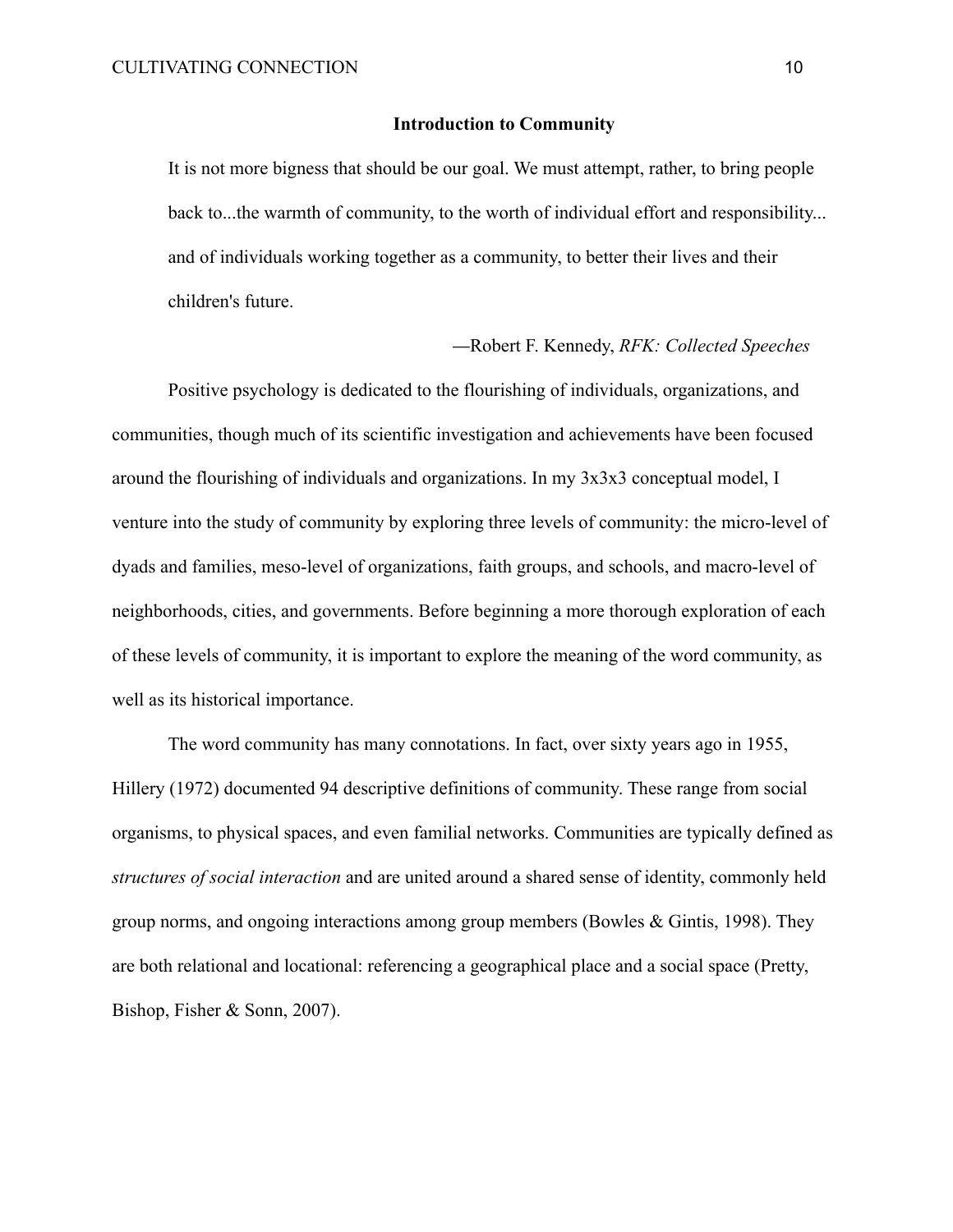Community is a culturally relative phenomenon, meaning different things to different people (Hillery, 1972). In the broadest sense, communities range from the families we are born into, the places we go to school, where we work, where we live, and where we play (Pretty et al., 2007). They are intrinsically paradoxical: consistent and stable, while simultaneously intangible and ever-changing. Communities are dynamic organisms, though they are made of individuals, they transcend individualism and harness an extra-individual potential that is found not within people, but between them. In this paper, I am going to explore community in the broadest sense, as groups of humans united around a shared identity, purpose, or experience.

My appreciation of community likely is driven by the rural community in which I was raised. My father's family were multi-generational farmers and my mother's family owned and operated family businesses in a small town in Iowa (Greenwood's Grocery is still owned and run by a second cousin today!) To my parents, and even myself growing up, community was incredibly tied to place. It was not so much of a psychological construct as it was a physical reality of where we lived and the people that were around us. These were the people who went to our church, rode my school bus, and played on my softball team. In addition to savoring times of celebration, I experienced first-hand the incredible resource communities provide at times of difficulty. In times of hardship, the strength of this farming community was remarkable: friends, family, and neighbors rally with beautiful homemade dinners, baked goods, and fellowship.

When I moved to Chicago, I was impressed to see a similar sense of community and village-mentality in an urban setting on the West and South side neighborhoods where I worked. Store windows boasted signs that said "It takes a village to raise a child" and neighborhood affiliation provided a strong sense of identity and solidarity. In these food desert neighborhoods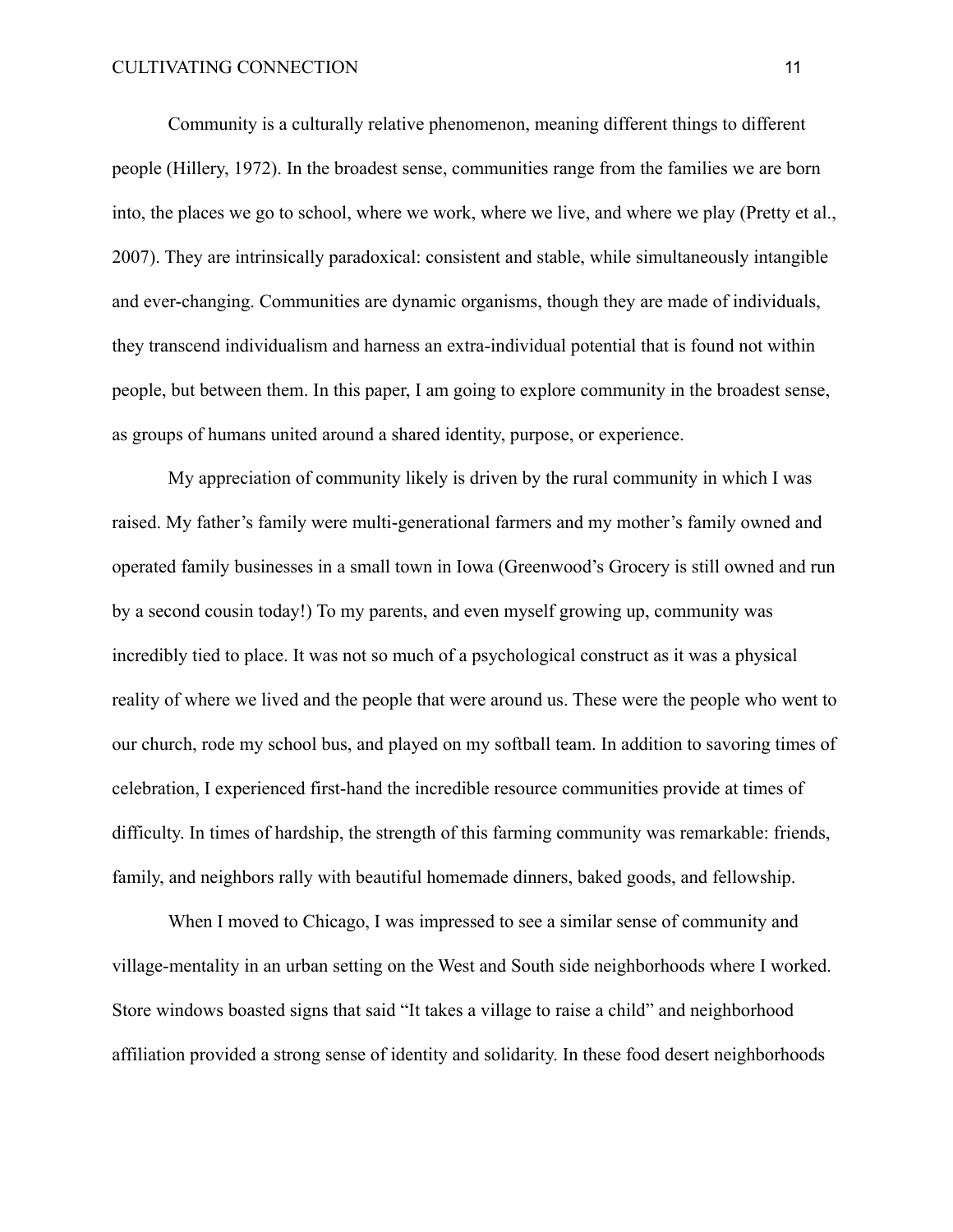which face tremendous socio-economic challenges, connection to community plays a buffering role against stigmatization, prejudice, and discrimination (Major & O'Brien, 2005). The power of community is not simply the sum of its parts, but it is its shared narratives, stories, rituals, and traditions (Sonn, Bishop, & Drew, 1999). Place-bound communities such as these exist all over the world. I think of the community resilience I witnessed in Guatemala's Mayan villages, or of the North African Berbers living in the Sahara Desert in Morocco. These are places where immediate family lines blur and neighbors are extended family with whom you raise your children.

As the global economy evolves, for many people this sort of place-bound community affiliation is no longer a reality. Humans have become less tied to a physical place and modern society presents a greater degree of choice in community membership than ever before (Obst & White, 2007). In many ways our sense of community is more expansive than it once was: now the word community may signify the families we are apart of, our groups of friends, colleagues, digital groups we are members, or even transitory communities such as fellowship programs, academic communities, and social/extracurricular groups. Communities have expanded from simply the place we live, to the people we surround ourselves within each phase and facet of our lives. Individuals can belong to multiple communities at one time, and most do.

In varying levels, individuals identify with the communities of their neighborhood, workplace, hobbies and interests, as well as political and ideological groups. A study by Patricia Obst and Katherine White (2007) explored how choice plays a role in individuals' investment in these communities. With a multitude of community options, what role does choice play in one's social identity and sense of community? They looked at three types of communities, with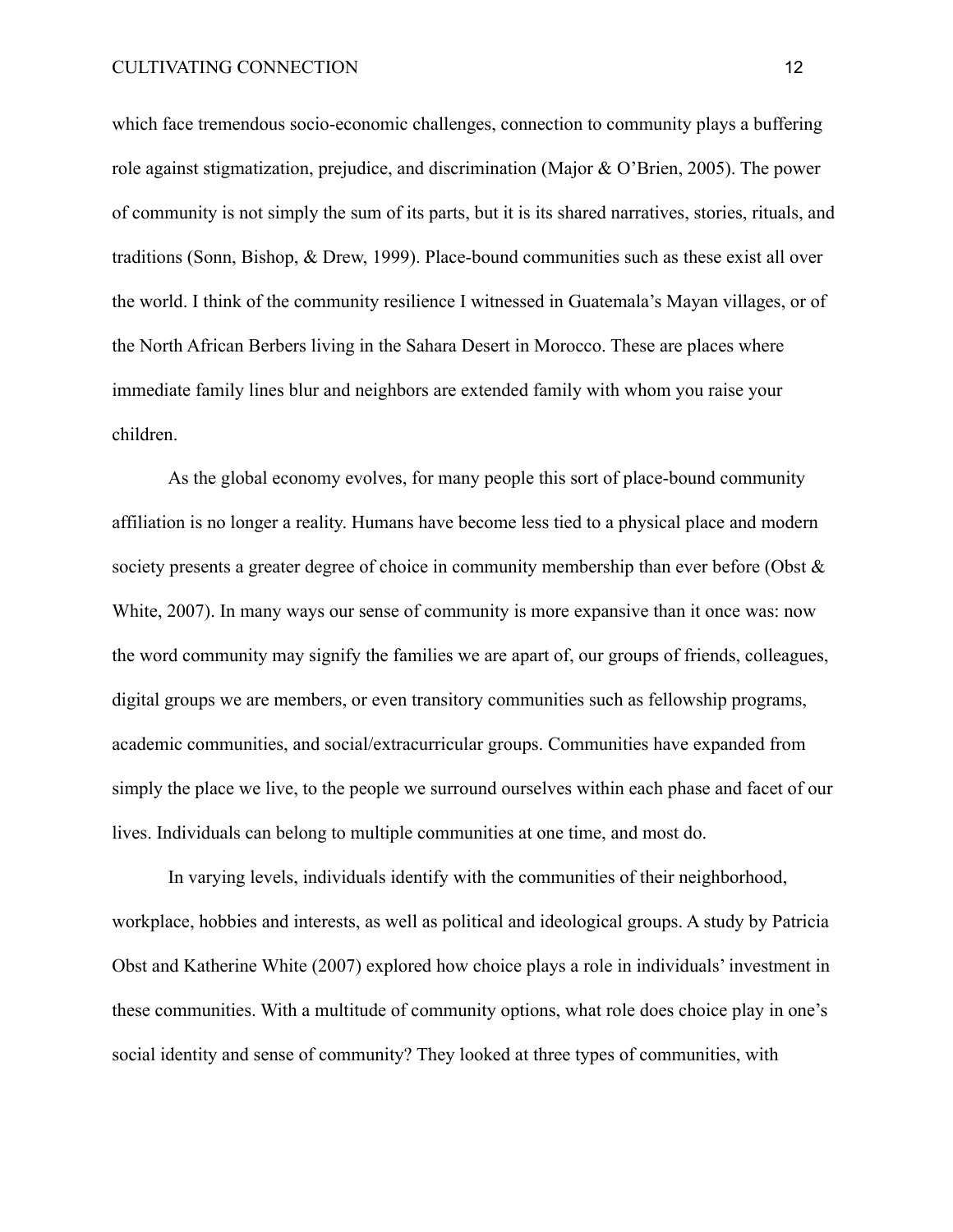varying levels of choice: a local neighborhood, a university student community, and a special interest group. Their findings suggest that choice matters and they found that one's social identification with the group and sense of community membership increased as their level of choice was greater.

# **Sense of Community**

We are like islands in the sea, separate on the surface but connected in the deep.

—William James, *Conscious Writing: Discover Your True Voice Through Mindfulness and More*

In addition to geographical and relational realities, one's sense of community also serves as a psychological construct that is positively correlated with well-being. In Sarason's (1974) seminal work on psychological sense of community, he recognized this concept may be difficult for the mainstream field of psychology and preemptively admitted:

The concept "psychological sense of community" is not a familiar one in psychology...it does not sound precise, it obviously reflects a value judgment, and does not sound compatible with "hard" science. It is a phrase which is associated in the minds of many psychologists with a kind of maudlin togetherness, a tear-soaked emotional drippiness that misguided do-gooders seek to experience. (pp. 157)

Yet, he held firm in his belief that this sense of community was paramount to one's quality of life and well-being. Whether it was easy to operationalize and measure did not matter, he maintained that people knew when they had it, and equally importantly, when they did not. Reflecting on Sarason's seminal work, Pretty, Bishop, Fisher, and Sonn (2007, pg. 9) capture the essence of psychological sense of community as "the feeling that one is part of a readily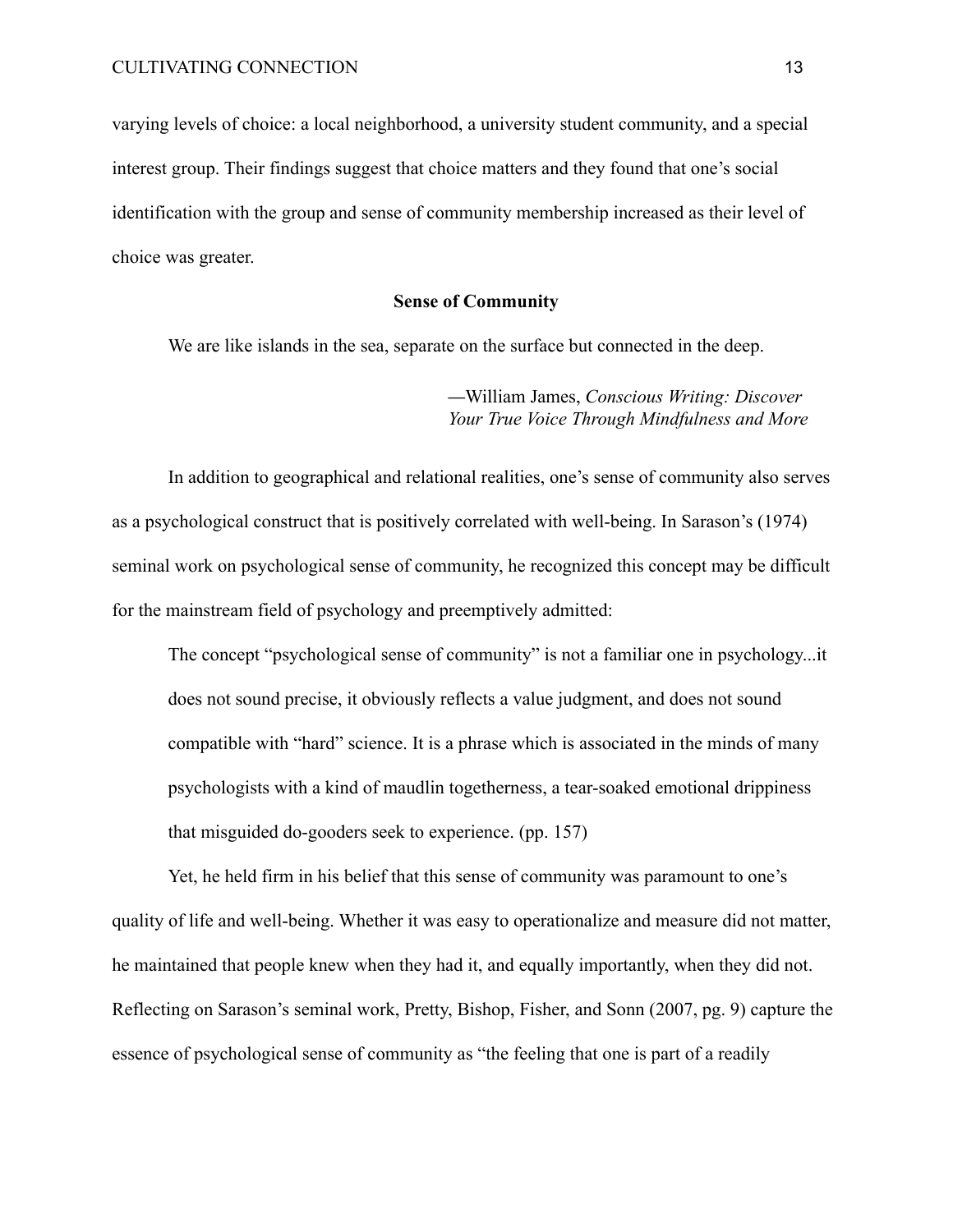available, supportive and dependable structure, that is part of everyday life, and not just when disaster strikes."

Sarason's sense of community theory established an *overarching value* for community psychology and has since inspired nearly fifty years of research and measurement (McMillan & Chavis, 1986). In 1986, David McMillan and David Chavis introduced a definition and criteria for psychological sense of community, proposing a "sense of community is a feeling that members have of belonging, a feeling that members matter to one another and to the group, and a shared faith that members' needs will be met through their commitment to be together" (McMillan & Chavis, 1986, p. 9). Sense of community is made up of four equally important elements: membership, influence, integration and fulfillment of needs, and shared emotional connection. Though I will briefly explain the first three factors, in this paper I will more thoroughly explore the fourth element of emotional connection.

The first of these elements is *membership.* Community membership is made up of five attributes: sense of belonging and identification, boundaries, emotional safety, personal investment, and common symbol system. First and foremost, community membership provides a feeling of belonging. Individuals experience a feeling of belonging when they are concerned for others and perceive others are concerned for them (Baumeister & Leary, 1995). In addition to this sense of belonging, community membership defines boundaries which serve an important role in the group's survival. These boundaries dictate the community's shared norms and provide members with the emotional safety necessary for their needs to be exposed, and for feelings of intimacy to develop. Community membership comes with a shared knowledge of commonly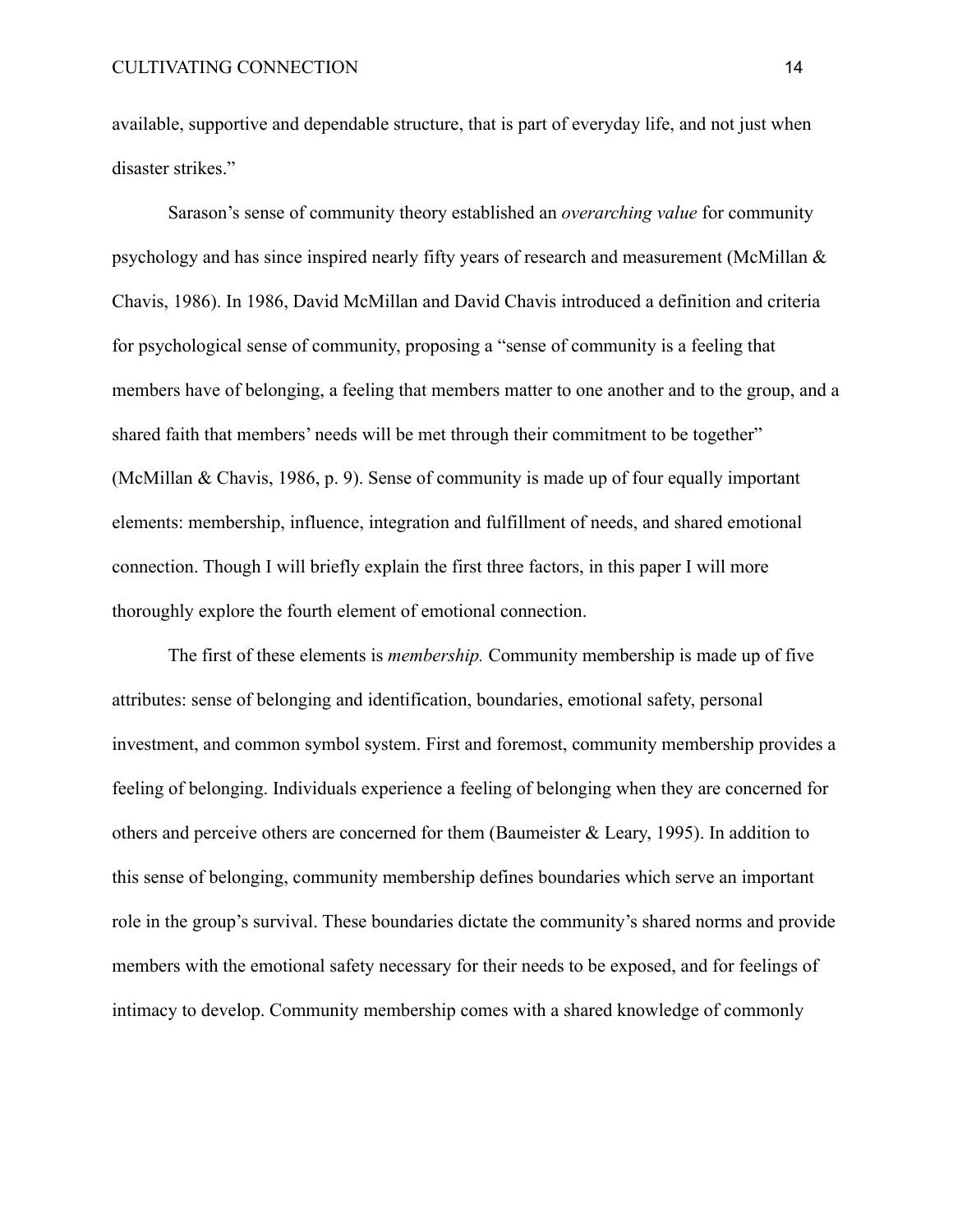held myths, symbols, rites, ceremonies, and holidays. This common culture creates social space between members and nonmembers (McMillan & Chavis, 1986).

The next criterion for a sense of community is *influence.* Influence is a bidirectional relationship. Members must both be attracted to, and influenced by, the group. They must also feel a sense of individuality and empowered to impact the group. Influence is a give and take relationship which works simultaneously. The ability for individuals to influence or contribute to the group, works in alignment with one-half of the idea of *mattering* which highlights the importance of being invited to add value within a community (Prilleltensky, 2016).

The other half of the mattering equation is the experience of feeling valued (Prilleltensky, 2016) and this leads into the third pillar of McMillan and Chavis' (1986) sense of community theory: *integration and fulfillment of needs.* Integration and fulfillment of needs is another primary function and necessity of a strong community. Together integration of behaviors, reinforcement of these behaviors, and fulfillment of individuals' needs form a positive feedback loop that builds upon itself over time and offers rewards to members. These rewards could be status within the group, the success of the community, and competence or capabilities of community members. A powerful community is one that is able to match people so that individuals meet other's needs, while they also satisfy their own (Bowles & Gintis, 1998).

The final criteria for psychological sense of community, and the focus of this paper, is related to the requirement of *Shared Emotional Connection* (McMillan & Chavis, 1986)*.* This factor is dependent on community members' shared experience or appreciation of group history, along with seven other features important to shared emotional connection: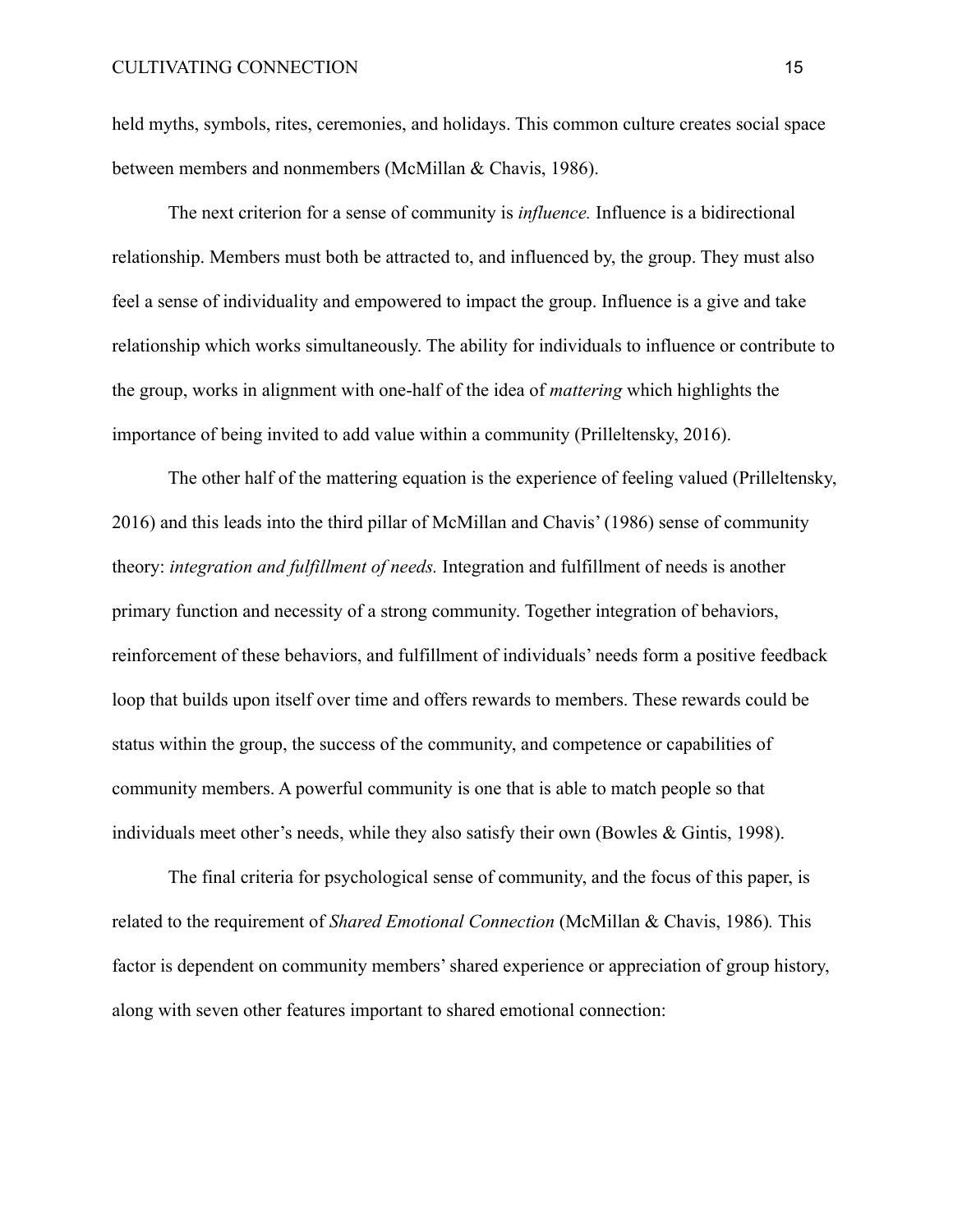- 1. Contact hypothesis the more people interact, the more likely they are to become close or feel connected to each other.
- 2. Quality of interaction the more positive individuals' interactions, the stronger the bond between members.
- 3. Closure to events the more clearly understood and resolved community tasks, the greater the group cohesiveness and ambition.
- 4. Shared valent event hypothesis the more important the shared event is to members, both positive and negative events, the greater the community bond.
- 5. Investment investment consists of financial, social, and emotional risk which has been undertaken by members for the good of the group.
- 6. Honor and humiliation on community members reward or humiliation in the presence of community has a significant impact on attractiveness (or adverseness) of the community to the person.
- 7. Spiritual bond the ineffable, spiritual potential connection that is inherently possible within groups.

McMillan and Chavis (1986, p. 14) hinted at the importance of this final element of shared emotional connection, suggesting that "future research should focus on the causal factor leading to shared emotional connection, since it seems to be the definitive element for *true community*."

# **The Value of Community Connection**

We have all known the long loneliness and we have learned that the only solution is love and that love comes with community.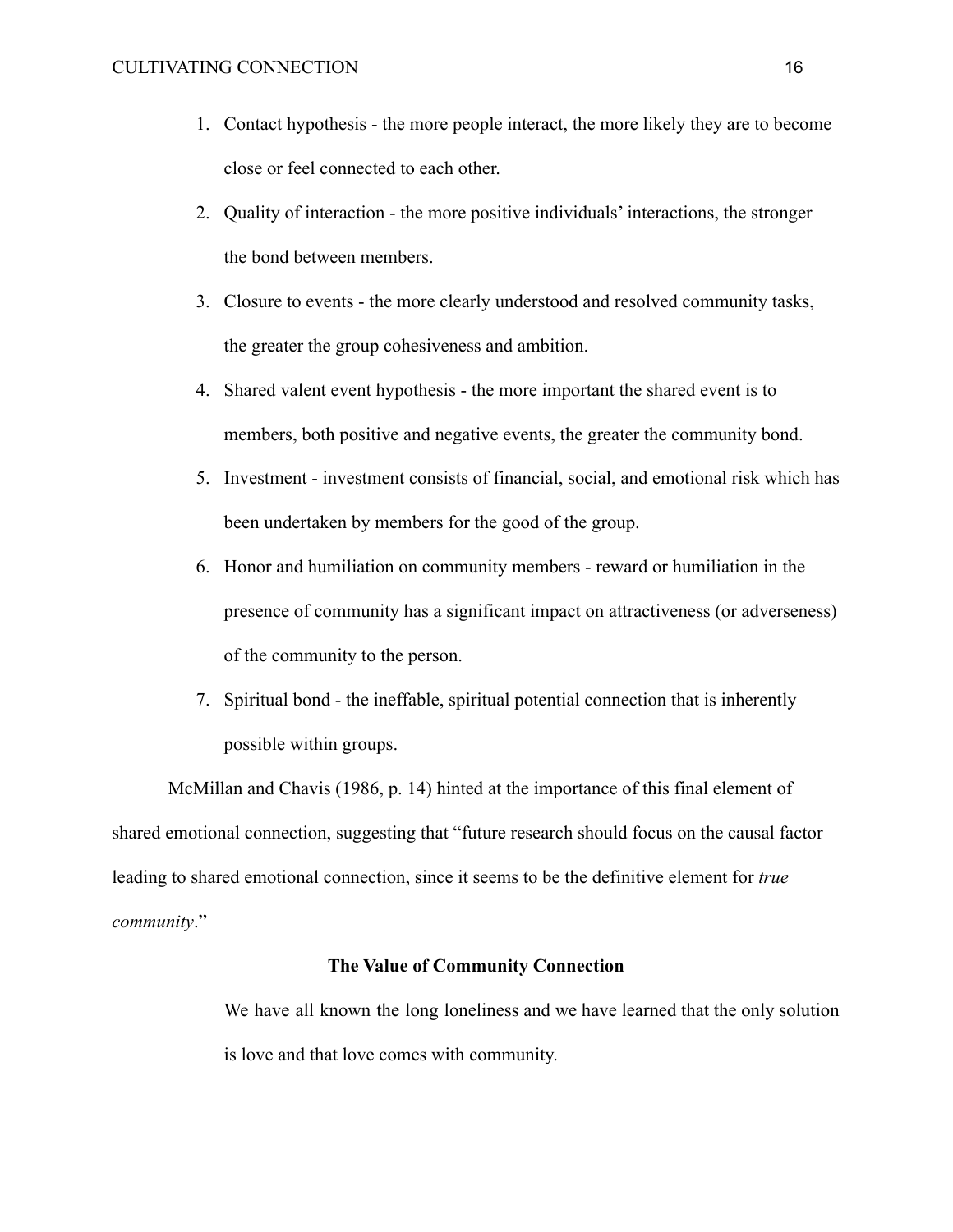—Dorothy Day, *The Politics of Compassion and Transformation*

The importance of community connection has been found over and over again. In one of the longest longitudinal studies in history, Harvard's 80+ year study of adult development, relationships were found as the key indicator of an individuals' overall health and happiness (Mineo, 2017). More than money or fame, the quality and satisfaction of one's relationships at age 50, was the greatest predictor of their health at age 80. Director Emeritus of the Harvard study, George Vallient, summarizes it nicely with the simple statement "joy is connection" and suggests that this sense of connection could be the definitive quality for individual well-being and longevity (personal communication, November 16, 2018).

Dan Buettner's (2017) work with the Blue Zones echoes the importance of connection as a critical factor for the longevity of communities around the world. In 2002, with a grant from the National Institute of Aging, Buettner commissioned a team of scientists to identify where in the world people live the longest (Buettner, 2017). Through this effort, five places were identified that are now commonly known as the world's Blue Zones: Okinawa, Japan, Sardinia, Italy, the Nicoya region of Costa Rica, the Greek island of Ikaria and Loma Linda, California; each of these locations are home to the longest living people on the planet. Through cross-cultural analysis and evaluation, Buettner and colleagues identified the commonly held practices and characteristics that could be responsible for the long lives of these residents. These shared tenants make up what he calls the *Power 9* best practices for health and longevity (Buettner, 2017).

One-third of the Power 9 factors reinforce the importance of individuals' sense of belonging and connection to others, with the other two-thirds factors encompassing factors such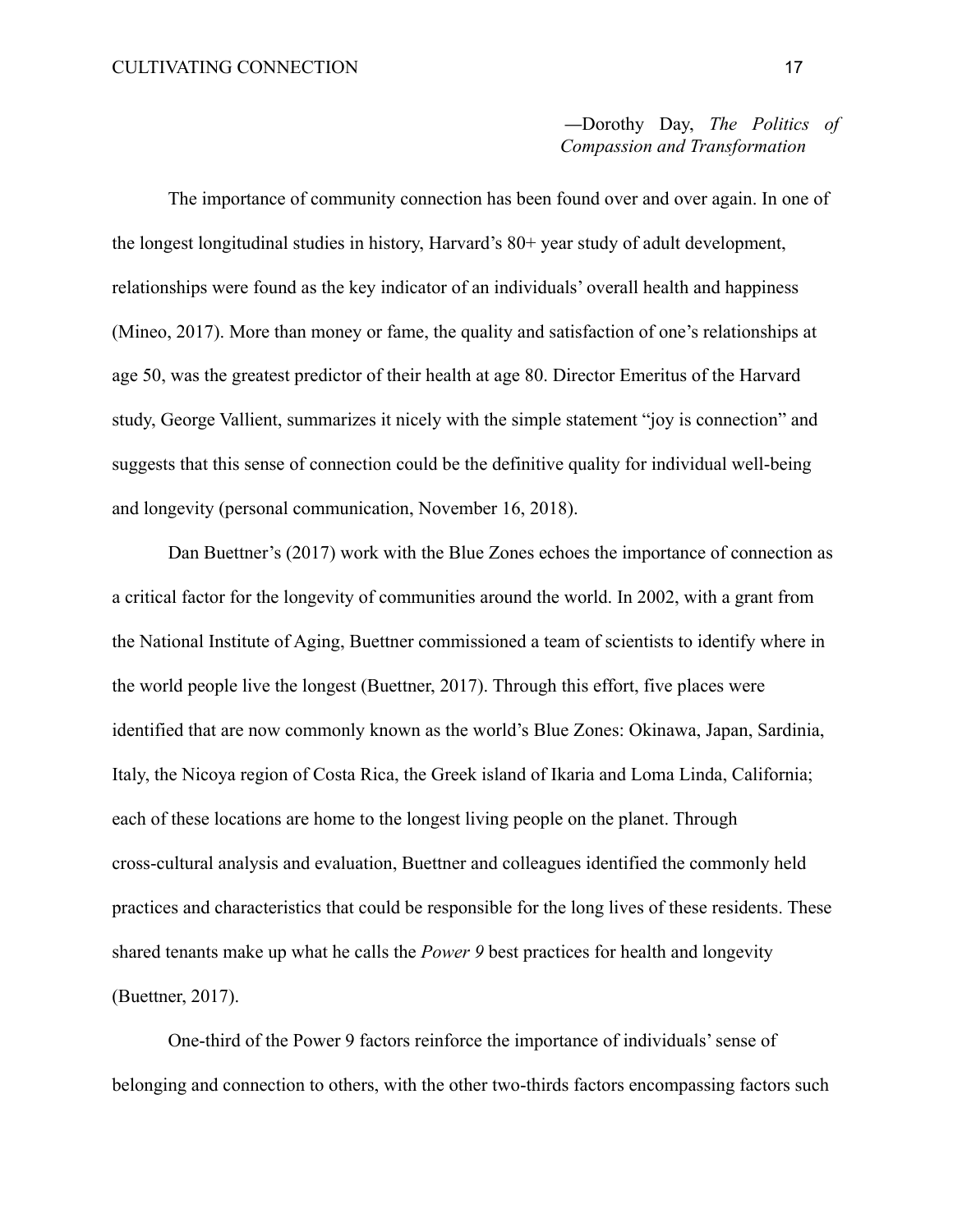as moving naturally, possessing a sense of purpose, and consuming a majority plant-based diet (Buettner & Skemp, 2016). Buettner highlights the importance of belonging, especially to faith-based communities, the value of putting families first, and the need to surround oneself with social circles that reinforce healthy habits. Along with fulfilling our foundational need to belong (Baumeister & Leary, 1995), community membership also possesses the potential to positively influence health behaviors (Hystad  $&$  Carpiano, 2012). One study exploring the impact of community belonging demonstrates a strong and positive impact on individuals' health behavior change in general, along with particularly strong impacts on exercise, weight loss, and diet improvements (Hystad & Carpiano, 2012). To contrast, individuals lacking a sense of belonging and robust social connections, experience numerous negative effects on their health, adjustment, and holistic well-being (Baumeister & Leary, 1995).

Social connection is correlated with higher experiences of well-being, lower levels of anxiety and depression, and higher resiliency (Seppala, Rossomando & Doty, 2013). In turn, well-being is linked with a host of psychological benefits including the experience of quality relationships, positive emotions, engagement, and a sense of meaning and accomplishment (Seligman, 2011). Individuals with high rates of social connection tend to see others in a positive light, as trustworthy and nonthreatening, and possess a positive, prosocial interpersonal orientation (Seppala et al., 2013). In fact, a community's survival is dependent on its ability to promote cooperation and prosocial norms that enhance the average well-being of the greater good (Bowles & Gintis, 1998). Therefore, communities must align the needs of its members, with the cost of membership, and the collective needs of the whole. When each of these criteria are in balance, an individuals' sense of social connection reinforces itself over time,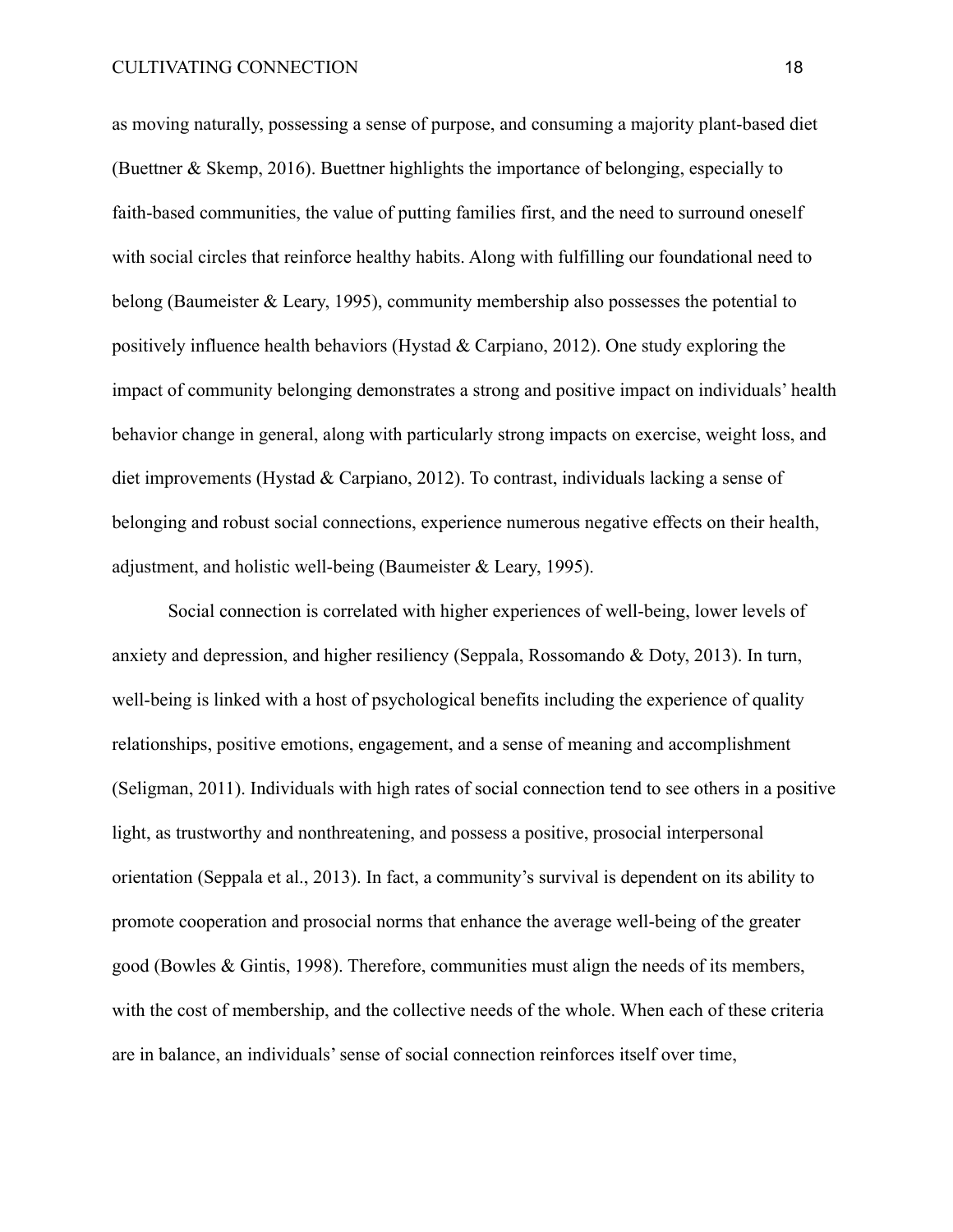strengthening the community itself and compounding the positive return on their investment.

In another study, researchers William Davidson and Patrick Cotter (1991) explored the relationship between sense of community and individuals' subjective well-being. Controlling for potential confounds of demographic and community variables, they found one's sense of community to be significantly related with their overall subjective well-being, and these effects were especially pronounced with the happiness facet of subjective well-being. Many suggest that one's sense of community encourages individuals to become more involved in their community, thereby increasing their sense of community and creating a virtuous circle influencing overall quality of life, social support, and community well-being at-large (Sonn, Bishop & Drew, 1999).

Communities are greater than the sum of their parts (Sonn et al., 1999). In addition to their respective members, they also possess additional elements and contextual factors in their composition. The first of these elements, social capital, is a resource that arises from within communities. Though there are many definitions of social capital, there are two key criteria: social capital is a feature of a social collective, and social capital is a public good that arises as a by-product of social relationships. Both elements serve as resources for individuals and facilitate collective action (Kawachi & Berkman, 2000). A second function of communities, social cohesion, is "the extent of connectedness and solidarity among groups in society" (Kawachi & Berkman, 2000, p. 175). Social cohesion is dependent on two opposing and intertwined features of society: the absence of conflict and the presence of strong social bonds. A third function and consideration of communities is the social, political, cultural, and economic contexts that exist within and around them. Just as communities present a sort of spiritual element of transcendence, they carry an equally powerful anchor in the challenges, dysfunctions, and mistakes of their past.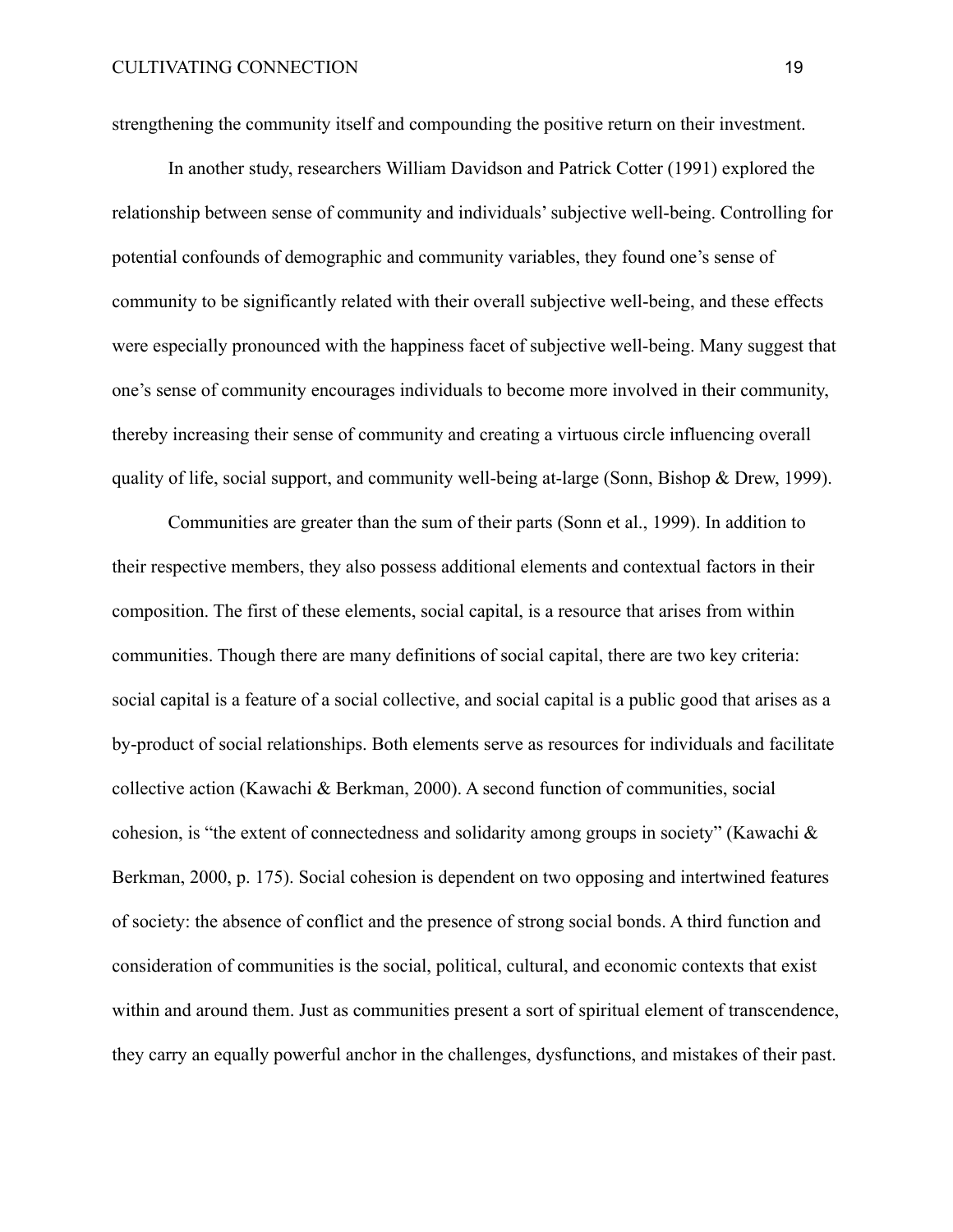#### **The Evolution of Communities**

The good we secure for ourselves is precarious and uncertain until it is secured for all of us and incorporated into our common life.

# —Jane Addams, *National Collaborative for Women's history*

In our modern society, sociological research suggests that social connection is waning at an alarming rate. Household sizes are decreasing, families and friends are more geographically dispersed than ever before, and rates of loneliness are rising: contributing to one of the leading reasons people seek psychological counseling. Low social connection is associated with hostility, social anxiety, jealousy, low interpersonal trust, low self-esteem, and lower agreeableness and sociability (Seppala et al., 2013). Susan Pinker (2015) captures the current paradox of connection in her book *The Village Effect*, "Some say we're more connected now than ever, mostly due to the internet, and some say we're less connected, mostly due to the internet. Both views are correct" (pg. 10). Pinker hits on a key observation in this statement, at a time when our globe is more virtually connected than ever before, it seems authentic human connection is increasingly difficult to experience.

If we look at the evolution of communities throughout history, we can see the way families and communities have transformed from being socially, economically, and politically *necessary and powerful*, to, in many ways, socially, economically, and politically *optional or superficial* (Harari, 2015). Consider the hunter gatherer bands that roamed the earth during the Paleolithic period. During this time period communities had immense freedom, were relatively self-sufficient, and enjoyed ample time for leisure and socialization. Additionally, with the absence of property ownership and asset accumulation, these societies were impressively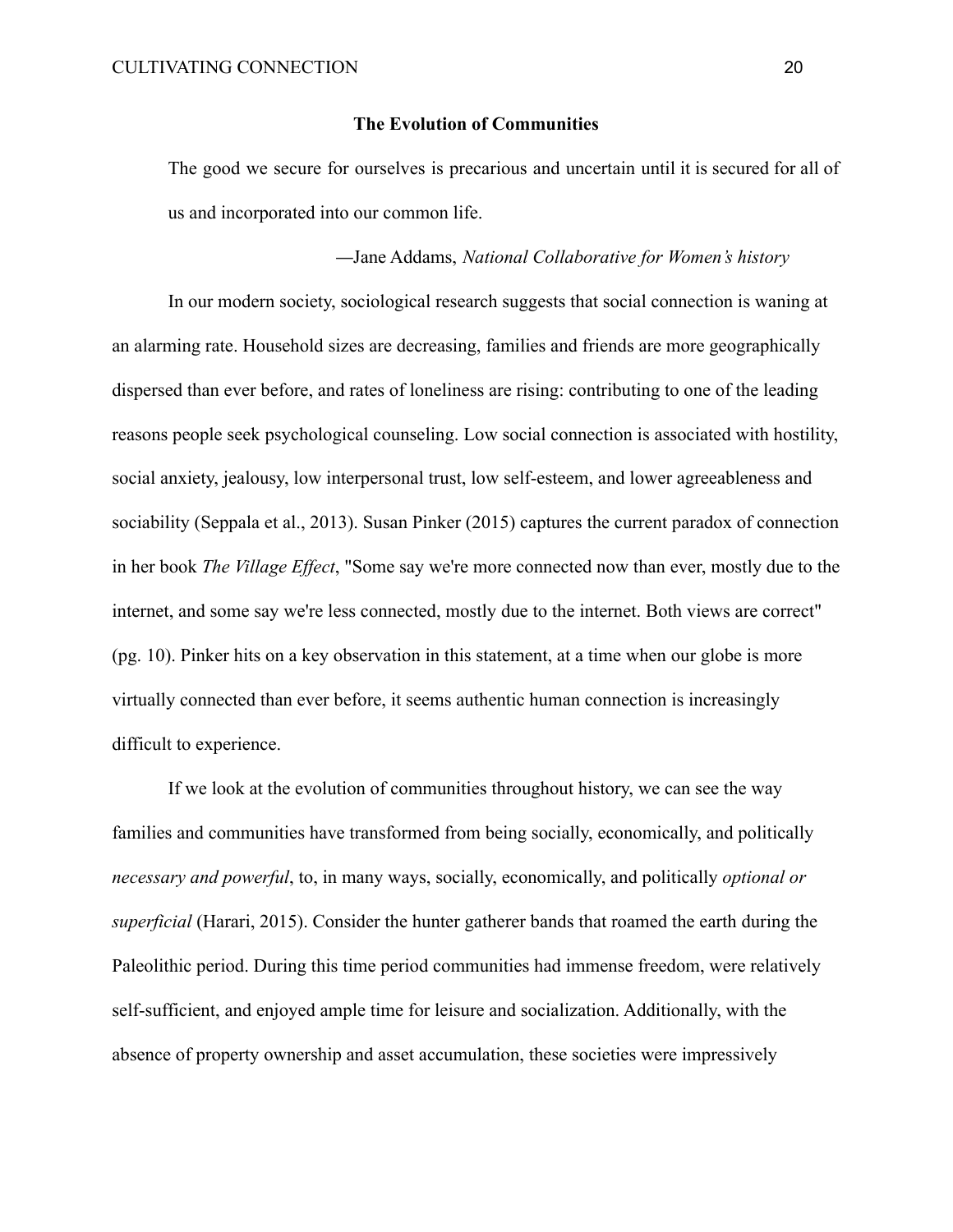equitable (McMahon, 2018). Communities were dependent on each other for their survival, thus an individual's investment in their community and prosocial behavior was rewarded with life itself.

The importance of community connection continued into the agricultural age. Though farming societies were bound by place, experienced a far greater degree of inequality, and were continuously subjected to threats of famine, war, and disease; one's connection to community continued to be an essential requirement for survival (McMahon, 2018). In the agricultural age, communities were often composed of one's nuclear family, extended family, and what is called a *local intimate community*, meaning a group of people who know one another well and depend upon each other for survival (Harari, 2015). In this period, family networks provided individual's livelihoods, as well as education, healthcare, safety, banking, and insurance. Though trading of goods and services was abundant, the transactional use of money was quite limited and community membership was necessary for survival.

Reliance on community, and one's return on investment in their community changed drastically in the industrial revolution and continues into our modern era today. One of the primary consequences of the technological advancements of this era, is the way capital power shifted from the hands of many families, to the much broader international corporate marketplace (Harari, 2015). The collective culture powerfully influences individuals' preferences. Needs and services such as healthcare, safety, banks, and insurance are held largely by corporations and capitalist entities which are not necessarily concerned with the impact on the individual, but rather on their annual returns. Our modern capitalist society has shifted the great reward of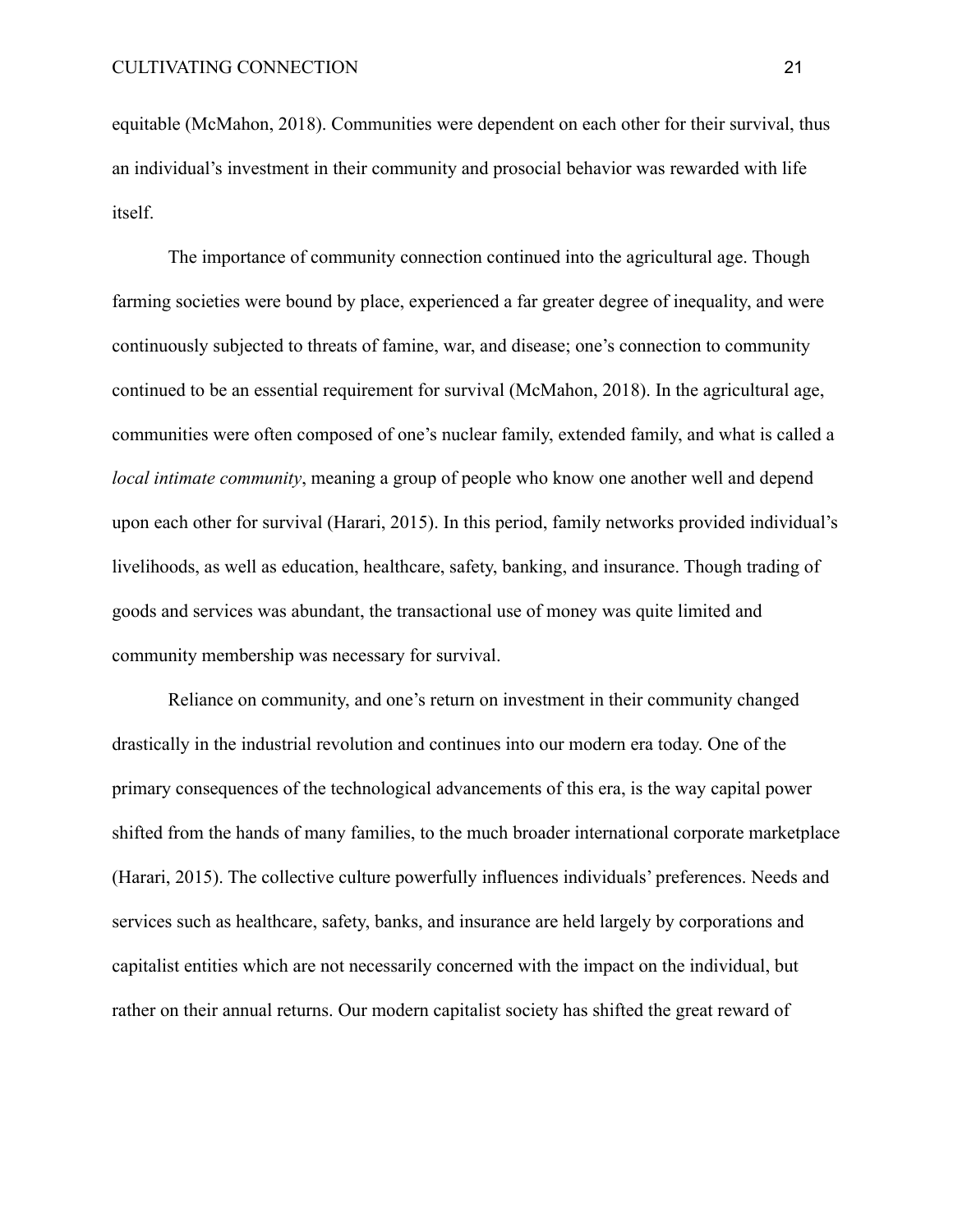community investment, to a greater reward of one's personal investment and prosperity (Harari, 2015).

#### **Community Connection in the Modern World**

All men are caught in an inescapable network of mutuality, tied in a single garment of destiny. Whatever affects one directly affects all indirectly. I can never be what I ought to be until you are what you ought to be, and you can never be what you ought to be until I am what I ought to be.

# —Martin Luther King, Jr., *Making a way out of no way: Martin Luther King's Sermonic Proverbial Rhetoric*

Despite the evolution of community dependence and systemic realities in the twenty-first century, human beings continue to be innately social creatures. In fact, our lives depend on social connection in the same way we require food, water, and shelter. In Abraham Maslow's (1943) famous hierarchy of needs, he theorized that loving connection to others and a sense of affection is humans' primary psychological need, once basic physiological and safety requirements are met). This idea of connection goes by many different names including attachment, social support, belongingness, social connectedness, social connection, and more. As McMillan and Chavis so astutely realized, interpersonal connection does not take place independent of its context. Individuals not only feel connected to others on a singular level, but also on a group level (Mashek, Cannaday, & Tangney, 2007). While initial ideas of shared emotional connection might draw images of dyadic interactions and relationships, individuals also feel a sense of connectedness to their community more broadly.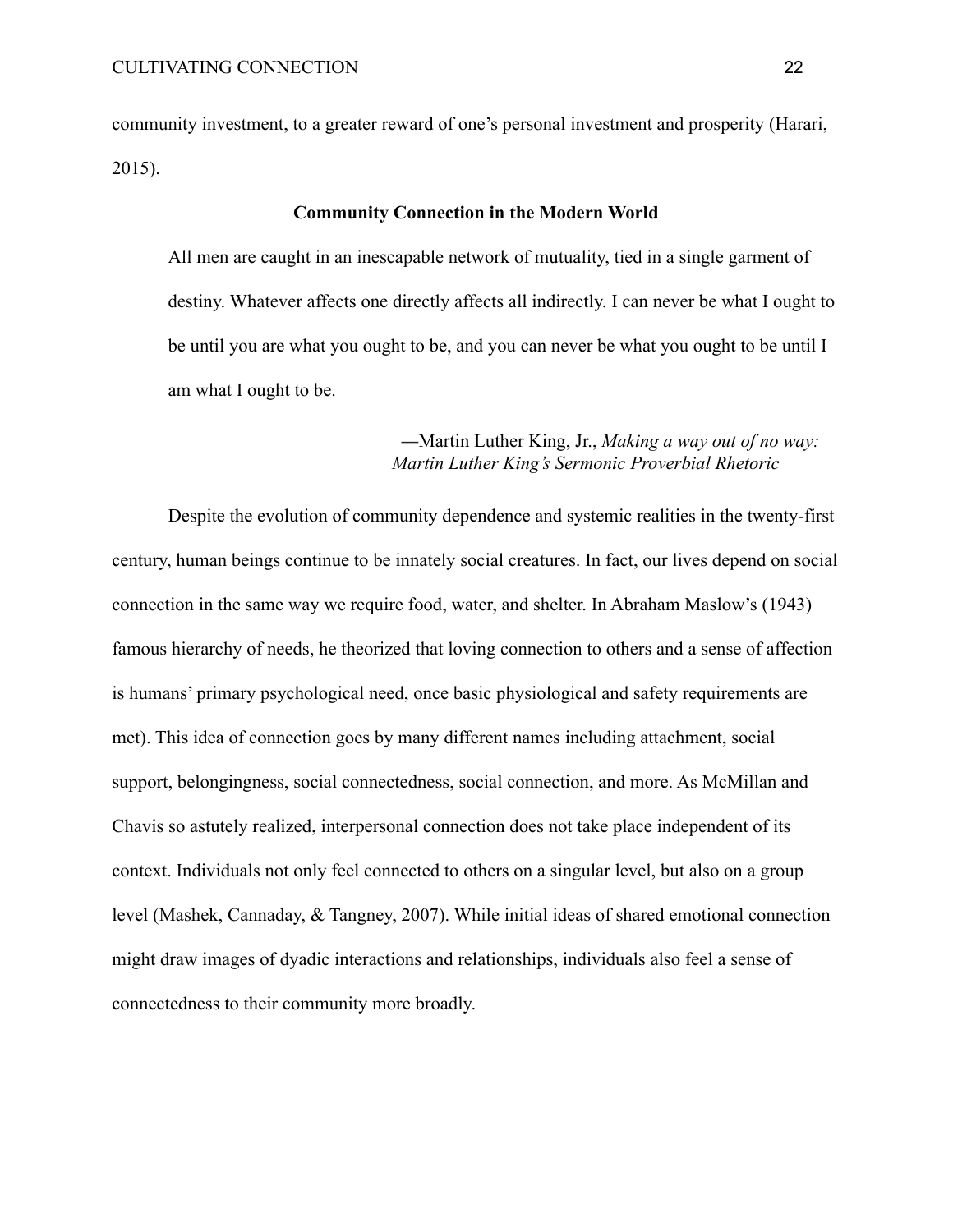Communities provide an integration of individuals into networks and structures that provide feelings of belonging, identification, and meaning (Sonn et al., 1999). Whether these are communities of family, friends, colleagues, or otherwise, communities are dependent on a sense of connection *within it*, as well as individual's connection *to it*. These two factors are important considerations for all levels of community.

Connectedness has been defined many ways. Kern, Benson, Steinberg & Steinberg (2015) believe connectedness is "the sense that one has satisfying relationships with others, believing that one is cared for, loved, esteemed, and valued, and providing friendship or support to others" (p. 587). This sense of connectedness and these social relationships shape personal identities at three levels: personal, social/relational, and collective (Brewer & Roccas, 2001) as well as influence the things we do, the attitudes and values we hold, and the way we perceive and react to the people around us (Van Knippenberg & Hogg, 2003). At its core, feeling connected to the people around us, makes us feel we matter: we are valued and invited to add value (Prilleltensky, 2016).

Social connection is defined as "a person's subjective sense of having close and positively experienced relationships with others in the social world" and has long been known to be a major determinant to individuals' health and well-being (Seppala et al., 2013, p. 412). According to Google Dictionary, *connection* (2019) is defined as "a relationship in which a person, thing, or idea is linked or associated with something else." Brené Brown, a leading researcher, best-selling author, and storyteller sees connection "as the energy that exists between people when they feel seen, heard, and valued; when they can give and receive without judgment; and when they derive sustenance and strength from the relationship (2010, p. 19)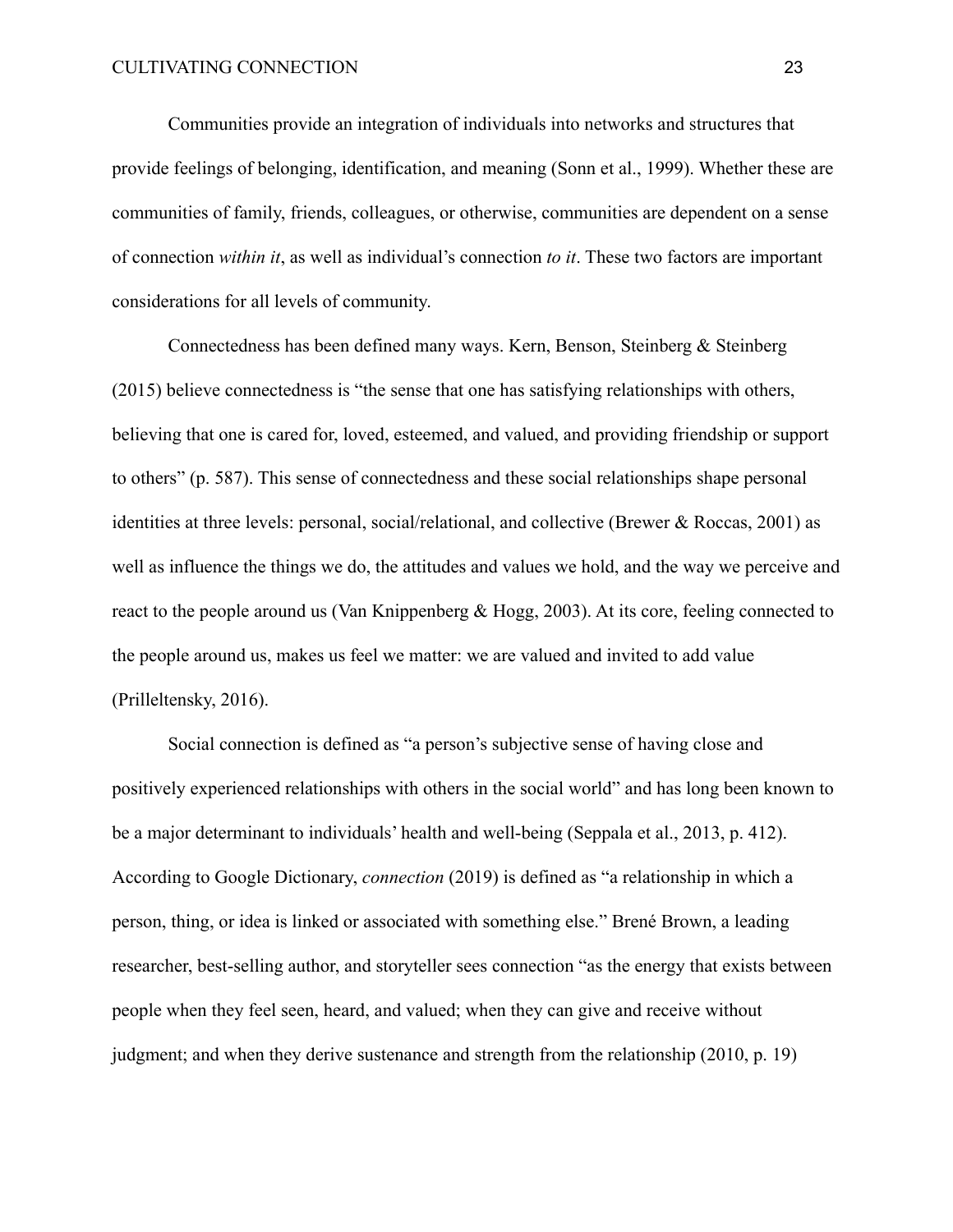I build upon these definitions of connection in my own conception of *authentic human connection*. I consider the following questions: what is authentic human connection, where does it live, what factors inhibit and facilitate its existence, and how can we cultivate this sort of connection in our lives? I believe authentic human connection (AHC) is the potential that exists whenever two people interact: these could be close friends, family, colleagues, or neighbors. AHC can also take place between strangers: on a train or plane or in a Lyft or taxi. It is both a momentary experience, as well as a sustained sense of connection to the people around us. AHC is a way of being in the world: it believes in the beauty and goodness within each person. It is strengthened by authentic interactions which give us life and provide meaning. They build upon each other time and enhances one's sense of connection to others, as well as one's sense of community more broadly. AHC provides space for us to share stories, learn from each other, share a laugh, and ask questions.

These interactions have been classified as *high quality connections* by Jane Dutton (2003), the William Russell Kelly Professor of Business Administration at the University of Michigan. Dutton is especially interested in high quality connections (HQC) in the workplace, but these interactions are translatable across various communities. She classifies HQC by four signature features: vitality and energy felt by both parties, mutuality (i.e., a sense of joint participation and responsiveness), positive regard, and physiological changes (Dutton, 2003). These interactions are literally life-giving. They build energy and vitality, over time strengthening the immune system, lowering blood pressure, reducing stress, and arming people with protective factors in the face of challenges (Dutton, 2003). One of the protective factors generated by high-quality connections is the experience of positive emotions such as joy,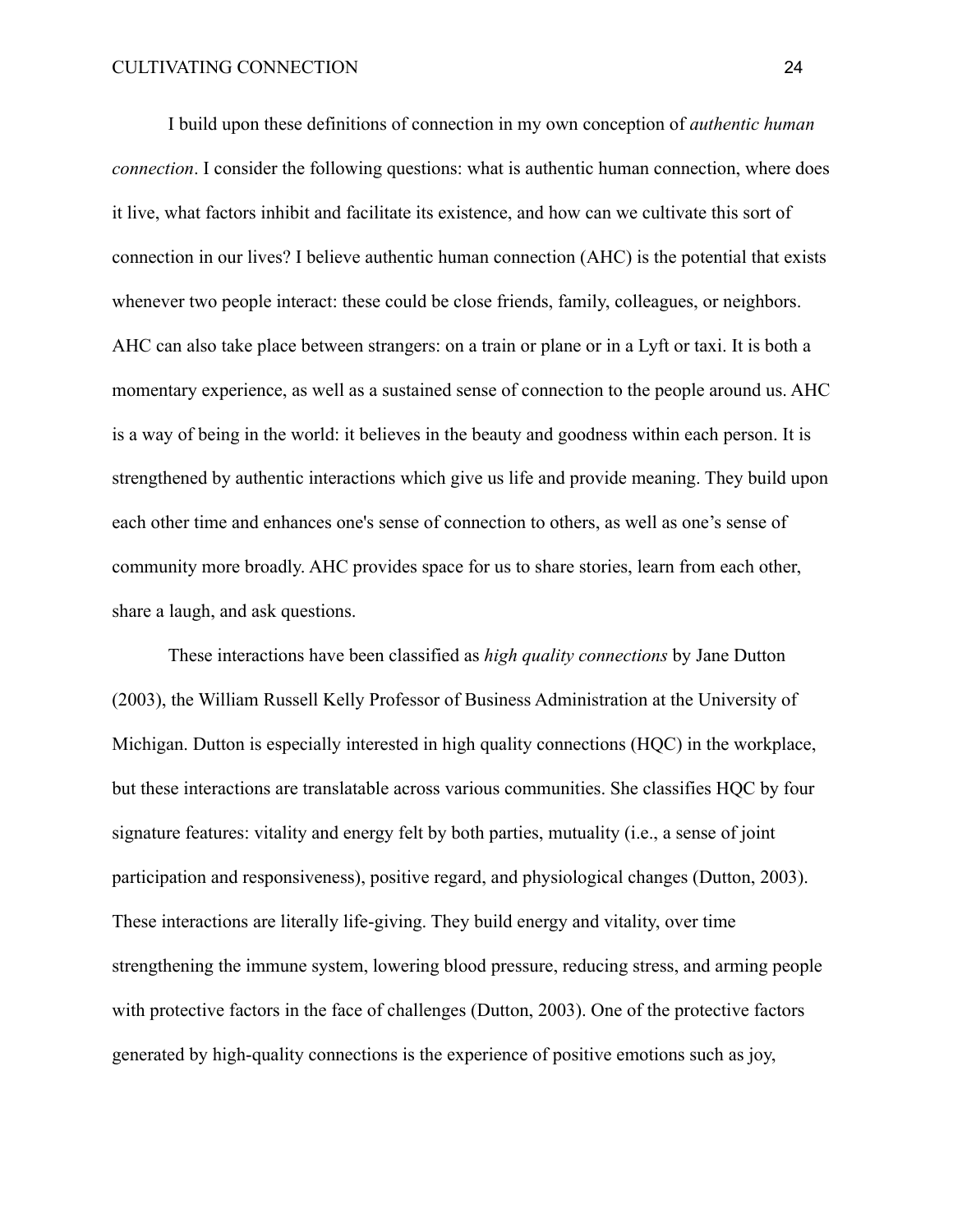gratitude, serenity, interest, hope, pride, amusement, inspiration, awe, and love (Fredrickson, 2009).

Barbara Fredrickson (2009), a leading researcher in positive emotions, has found that experiences of positive emotions broaden our perspective and build upon each other. Over time, the experience of positive emotions leads to an upward spiral of gratitude, possibility, and openness. When two individuals have a shared experience of love, in particular, their biochemistry and behaviors mirror each other, and both parties possess a mutual desire to invest in each other's well-being (Fredrickson, 2013). Fredrickson calls this phenomenon *positivity resonance*. Her work suggests that in these micro-moments of love, an individual's warmth and openness is both inspired by, and inspiring for the other individual's warmth and openness. In this experience, love lives *between* two individuals and reverberates off each other: growing stronger and amplifying each individuals' sense of connection (Fredrickson, 2013).

In addition to love, all positive emotions bring people together and breed attitudes of tolerance and acceptance (Fredrickson, 2009). Just as positive emotions build upon each other over time, experiences of positivity resonance and moments of high-quality connection broaden our holistic sense of connection to others and community. If authentic human connection is the ideal experience of connection, including experiences of high-quality connection and positivity resonance, as well as a more holistic sense of connection, what are the important ingredients and how can we build this critical resource in our lives?

# **Authentic Human Connection: A Recipe**

We cannot live only for ourselves. A thousand fibers connect us with our fellow men.

—Herman Melville, *Wisdom for the Soul: Five Millennia of Prescriptions for Spiritual Healing*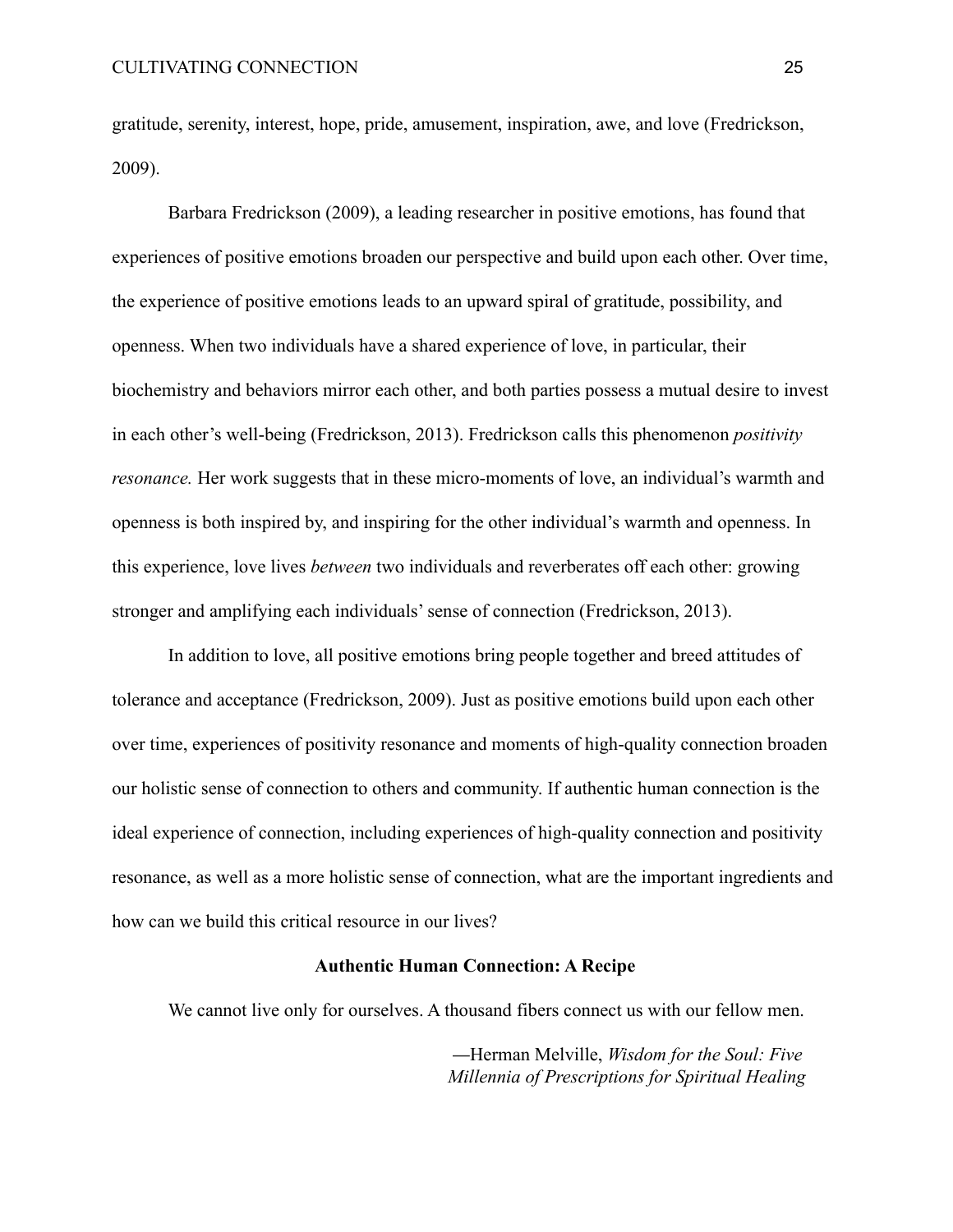Authentic human connection is both the name of the recipe, as well as a representation of the three necessary stages and their accompanying elements: an *authentic* approach, *human* attributes, and perspective of *connectedness* (see Table 1). AHC begins with an authentic approach: this is the way in which one interacts with the world. The first element of an authentic approach is *vulnerability.* True vulnerability requires a sense of self-love and self-acceptance. It empowers us to be our true selves, with ourselves and with others. It is grounded in truth and honesty: a sense of knowing oneself and sharing oneself with another. Vulnerability requires the courage to truly *be in the arena of life* without knowing whether we will win or lose (Brown, 2012). The second component is of this stage is *openness and non-judgment*. These qualities come easy to individuals who are authentically themselves and able to look at the world with untainted lenses. There is a sense of optimism in this quality, a quiet belief in the good to be found within each person. The third element of one's approach is radical *acceptance*. This ingredient celebrates diversity and sees differences as an opportunity to learn from other perspectives. Acceptance is deeply important, and like each of these ingredients, deeply interconnected to the others.

The second stage is centered on the word *human* and is representative of the human attributes necessary for AHC. *Appreciation and gratitude* are the first attributes. They carry a sentiment that says, "Thank you for being your authentic self, and thank you for sharing that with me." Grounded in humility, it is gratitude and appreciation which builds a foundation of trust to demonstrate the value and dignity of each person. *Curiosity and care* are the next attributes and together they create a self-sustaining loop. These build on the trust established earlier and are made actionable through kind questions and active listening. These elements of AHC are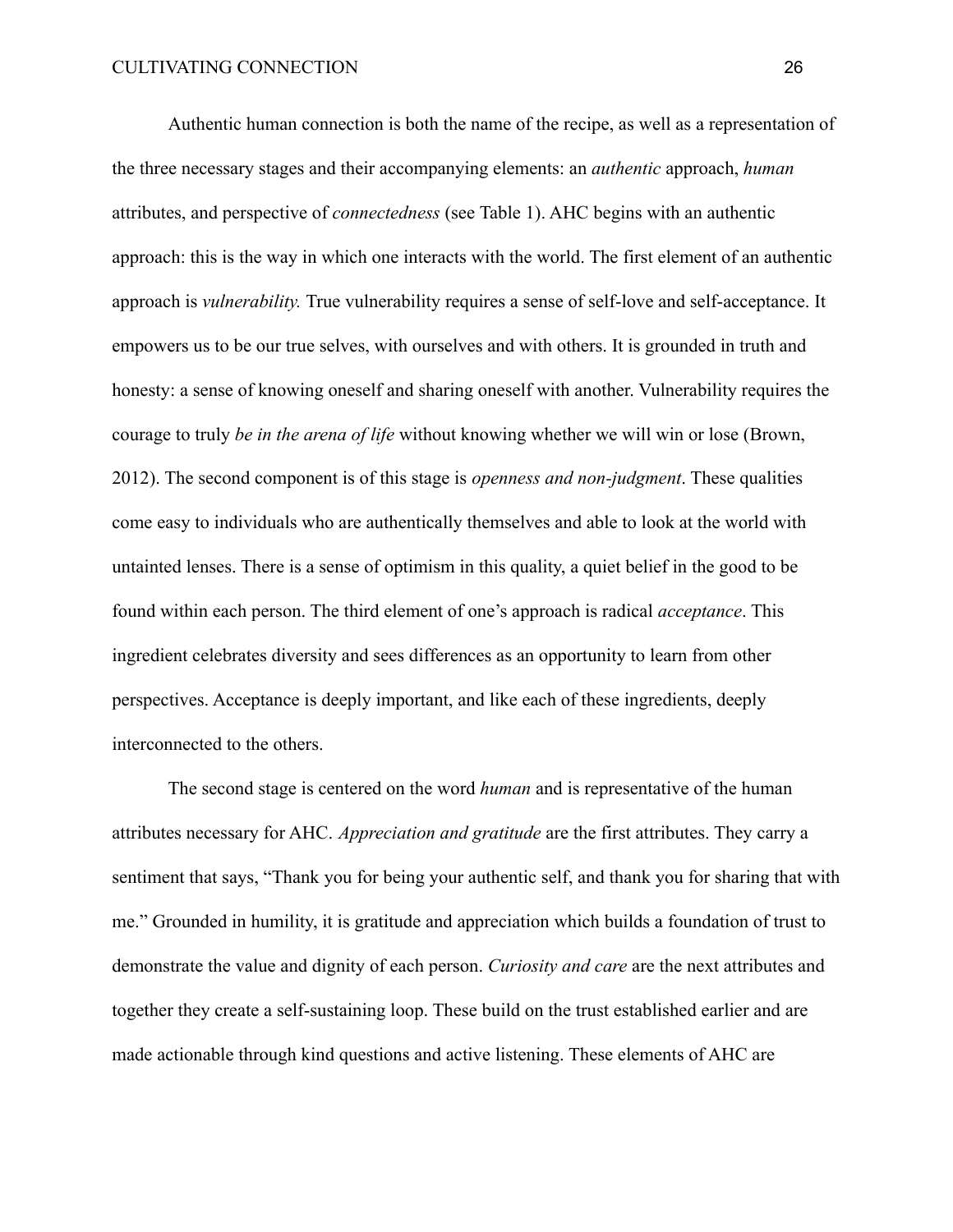outwardly focused, interested and invested in the other. The last attribute is a sense of *mattering*. This spirit of mattering allows individuals the opportunity to both feel valued and add value; in each interaction and more broadly in their lives (Prilleltensky, 2016).

The third and final stage of authentic human connection centers on a perspective of *connectedness*. *Love* is the undercurrent running below the bridges of the aforementioned qualities. Love is the foundation. In many ways, the recipe for AHC is really a recipe for love. Not a romantic love or even an enduring love, but an equally potent love that brings people together, allows for authentic connection, creates meaning, and enhances universal well-being. Emotional connection and affection are the most critical element in social connection (Seppala et al., 2013). Love is the one positive emotion that lives outside the individual (Fredrickson, 2013). It unfolds and reverberates between and among people, and within the interpersonal connections that bind us together. Love unlocks the door to the true *seeing* of another and often this seeing allows one to see themselves in another and another in oneself.

Researchers quantify this sort of seeing by measuring one's sense of self-other overlap and similarity: a phenomenon that further induces a feeling of positivity and connection (Seppala et al., 2013). Ultimately, this sort of seeing leads to experiences of self-transcendence. Aron and Aron (1986) propose that an individual's relationships are positive and rewarding to the extent that that expand one's sense of self. They suggest that individuals' sense of self expands in relationship, to include the other in the self. They believe it is this feeling of self-expansion and transcendence from their individual experience that is so ultimately motivating and rewarding (Aron & Aron, 1996).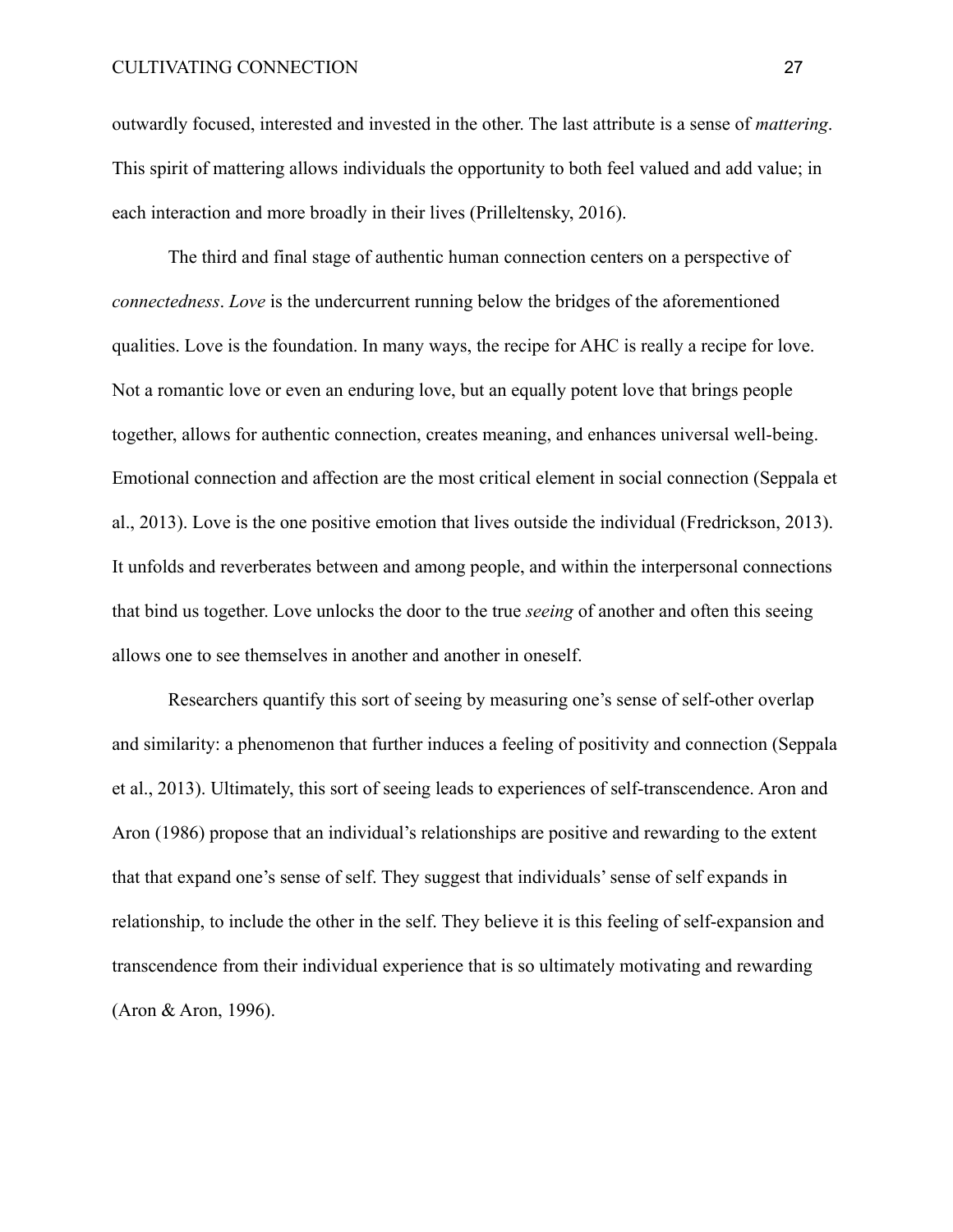At the foundation of a perspective of connectedness is really a recognition of *oneness*: the realization that we are all one humanity, sharing this one human experience. Oneness beliefs appear in many cultures and within a variety of religious, philosophical, spiritual and scientific perspectives (Diebels & Leary, 2019). A perspective of oneness recognizes the way in which we are all interconnected and interdependent: what is good for one is good for all, what is bad for one is bad for all. A oneness perspective allows us to see each of us as part of a larger whole: many parts of one larger superhuman organism.

A study by Diebels and Leary (2019) demonstrates that oneness beliefs can have a significant effect on individuals' concern for the welfare of others, as well as one's general sense of connection to others. In fact, individuals' identities are changed when one holds a perspective of oneness; identities expand beyond the self to center around individuals' connectedness to other living things. A sense of oneness extends not only to other humans, but also to our environment, the other animals inhibiting our planet, and greater cosmos around us. For some this might be connected to ideas of spirituality, but for many it can be simply a deep recognition and reverence for our shared humanity. Authentic human connection allows us to transcend our own experience, honor the dignity of every person, and, even for a short time, become authentically connected to one another.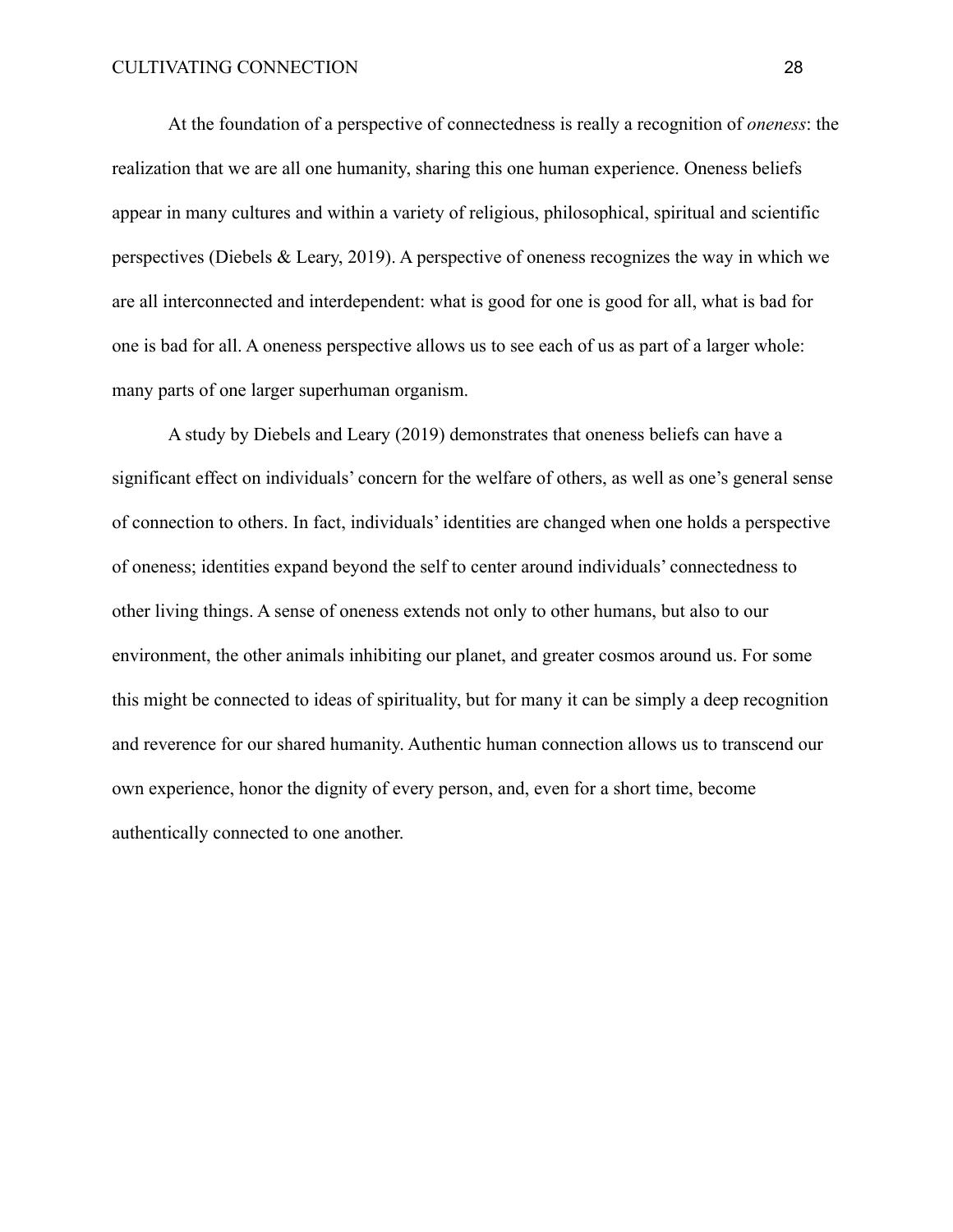| Table 1                                     |                          |                                  |  |
|---------------------------------------------|--------------------------|----------------------------------|--|
| <b>Authentic Human Connection: A Recipe</b> |                          |                                  |  |
| Authentic Approach:                         | Human Attributes:        | Perspective of<br>Connectedness: |  |
| Vulnerability                               | Appreciation & Gratitude | Love                             |  |
| Openness $& Nonjudgement$                   | Curiosity & Care         | Self-transcendence               |  |
| Radical Acceptance                          | Sense of Mattering       | <b>Oneness</b>                   |  |

#### **Connecting at Multiple Levels**

We don't accomplish anything in this world alone...and whatever happens is the result of the whole tapestry of one's life and all the weavings of individual threads from one to another that creates something.

> —Sandra Day O'Connor, *Sandra Day O'Connor: U.S. Supreme Court Justice*

A basic tenet of community psychology is "the need to understand the multiple levels at which a problem can be analyzed, and the multiple levels at which interventions can take place" (Pretty et al., 2007, p. 12). In the following sections, I will combine this tenet with a guiding value in positive psychology: to identify and build upon the inherent strengths and potential of individuals, organizations, and communities (Seligman, 2011). Authentic human connection is a critical element for flourishing at all levels of community: from micro-level communities of dyadic relationships and families, to meso-level communities of workplaces and schools, and macro-level communities of neighborhoods, cities, and government.

In this section, I introduce my 3x3x3 conceptual framework (see Table 2), investigating each level of community and identifying important facilitating and inhibiting factors for AHC.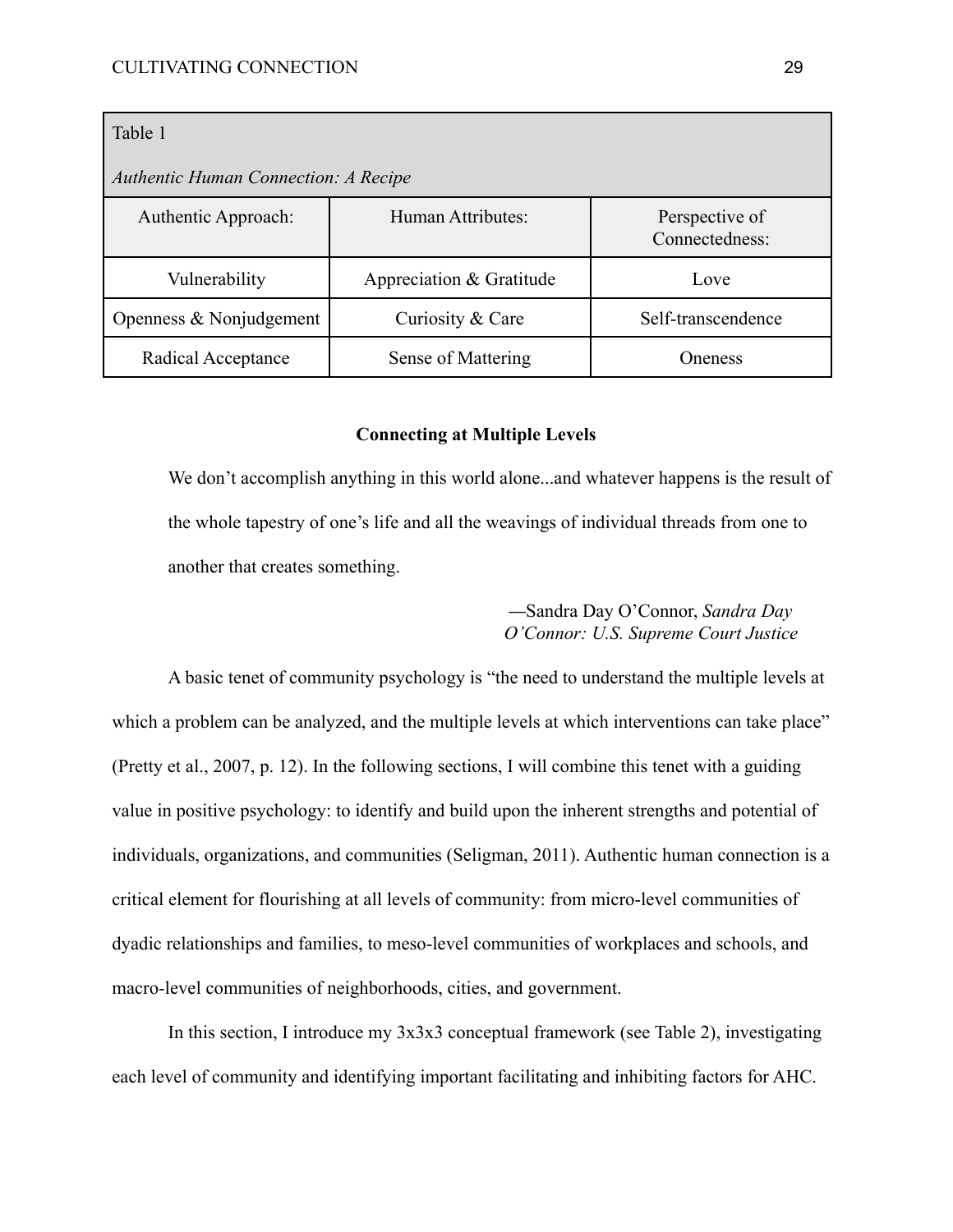Each level of community presents many opportunities for AHC, as well as equally powerful barriers. These factors exist at the level of the individual, as well as that of the context or environment. We will explore facilitating factors of eye contact, listening, virtue, psychological safety, psychological capital, play, social capital, ritual, and sense of place; as well as inhibiting factors of unconscious bias, fear, social and cultural norms, power structures, competition, instability, inequality, mistrust, and physical environment. As we move through each level of community, we will gain a better understanding of these inhibiting factors so we can intentionally overcome their barrier to AHC, as well as learn how to better leverage the facilitating factors so we can more strategically enhance AHC across all communities.

Table 2 *3x3x3 Conceptual model of authentic human connection within communities* Levels of Community  $\parallel$  Facilitating Factors (FF) & Inhibiting Factors (IF)  $\parallel$  Tools to foster AHC Micro: Dyads  $&$  Families FF: Eye contact, Listening, Virtue IF: Fear, Gender/cultural norms, Competition **Cultivate** Compassion Give Presence Recognize Strengths Meso: Organizations, Faith & Interest groups FF: Psychological safety & capital, Play IF: Power structures, Implicit bias, Instability Macro: Neighborhoods, Cities & Governments FF: Social capital, Ritual, Sense of place IF: Inequality, Mistrust, Physical environment

#### **Micro-level Communities: Dyads and Families**

Humans are born into their first community: their family. In both one-on-one interactions, and group experiences, these micro-level communities teach us how to show up and survive in the world. No matter how technologically advanced or digitized our world becomes, our dependence on others to survive is evident from our birth. In the early days of psychology, Harry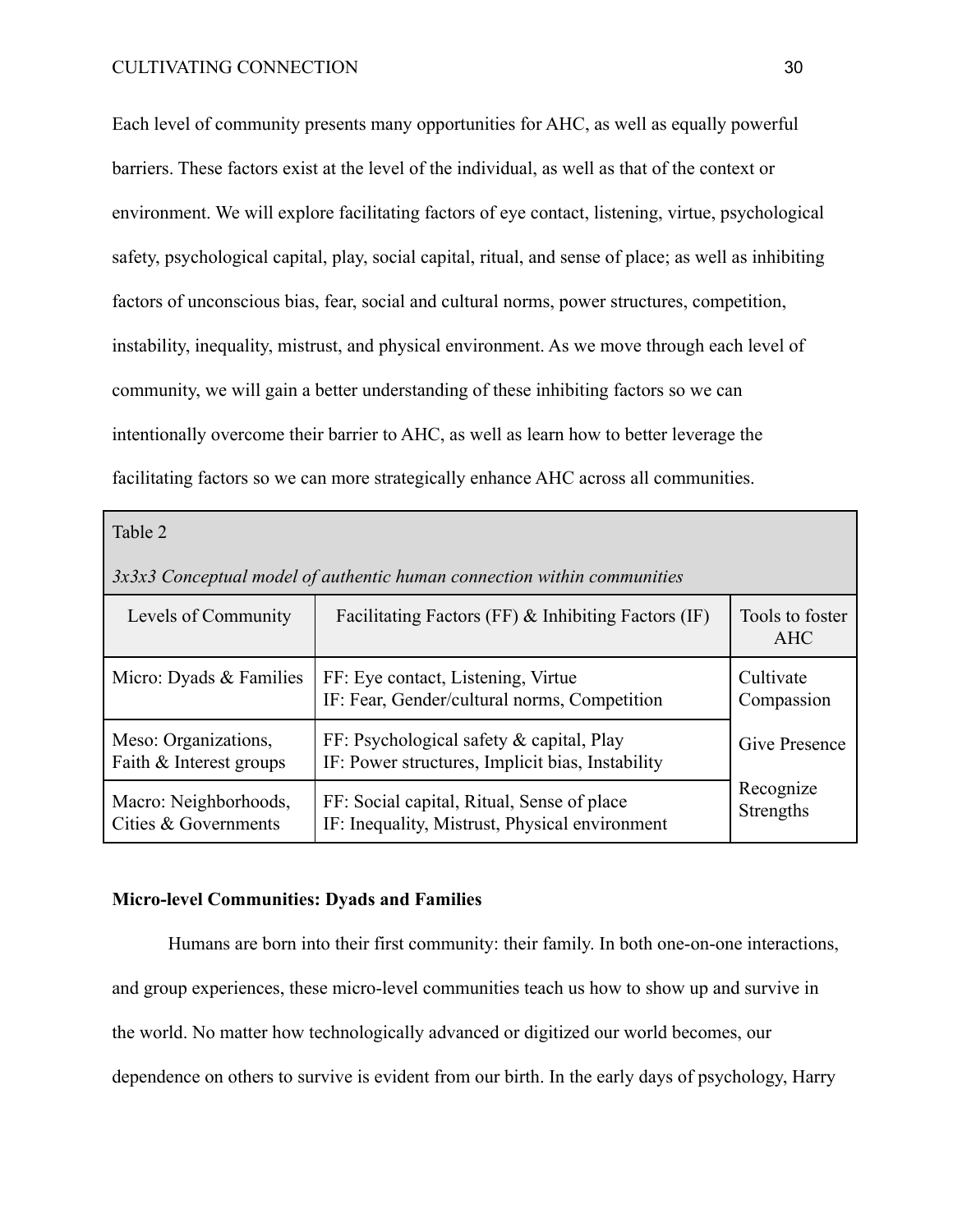Harlow and Robert Zimmerman (1958) explored our innate need for parental comfort through the famous cloth monkey experiment. In this experiment, the monkey's attachment to the cloth mother, over the milk-producing wire mother, laid the foundation for Bowlby's (1969, 1982) work on attachment theory. Attachment theory declares that strong emotional or physical attachment to at least one primary caretaker, is critical to personal development. Interestingly, securely attached children often grow to be securely attached romantic partners (Bowlby, 1969, 1982). The safety and exploration we experience as a baby and child, translates into the safety and exploration we experience as an adult (Haidt, 2006).

Through maturation and into adulthood, our connections and relationships with others transition from being decided for us, to more calculated choices we make for ourselves. Equity theory suggests that close relationships (e.g., friendships or romances) exist to the degree that both parties believe their personal investment is matched by the other (Walster, Walster, & Berscheid (1973). Interpersonal resources such as goods, information, love, money, services, and status are all exchanged in relationships (Foa & Foa, 1980). The data suggests that it is not simply this exchange of resources or social contact that matters, but it is the affective quality of each relationship that is important (Seppala et al., 2013). When positive, these interpersonal resources have a significant impact on individual well-being and resilience. The quality of one's relationships is directly related to their personal subjective well-being. In fact, simply being in the presence of a loved one, or viewing a photo of them, possess the potential of reducing one's perception of physical pain (Master et al., 2009).

**Facilitating factors for authentic human connection: Micro-level.** There are many facilitating factors that enable AHC in micro communities of dyadic relationships and families.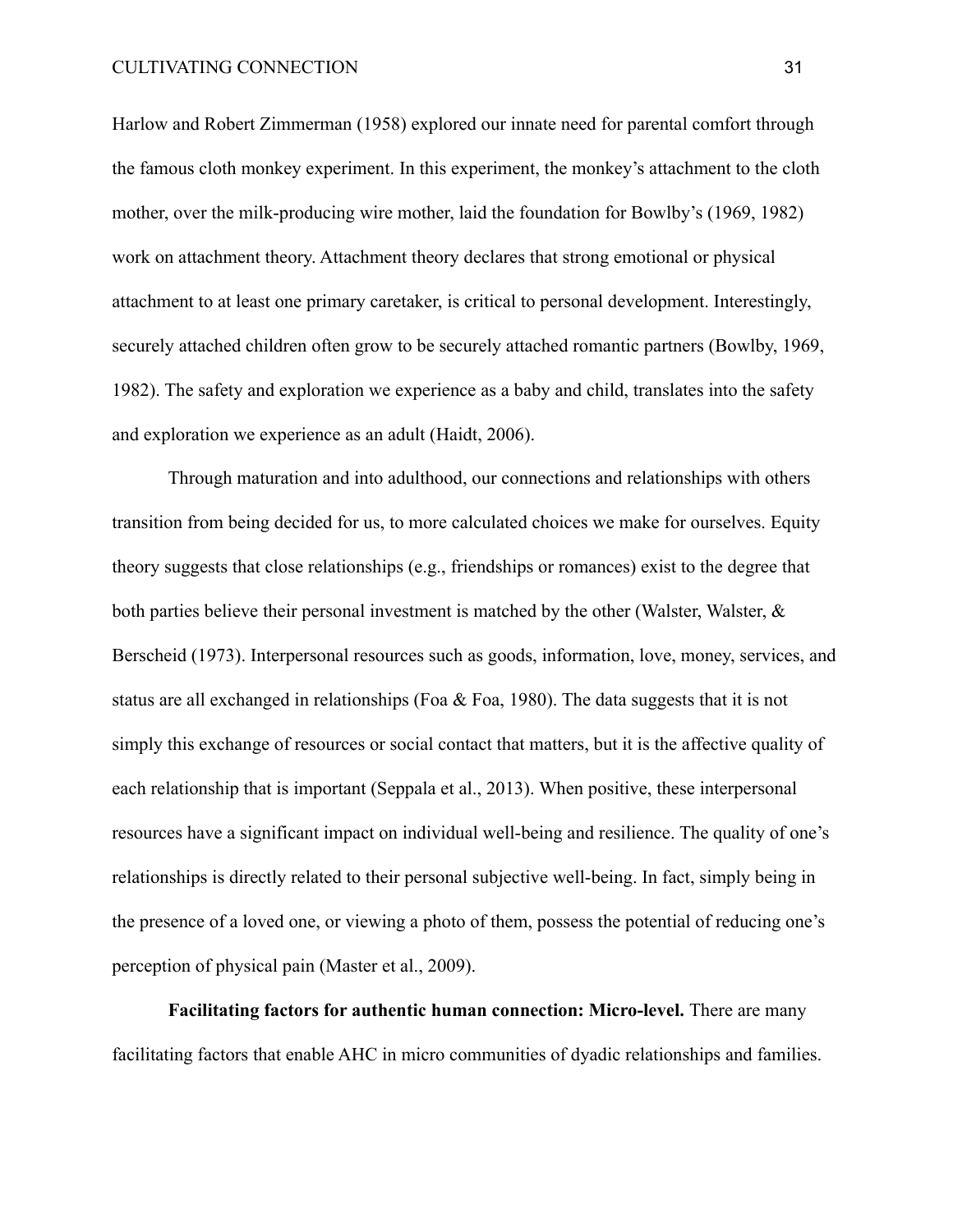In this section I will focus on three foundational factors: eye contact, listening, and virtue. Each of these necessary elements provide verbal and non-verbal clues that indicate one's level of investment and presence within an interaction. In fact, human eyes likely lightened over the course of our evolution for this exact purpose: to broadcast our attention and intentions (Emery, 2000). The information we communicate with our gaze, especially emotional cues, served as a great resource for our ancestors' survival, and continue to serve us today in our quest to authentically relate with others. Human eyes have been given the nickname *windows to the soul* for a reason; they communicate valuable information between humans and send nonverbal messages about whether someone is a friend or foe.

Listening is another essential ingredient for both productive conversation and authentic connection. Interpersonal listening involves one person (i.e., the listener) listening to and interacting with another (i.e., the speaker; Waks, 2010). Every person can likely recall a time when they felt truly listened to, and an equal number of times they did not. A feeling of truly being heard results in both effective communication, as well as a sense of validation, care, and even exhilaration (Rice & Burbules, 2010). Poor listening results in the opposite experience of feeling misunderstood, frustrated, hurt, and defeat. Familiar uses of the word 'listen' suggest that there are times when we listen *to,* and times when we listen *for* (Waks, 2010)*.* Consider listening to a person, a song, or the ocean waves versus listening for a knock at the door or the phone to ring. The primary listening function seems to suggest a more passive observance or receipt of information, while the latter is an attentive anticipation or expectation. Active listening harnesses the energy and interest found when listening for, and in relation to AHC, this listening is *for* an opening or opportunity to connect.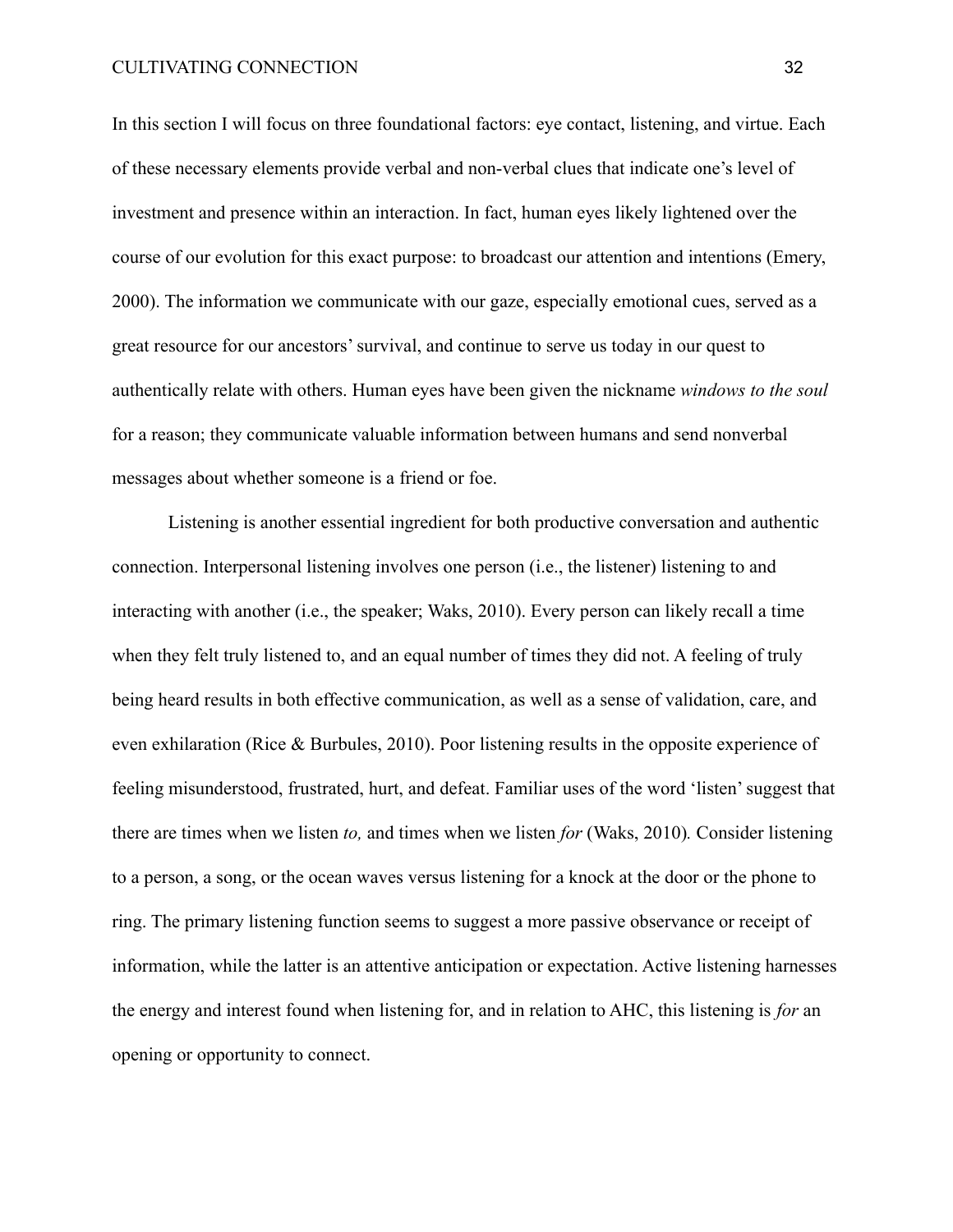Every micro-level community interaction is unique. Good listening requires the practice of multiple virtues including patience, tolerance, generosity, humility, creativity, and curiosity. These virtues serve as tools to allow us to build trust, understanding, and connection. According to Aristotle, virtues become habits through intentional practice (Melchert, 2002). Every interaction presents a new opportunity to discover the appropriate *mean* of these virtues and the more we practice these skills, the more automatic they become. A final virtue that enables AHC is the ability to listen with empathy. This characteristic requires the ability to hear both the content of what is said, as well as the emotions, feelings, and personal connotations surrounding the words (Waks, 2010). Empathic listening is an artful skill that requires an other-oriented perspective, open-mindedness, and care.

**Inhibiting factors for authentic human connection: Micro-level.** Micro-level communities of dyads and families possess several obstacles that can limit growth and potential for AHC. Fear, gender and cultural norms, and competition are three of the largest inhibiting factors for these micro-level communities. The first of these inhibiting factors, to have fear, is to be human. In fact, our evolution and survival has been dependent on our ability to recognize and respond to threats (Taylor, Klein, Lewis, Gruenewald, Gurung & Updegraff, 2000). While our early ancestors might have been threatened by saber-toothed tigers, today's threats are much more likely to be stresses of a psychological, social, or economical nature. Despite the ways common threats have evolved, our body's fight or flight stress response has more or less stayed the same. Due to our evolution, it is our brains' tendency to equate vulnerability with weakness, and therefore invulnerability with strength (Brown, 2012). This inclination to self-protect from the unknown can create an impermeable barrier inhibiting us from authentically connecting with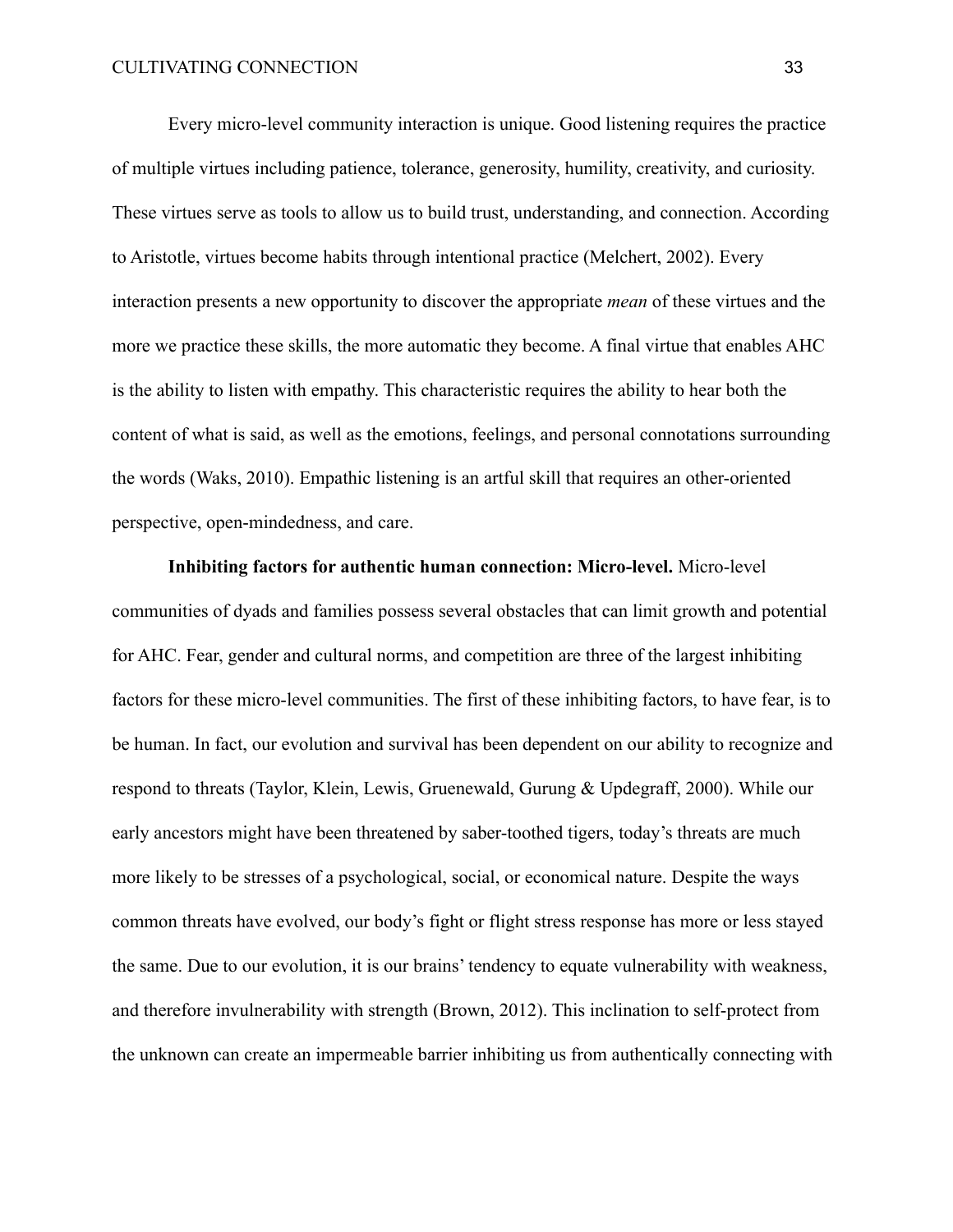others.

Preliminary studies suggest that this *fight or flight* response may be stronger among men than women (Taylor et. al., 2000). This makes intuitive sense considering that men were often considered the protector within family units. While men seem to have a heightened fight or flight response, women seem to be more oriented toward one that *tends and befriends*. Women are not only biologically designed to bring babies into the world, but subsequent roles of feeding and nurturing have historically been women's responsibility, as well. These gender differences play a powerful role within micro-communities and within our society at-large. In addition to these differences in gender, culture also plays a role in the way someone views their community, as well as the way they are socialized to connect (Seppala et al., 2013, Sonn et al., 1999). Every culture holds varying norms around intimacy and vulnerability; this plays out in an obvious way within micro-level communities. For the survival and sustainability of micro-level communities, it is important dyads and families share a common set of expectations and behavioral norms. These communal norms play a powerful role in the amount of openness and vulnerability allowed within these more intimate community relationships.

One of the cultural values at play within dyad and family communities, is a sense of competition. Competition is a result of individuals' perceptions of limited or valued resources and is rooted in a process of comparison between self and others (Sulloway, 2010, Lyubomirsky & Ross, 1997). Ideas of scarcity and comparison are detrimental to the necessary AHC ingredients of openness, care, and appreciation of the other, and often they narrow one's mind to be more me-centric. Within families, this sense of competition is evident in sibling rivalries (Sulloway, 2010). Social comparison can play a significant role in individuals' well-being,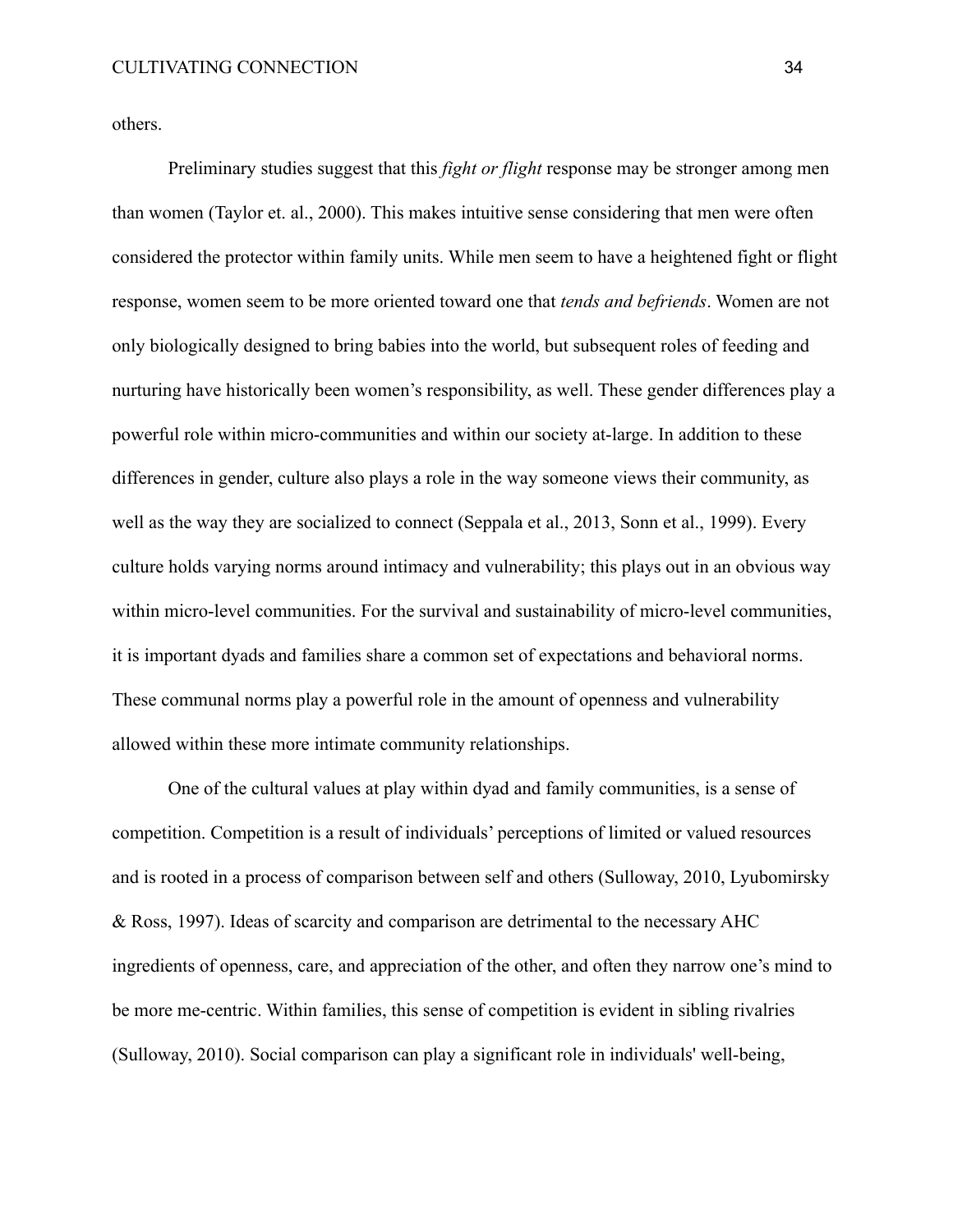especially those who are already unhappy (Lyubomirsky & Ross, 1997). These individualistic and competitive mentalities serve as divisive inhibitors of authentic human connection, as well as create a negative feedback loop and downward spiral of negative emotions.

# **Meso-level Communities: Organization, Faith and Interest Groups**

Outside of family communities, individuals belong to many meso-level communities ranging from one's academic community or school, workplace, faith group, or interest groups. Each of these communities provide us with meaningful roles, relationships, and social identities (Sonn et al., 1999). This level of community is especially important as it is a domain in which we tend to have the greatest number of choices. A greater amount of personal agency would logically translate to a greater sense of personal individual investment, which ultimately leads to a higher potential reward of community membership (Obst & White, 2007). Meso-level communities are highly active with frequent communication and interaction of members. This level of activity presents immense opportunity for meaning and high-quality connections: consider workplace communities which might foster a sense of purpose, or a LGBTQ support group which upholds and strengthens one's sense of identity (Frost & Meyer, 2012).

Individuals' happiness is directly correlated with the happiness of the people they are connected. Like other affective states, happiness possesses a factor of *emotional contagion* and spreads between individuals and within groups (Fowler & Christakis, 2008). As social beings, humans are undeniably influenced by society at large and the many groups within it (Fowler  $\&$ Christakis, 2008). Imagine the potential of AHC within this level of community to foster a ripple effect of positive connection throughout our lives: strengthening our sense of community and enhancing our sense of meaning (Smith, 2017).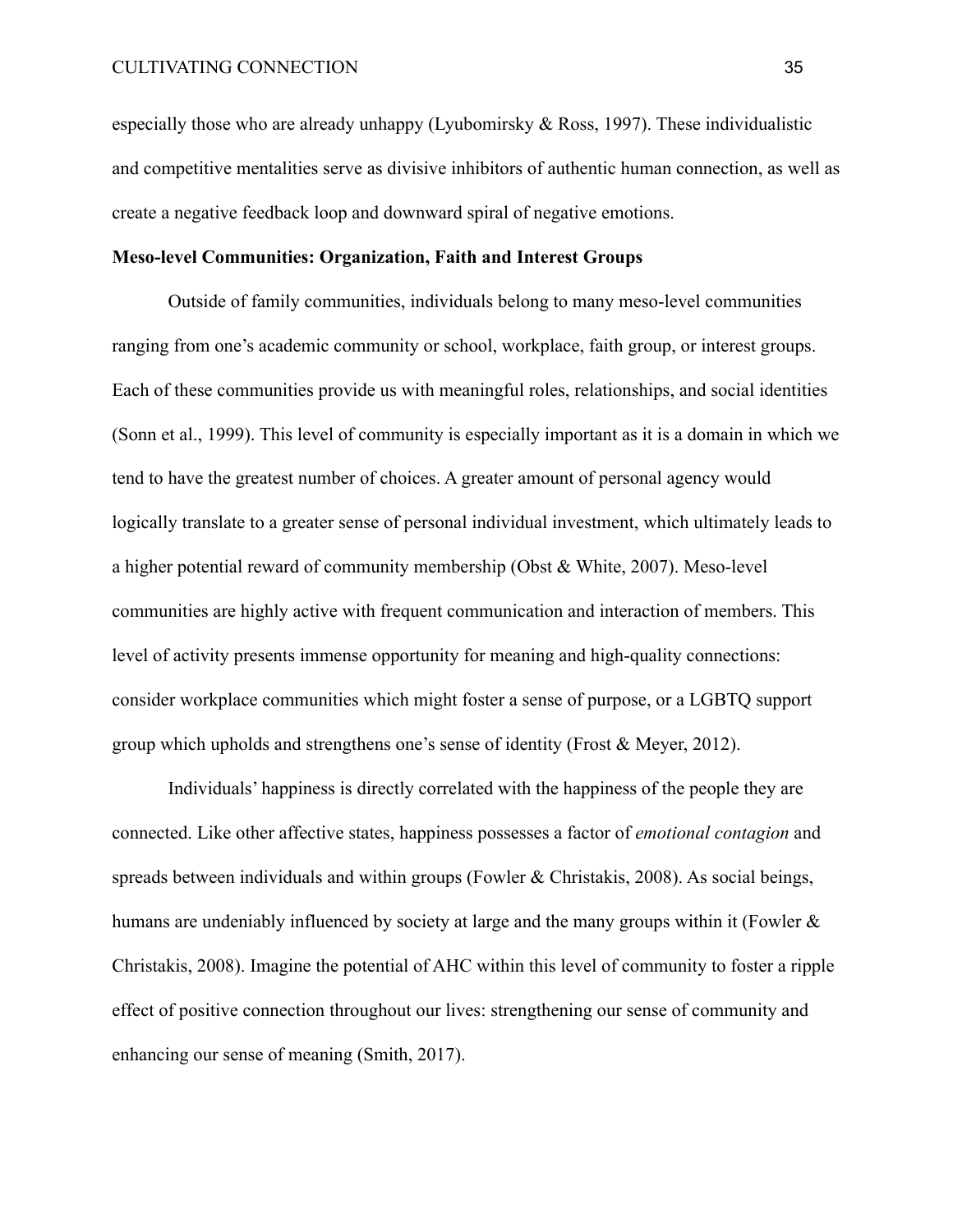The meso-level of community provides many opportunities for individuals to *lose themselves* and become part of an emergent social organism: consider playing a team sport, singing in a choir, or marching and chanting at a protest rally (Haidt, Seder, & Kesebir, 2008). It is no surprise that feeling part of something larger than oneself produces great satisfaction. Some propose it is this focus off the self, on to the group, that elicits true joy. Movement is often central to these experiences and perhaps the intense passion and exuberance found through peak experiences is imperative for the long-term maintenance and survival of a cohesive group (Haidt et al., 2008).

**Facilitating factors for authentic human Connection: Meso-level**. Meso-level communities of workplaces, faith groups, and special interest groups present unique opportunities to facilitate AHC. In this section I will focus on three critical factors for AHC: psychological safety, play, and psychological capital. Psychological safety is characterized by an individual's perception of the consequences of taking an interpersonal risk (Edmondson, 1999). This quality is what empowers individuals to be fully engaged, authentically themselves, and invested in the process of the group. Communities that foster psychological safety provide their members with both aspects of mattering: individuals feel they are valued and are invited to add value; without fear of embarrassment or rejection. In addition to a psychological benefit, communities strong in psychological safety are also strong in their performance. Google's Project Aristotle, a research project exploring the qualities that most contribute to an effective team, found psychological safety to be the number one defining element of team effectiveness (reWork, 2019).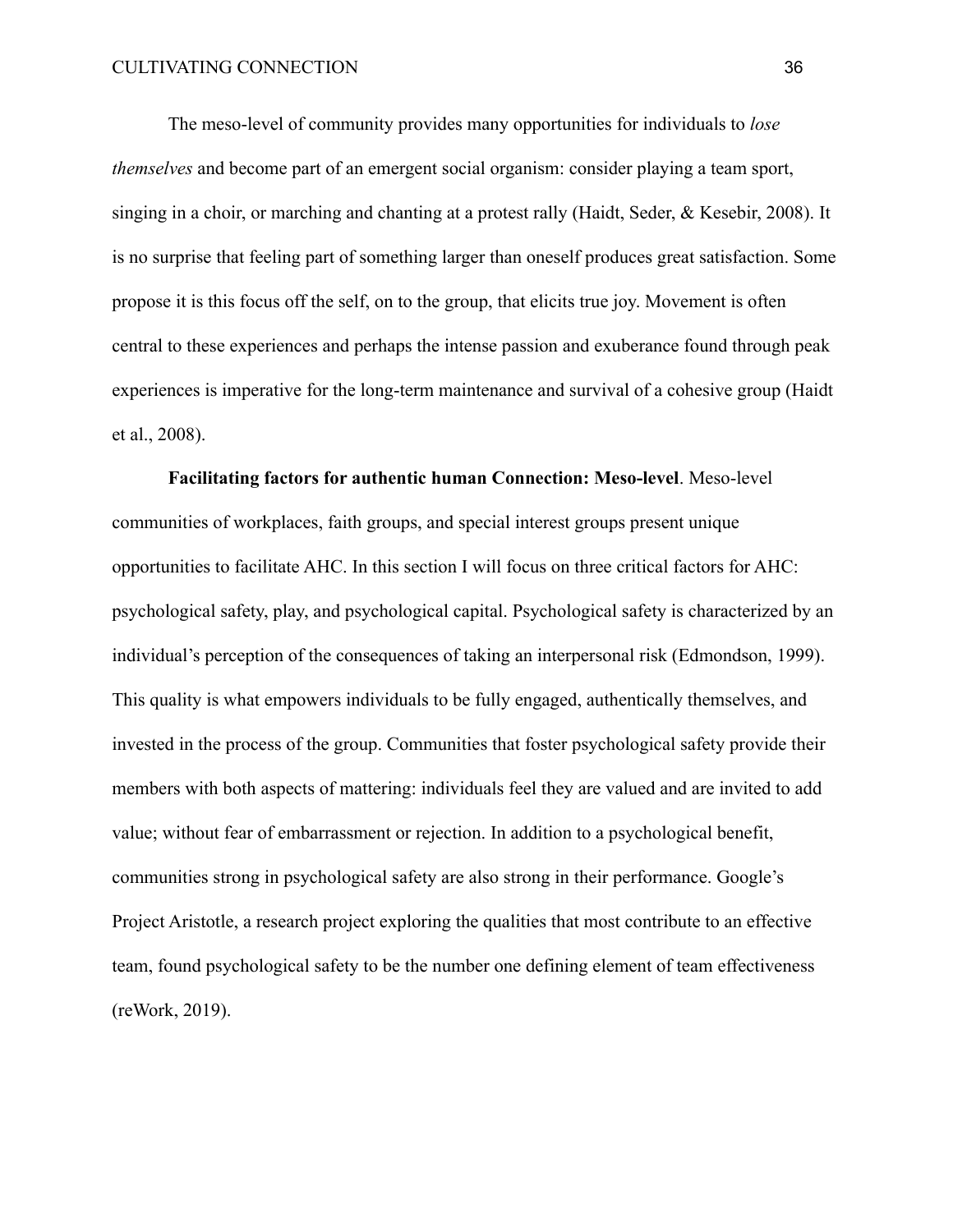Play is a second factor for cultivating AHC within meso-level communities that is especially powerful within a culture of psychological safety. Play is difficult to define but encompasses many qualities: it is an absorbing and intrinsically motivated activity, apparently purposeless, that provides enjoyment and a suspension of self-consciousness (Brown, 2009). Play can be both an activity in itself, as well as an approach toward other activities. Throughout our lives, play serves as an important mechanism for connection with others. On the playground, unstructured play teaches us how to interact and socialize with others as children, and through young adulthood play transitions to more structured games teaching us how to collaborate and work with others. As we mature, play strengthens social and collaborative skills essential for our survival. Play continues to possess a powerful resource in adulthood, and especially within organizations committed to innovation, creativity, and productivity (West, Hoff, and Carlsson, 2016). Play brings people together and induces positive emotions: two critical criteria for authentically connecting with others.

The final facilitating factor for AHC within meso-level communities is the idea of psychological capital (PsyCap). PsyCap is a concept that originated from the study of positive organizational behavior and is characterized by four criteria: confidence, hope, optimism, and resilience (Luthans, Luthans & Luthans, 2004). These criteria evolve the concept of organizational capital from *what you have,* to *who you are*. When organizations recognize and value the worth of their people, they capture the inherent potential that exist within humans such as qualities of self-efficacy, self-determination, self-sufficiency, optimism, and perseverance. PsyCap creates a power recipe of ingredients necessary for AHC within meso-level communities.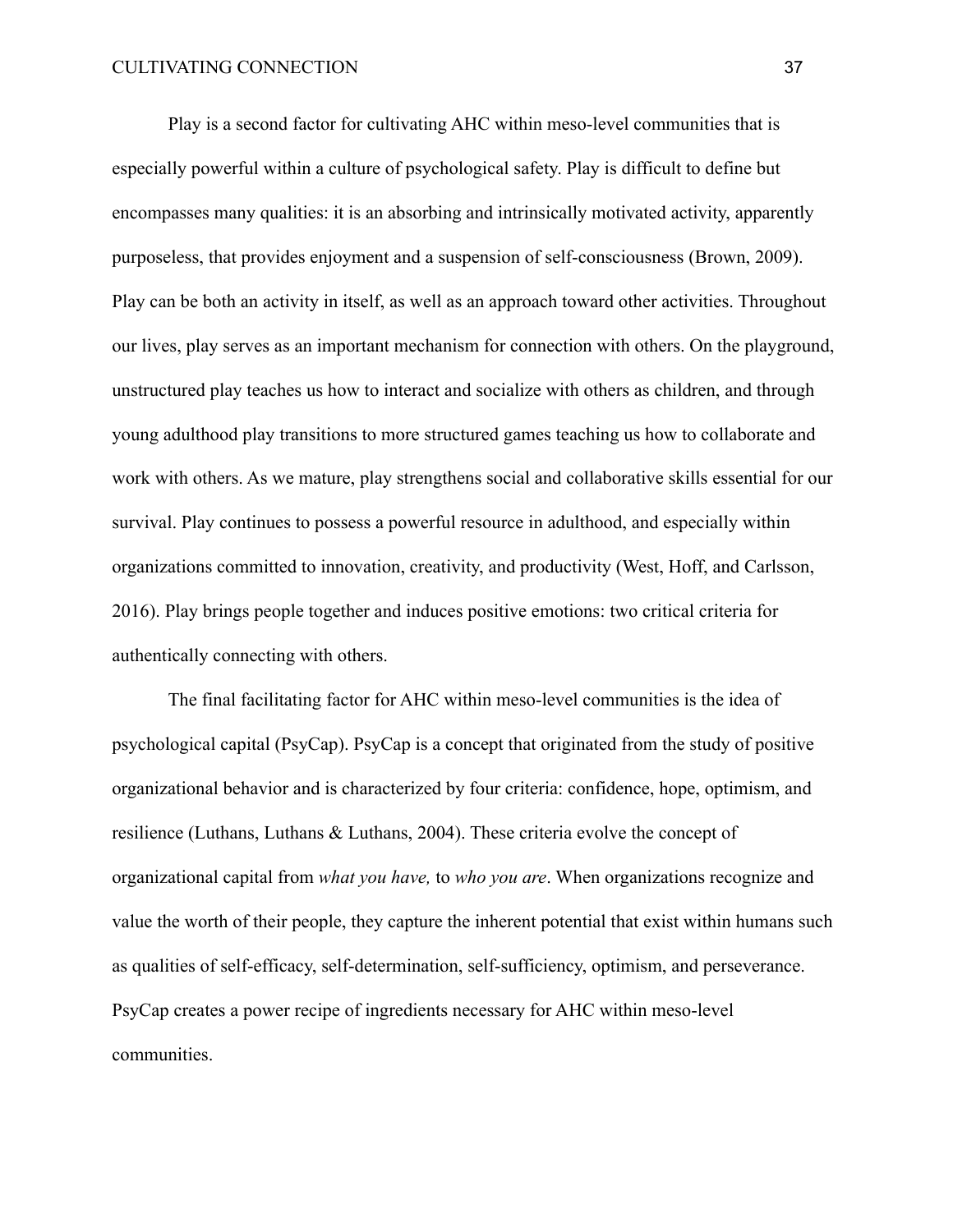**Inhibiting factors for authentic human connection: Meso-level**. Power structures, implicit bias, and instability each serve as inhibiting factors for authentic human connection within meso-level communities such as workplaces, schools, hospitals, and faith-based organizations. The first of these criteria, power structures, references an individuals' perception of personal power, as well as their actual control within the community. Individuals must have both voice and choice: the opportunity to express their preferences and the ability to make choices for themselves (Prilleltensky, 2016). When these preferences are expressed, it is necessary for individuals' needs to be met and their personal investment to be matched by the leadership or other members (Walster et al., 1973). Power structures play a critical role within every meso-level community: consider the relationships between executive teams and employees, students, teachers, and administration, and patients, nurses, and doctors. Individuals' perception of fairness and a balance of power is critical for AHC at all three levels of community.

The second inhibiting factor within meso-level communities is implicit bias. Implicit bias is an umbrella term for discriminatory biases that are based on implicit or unconscious attitudes or stereotypes (Greenwald & Krieger, 2006). These biases are unconscious, involuntary, and often automatic responses to stimuli. Individual characteristics such as race, age, gender, weight, sexual orientation, height, and other socio-economic factors can trigger implicit biases and cause discriminatory behaviors in the classroom, courtroom, and even the doctor's office. When interacting with other members of our meso-level communities, these implicit biases can unconsciously affect our behavior and prohibit the sort of open mindedness and appreciation necessary for authentic human connection.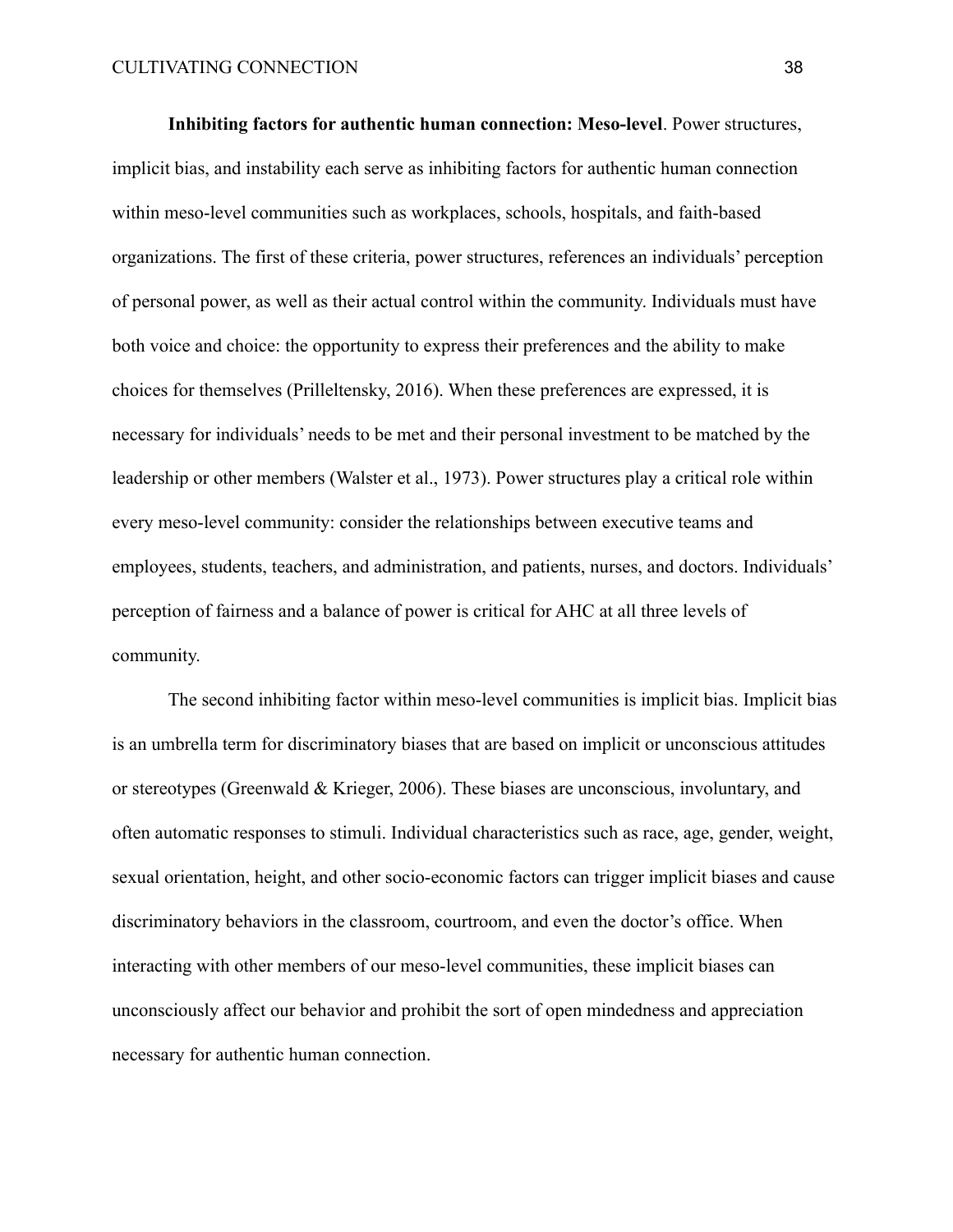The final inhibiting factor for AHC that I will discuss within meso-level communities is a sense of instability or volatility. Ultimately, meso-level community instability affects individuals' sense of control (Hui & Lee, 2000), as well as a community's sense of equilibrium more broadly. When this occurs, community members experience a decrease in psychological and physical safety, which triggers individuals' fight or flight or competitive mentality. Changes within the community culture that incite members' sense of instability, are a threat to individuals' membership in the community, as well as the community itself (Hui & Lee, 2000). Without proper trust and supportive resources in play, meso-level community instability leads to a *me* mentality and ultimately a sense of disconnection from others. Individual levels of status and disparities in access to information within workplaces, schools, and spiritual communities create additional barriers to AHC. It is important to recognize that cultural identities and historical realities present additional variables for AHC: once trust is broken, it can be difficult to re-establish.

# **Macro-level Communities: Neighborhoods, Cities, and Governments**

Communities are formed by their human members, as well as the constructed structures and systems within and around them (Sonn et al., 1999). The final level of community, the macro-level, contains the greatest amount of structures and systems which form the context within which we live our lives. In the United States, these are the neighborhoods where we live and the city, state, and national contexts that influence our policies and broader social consciousness. These macro-community structures provide obligations, constraints, and integration that is necessary to provide structure and meaning to life (Durkheim, 1951). Ironically, macro-level communities within modern societies experience higher rates of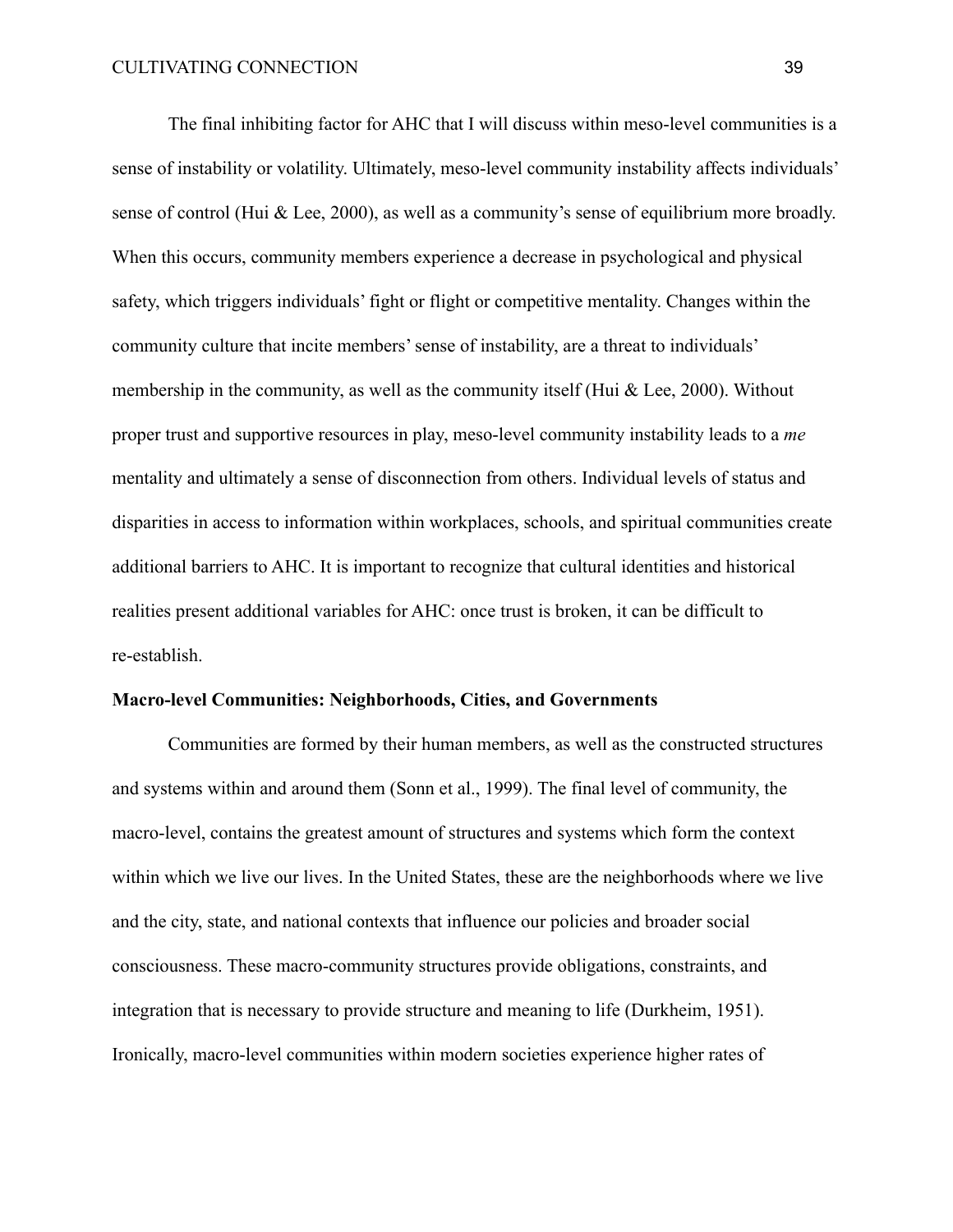individualism, isolation, depression, anxiety, and suicide than macro-communities in less modern societies (Haidt et al., 2008).

Fostering AHC and cultivating one's sense of community within macro-level communities presents immense opportunities for social support that is essential in the face of personal challenge or stress (Gable & Gosnell, 2011). It is possible AHC and sense of community add to our personal well-being in part because they shift our focus off ourselves, to those around us. Most find giving support to be more meaningful than receiving support (Haidt, 2006) and positive cooperation and prosocial behavior are instrumental ingredients for fostering AHC within macro-level communities.

**Facilitating factors for authentic human connection: Macro-level**. Though there are many factors that facilitate authentic human connection within macro-level communities, I will focus on social capital, ritual, and sense of place as necessary conditions for AHC. One downfall of traditional psychology and public health more broadly is the tendency to focus predominantly on the individual (Szreter & Woolcock, 2004). The facilitating factor of social capital is most important within the macro-level as it attempts to capture the collective essence of community. Social capital is a critical player that lies outside the individual and between individuals and subgroups within communities (Kawachi & Berkman, 2000). It is a byproduct of high social cohesion, or the extent of connectedness and solidarity among groups within society. Social capital builds on the foundational Aristotelian idea that "the whole is greater than the sum of its parts" and it represents the seemingly intangible, but critical, elements of interpersonal trust, norms of reciprocity, and mutual aid within communities (Kawachi & Berkman, 2000).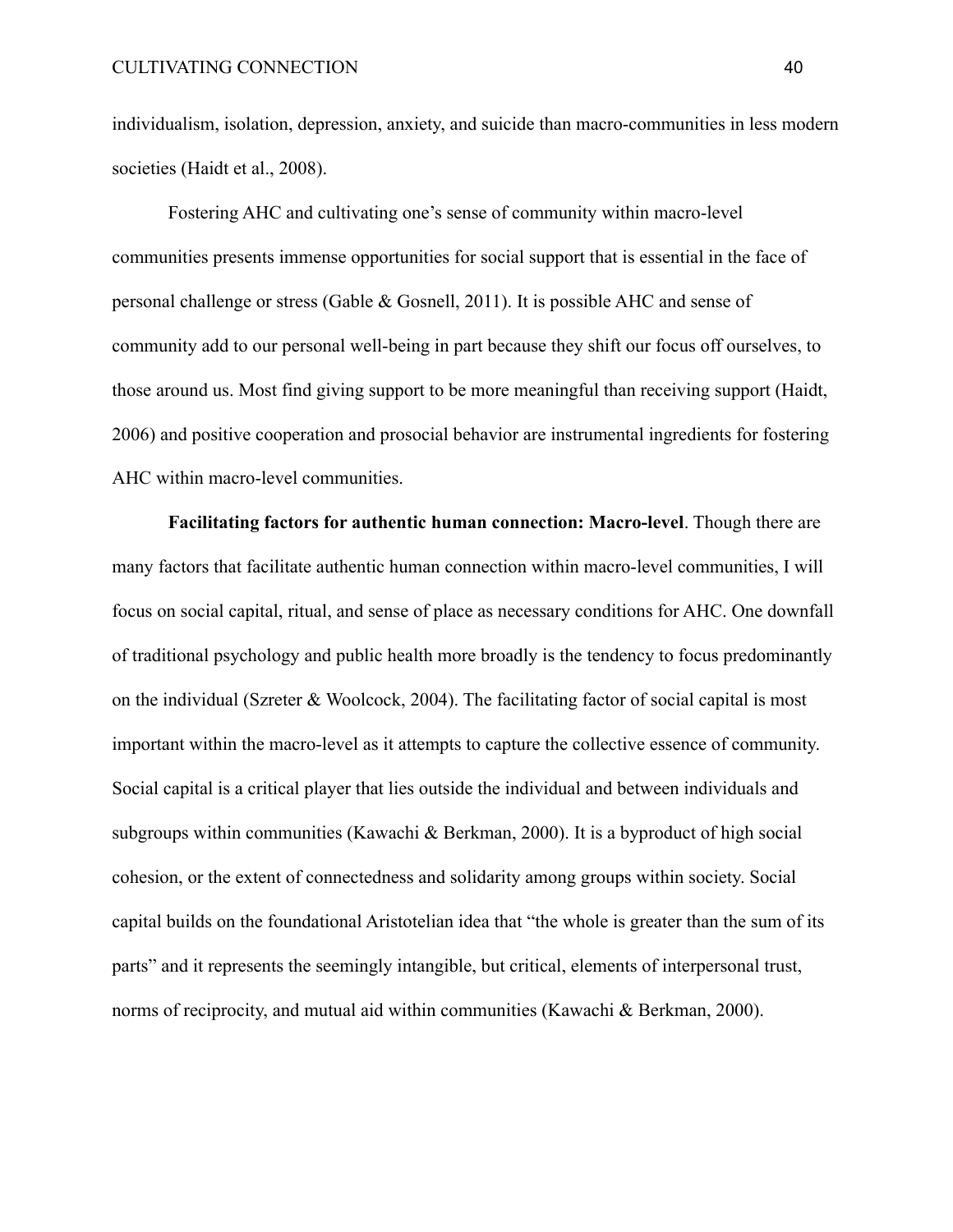Researchers have identified three key types of social capital: bonding, bridging, and linking (Szreter & Woolcock, 2004). Bonding social capital occurs between people who see themselves as having similar social identities and bridging social capital occurs between people who see themselves differently in terms of their social identity. Linking social capital is a subtype of bridging social capital that takes place across formal power structures. Each of these forms of social capital play an important role in creating community connection on the macro-scale. Bridging and linking social capital are incredibly important in creating communities of fairness and inclusion (Szreter & Woolcock, 2004). All three types of social capital are essential for holistic individual and community well-being (Kawachi & Berkman, 2000) and critical considerations for building communities that embody the necessary ingredients for authentic human connection.

The next facilitating factor for AHC within macro-level communities is ritual. Anthropologist Victor Turner (1969) was one of the first scholars to take seriously the power and process of rituals. In his work he advanced the idea of *communitas* as a powerful byproduct of ritual. Communitas is defined as the inspiration and revitalization realized through ritual experiences (Olaveson, 2001). This phenomenon generates a state of equality, comradeship and common humanity, outside of normal social distinctions, roles and hierarchies. Turner believed rituals were the basis of all societies and the place where society's values, norms, and deep knowledge of itself was reaffirmed and even created (Turner, 1969).

In addition to the way rituals unify community members' shared norms and values more broadly, rituals also serve as a conduit for interpersonal relationships and connection. In fact, social connection is recognized as one of the three primary regulatory functions of rituals, along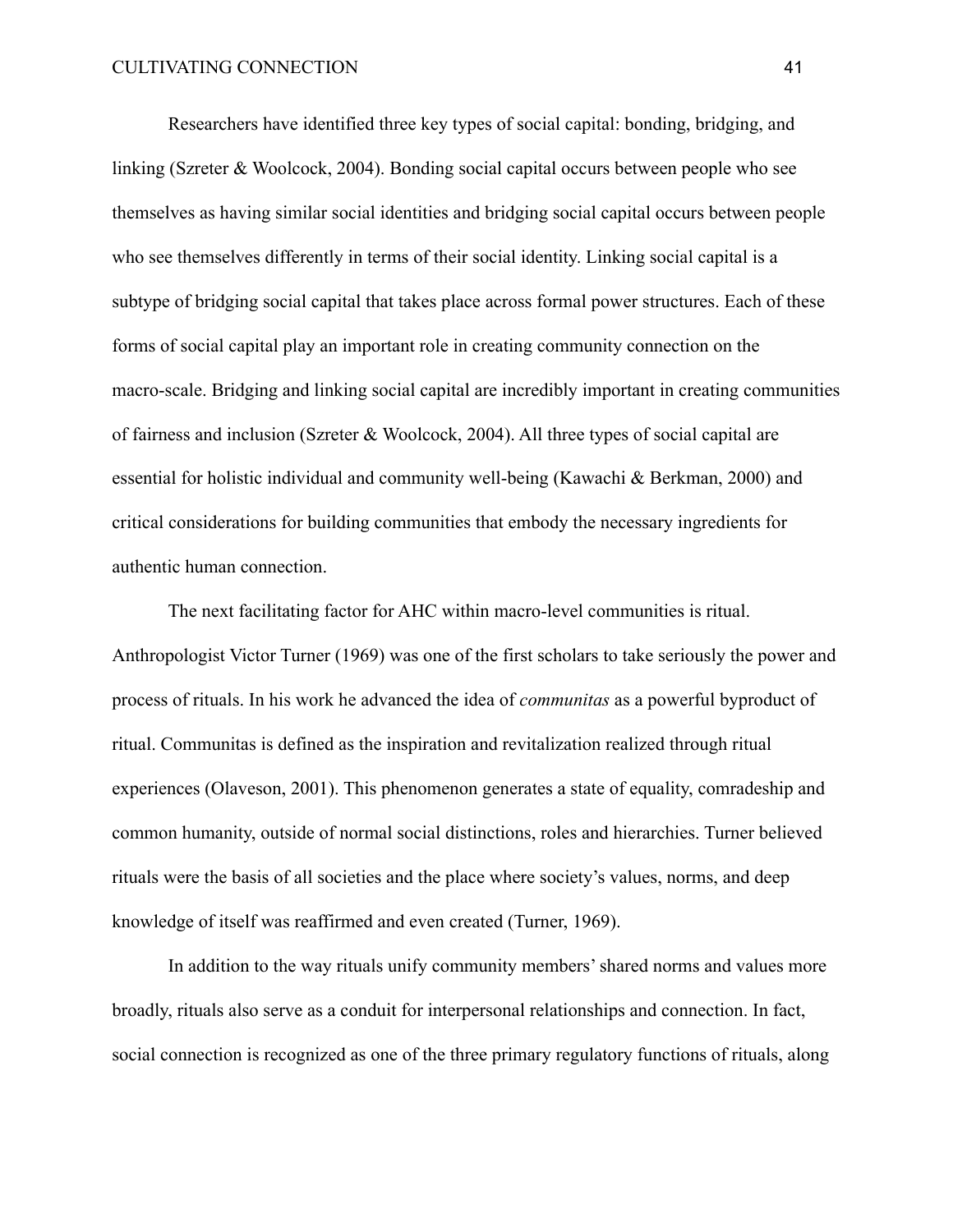with individuals' emotions and performance states (Hobson, Schroeder, Risen, Xygalatas & Inzlicht, 2018). Consider the ritual of singing the national anthem before a sporting event, gathering with your neighborhood for the annual 4th of July picnic, celebrating Thanksgiving with family and friends, or the many social, cultural, and religious rituals we practice throughout our lives. Though some of these rituals may be performed within a micro-level community, they impact macro-level communities on a grand scale. These communal rituals reinforce a shared identity and one's sense of connection to the greater society.

The final facilitating factor within macro level communities is a commonly understood sense of place. Sense of place refers to a psychological construct that involves attributing a geographical location with meaning, values, and sense of connection (Rogers & Bragg, 2012). A review of measurement and application of sense of place highlights the importance of history, attachment, and identity as facilitating factors for formalizing one's sense of community and authentic connection to others (Chavis & Pretty, 1999). Not surprisingly, one's sense of place is correlated with their sense of community. Neighborhoods high in these elements possess five essential factors: informal interaction (i.e., with neighbors), safety (i.e., having a good place to live), pro-urbanism (i.e., privacy and anonymity), neighboring preferences (i.e., preference for frequent neighbor interaction), and localism (i.e., options and desire to participate in neighborhood affairs; McMillan & Chavis, 1986). Together, social capital, ritual, and sense of place establish a strong foundation for authentic human connection and are essential elements for community flourishing.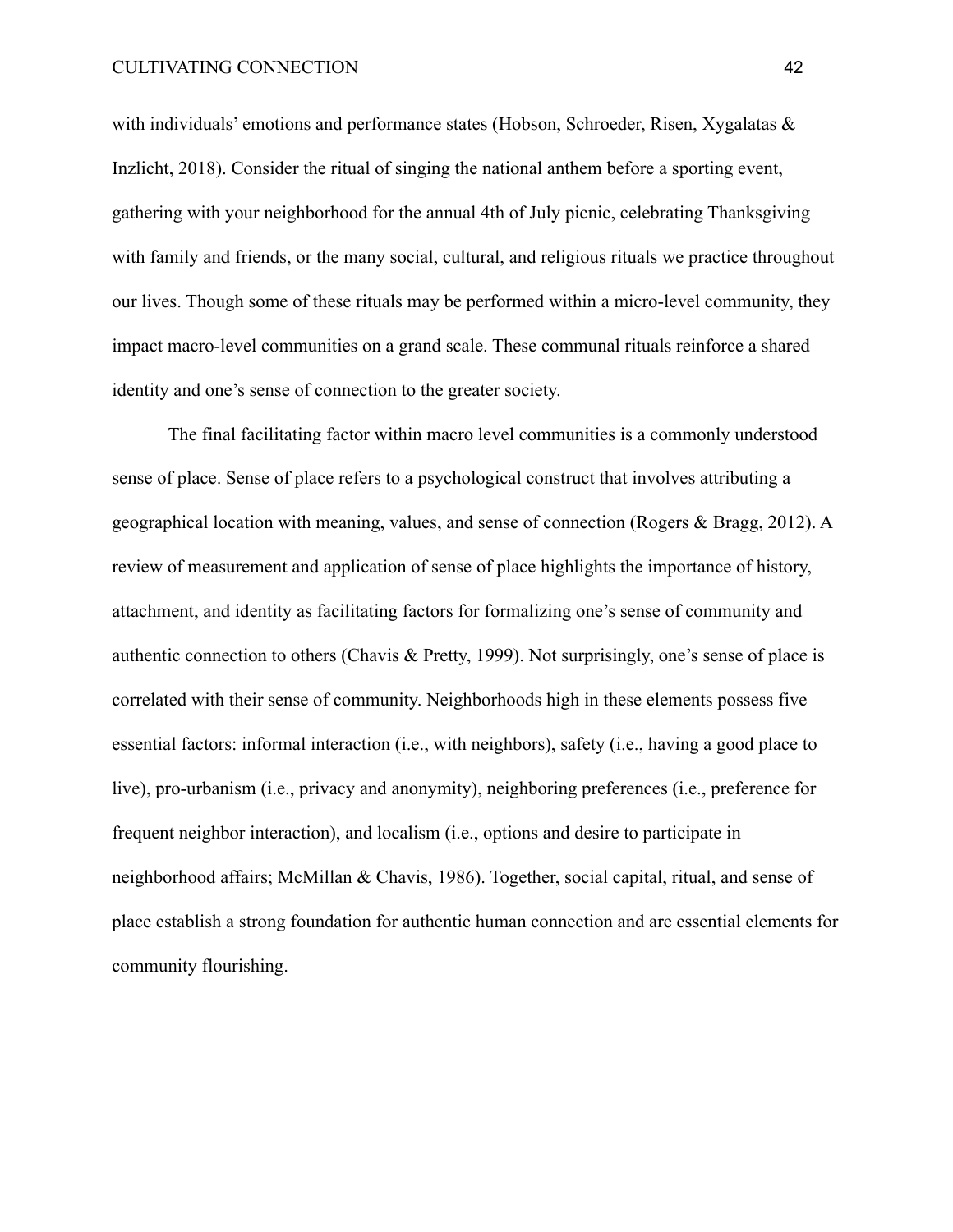**Inhibiting factors for authentic human connection: Macro-level**. Multiple factors intersect to disrupt the potential for authentic human connection at the macro-level including systemic histories of oppression, racism, homophobia, sexism, governmental corruption and unrest. Macro-level communities have the difficult task of managing the interests of multiple stakeholders and creating policies that allow individuals and divergent interest groups to feel empowered and unified around common goals. In this section I will focus on just three of these inhibiting factors for AHC: inequality, mistrust, and physical environment.

The first inhibiting factor within macro-level communities is inequality. In the United States, income and wealth inequality, the disparity that exists between the rich and the poor, has been rising sharply since the 1970s (Stone, Trisi, Sherman, & Debot, 2015). The best survey data demonstrate that the share of wealth held by the top one percent rose from just under 30% in 1989 to nearly 39% in 2016, while the bottom 90% fell from just over 33% to less than 23% within the same time period (Stone et al., 2015). Many assessments have demonstrated that as income inequality increases within a society, investment in social capital and social trust plummets (Kawachi, Kennedy, Lochner, & Prothrow-Stith, 1997).

In addition to crippling the necessary foundation for AHC, inequality has even been associated with life itself: increased income inequality is associated with increased rates of mortality (Ross et al., 2000). Social and mainstream media has perpetuated individuals' experience of inequality by disseminating allusions of wealth and privilege as the norm within the United States and around the world. This can lead to social comparison, individualism and competition: all antagonistic factors to the extra-individual phenomenon of communities and disable individuals' regard for the other (Sonn et al., 1999). Individuals' regard and commitment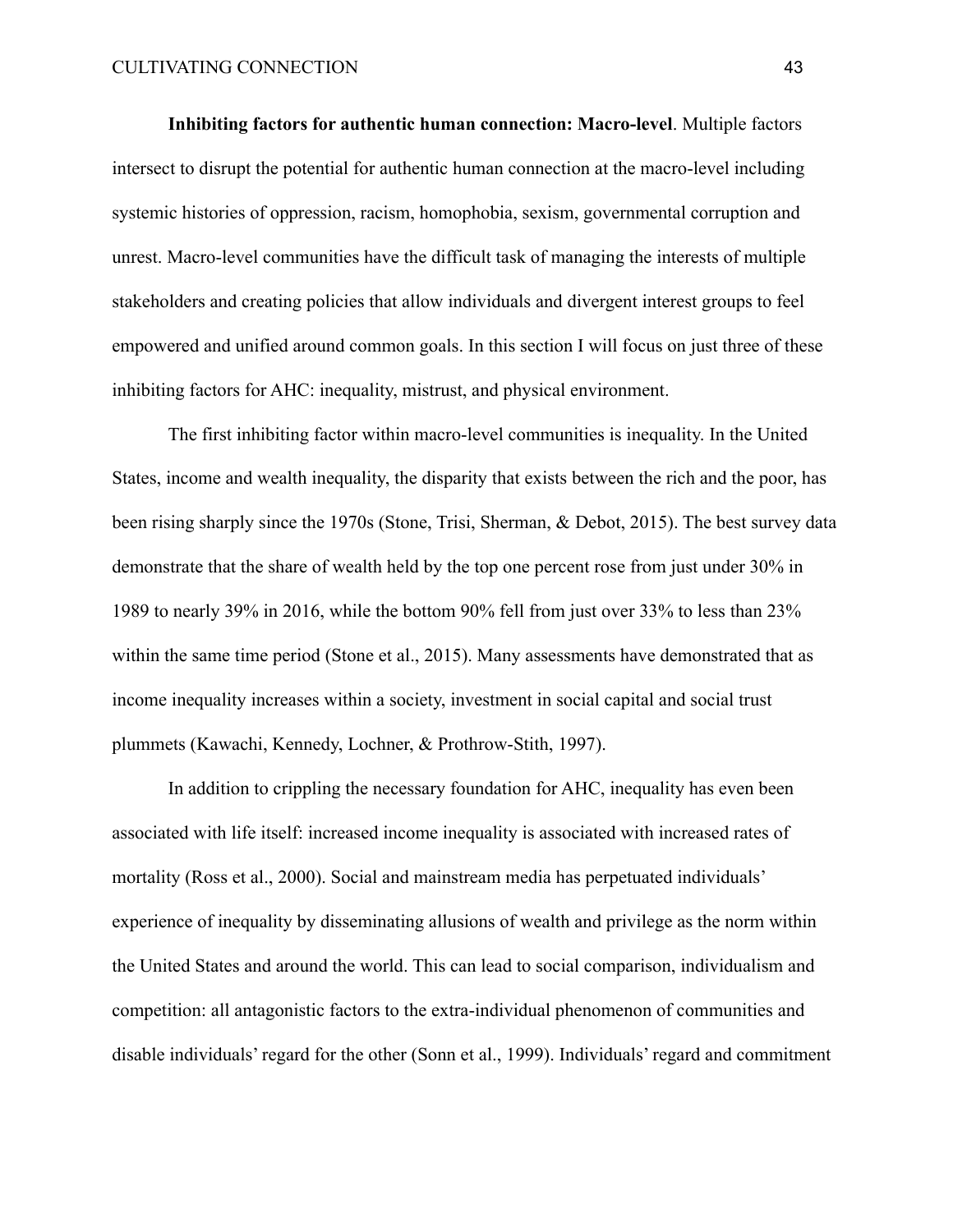to one another, is at the heart of psychological sense of community. It is this element that allows for a oneness perspective, mobilizing all members to collaborate for the greater good (Chavis  $\&$ Pretty, 1999).

A second inhibiting factor which can threaten the potential for authentic human connection is mistrust. Mistrust at this level of community can be born out of generational experiences of poverty, oppression, exclusion, and injustice. With a oneness perspective, when formal structures of power overlook, ignore, or mistreat certain groups of individuals, this tarnishes the ability for any individual to truly feel a sense of mattering or recognize the potential authentic human connection. Transparency, accountability, and open communication are critical elements necessary to build trust at this level of community, and law enforcement and elected officials especially must honor this responsibility to community members (Brown & Baker, 2019). Community levels of trust is correlated with members' sense of empowerment: in order for individuals to feel empowered and safe to contribute their strengths, skills, and resources, they must have assurance that their contributions will be valued, appreciated, and respected.

In addition to these economical, historical, psychological, social, and emotional factors that can inhibit AHC within the macro-level, the final factor that plays an important role in fostering authentic human connection the physical environment and design of macro-communities. Extensive studies have shown that green space is positively correlated with individuals' sense of community, health, and well-being (Maas, Van Dillen, Verheij & Groenewegen, 2009). Therefore, communities with lower access to green or community spaces, increased rates of violence, or consistent threats to physical safety, diminish the potential for AHC among community members. Trees and green spaces, especially in urban environments,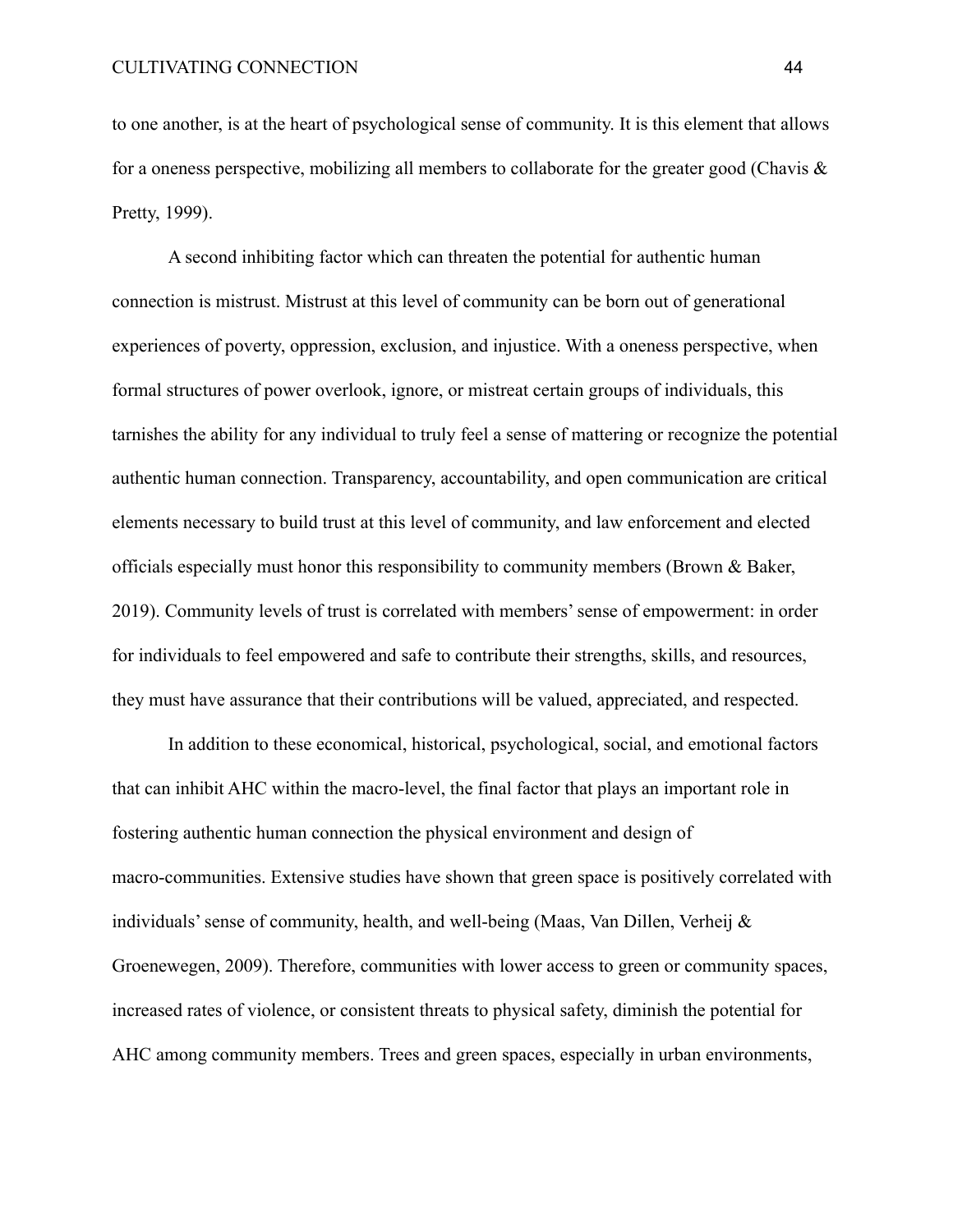allow members to both meet and connect with others, as well as cultivate a deeper connection to the environment (Rogers & Bragg, 2012). When neighborhoods and cities are devoid of these environmental points of connection, residents lose out on the opportunity to feel a deeper sense of connection with the place they live and the people around them.

#### **Intentional Strategies to Cultivate AHC**

The greatness of a community is most accurately measured by the compassionate actions of its members.

# —Coretta Scott King, *This Will Be Remembered of Her: Stories of Women Reshaping the World*

In this final section of my paper, I propose three strategies which translate the theoretical and empirical findings identified earlier, into applied tools to cultivate authentic human connection within each level of community. These strategies begin with those we may exercise independently, to those we practice with others, and within groups: 1) Cultivate Compassion, 2) Give Presence, and 3) Recognize Strengths.

# **Cultivate Compassion**

The first of these strategies is to cultivate compassion within ourselves and for others in our lives. Authentic human connection is deeply rooted in the recognition of humans' deep interdependence and connection with each other, and the environments they live. Building compassion, an other-oriented emotion, strengthens the brain's "empathy network." These regions of the brain are responsible for pain and the perception of others' pain, as well as nurturing behaviors (Seppala et al., 2013). In order to give compassion to others generously, we must give compassion to ourselves. Two tools that can assist with cultivating compassion within ourselves and the people around us are the practices of self-compassion and loving kindness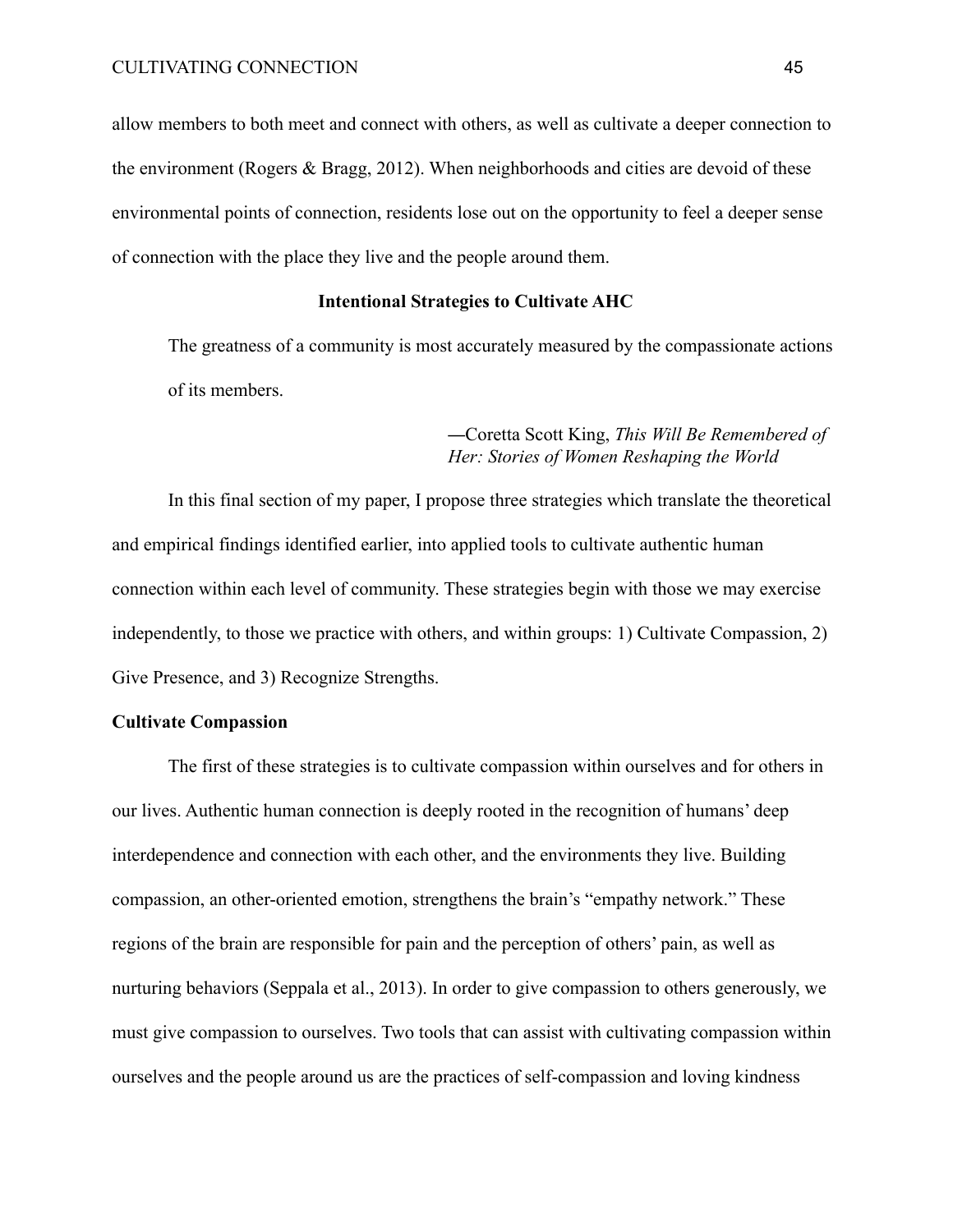#### CULTIVATING CONNECTION 46

meditation. In a world where comparison is so easy, self-compassion is a practice that empowers us to be kind and understanding toward oneself in difficult times rather than self-critical (Neff, 2003). Self-compassion fosters our sense of connectedness by allowing us to perceive our experiences as part of the larger human experience rather than separate and isolated. Finally, self-compassion allows us to mindfully hold painful thoughts and feelings in balanced awareness rather than over-identifying with them.

In addition to cultivating compassion within ourselves, we must also foster compassion for others. Loving kindness meditation (LKM), a practice that has long been practiced within Buddhist traditions, is one that directs compassion and wishes for well-being toward real and imagined others (Hutcherson, Seppala & Gross, 2008). Studies suggest that even a few minutes of LKM increases feelings of social connection and positivity toward others. LKM and mindfulness meditation more broadly, possess the potential to directly counteract some of the inhibiting factors presented across levels. For example, the practice of mindfulness meditation has been shown to have an inverse relationship with implicit race and age bias (Lueke & Gibson, 2015). The great irony is that our ability to reap the benefits of authentically connecting with others, is dependent on our ability to authentically connect with ourselves. It is through this self-acceptance that we are able to show up unconditionally for others.

# **Give Presence**

The second tool to cultivate AHC within community is dependent not on how we show up, but that we show up, and in person. This strategy cultivates what Edward Hallowell (1998) calls *the human moment*. In the 21st century with remote working options, video calls, and social media, in-person moments and interactions seem to be the exception, rather than the rule. In the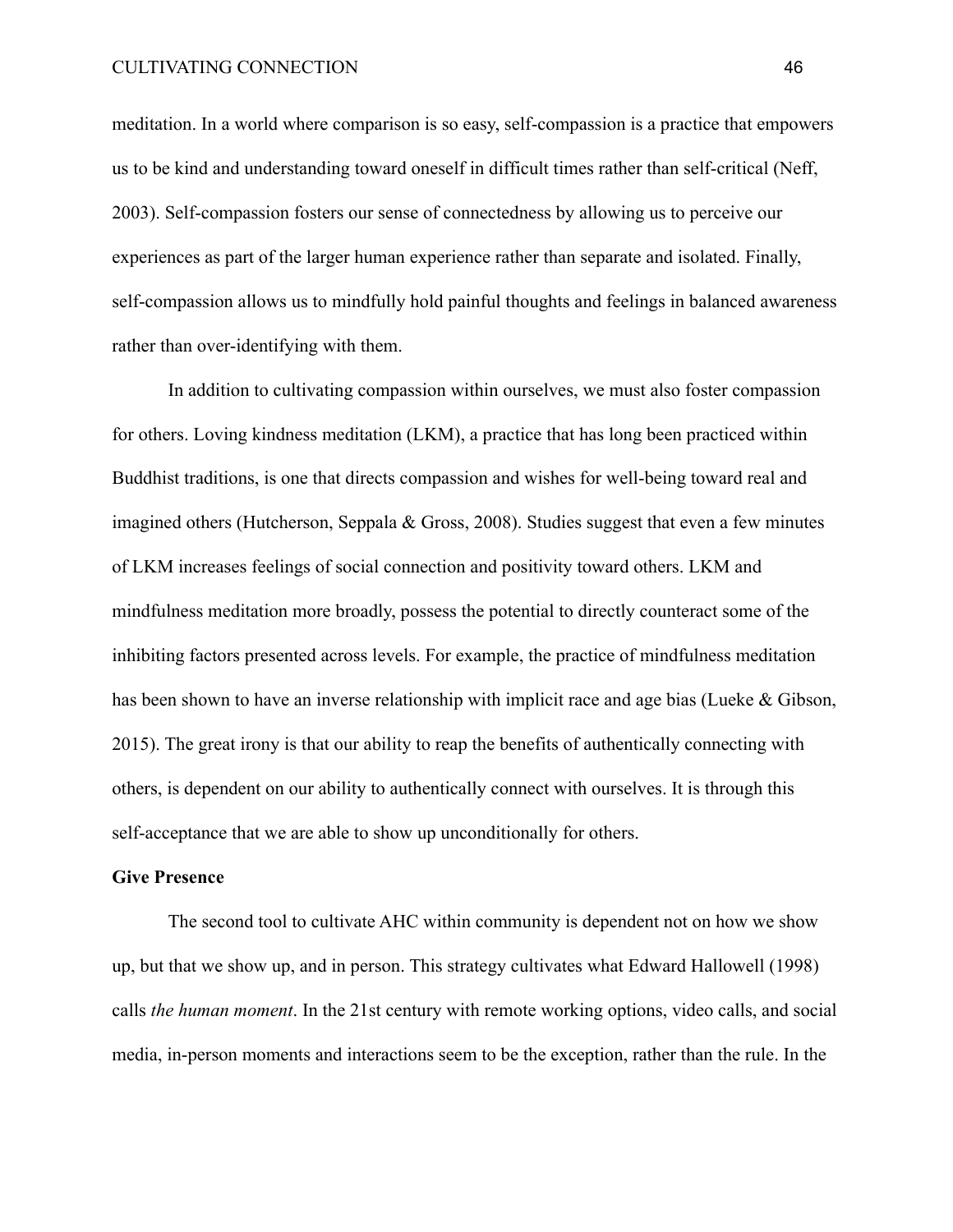workplace, consider the number of times you have felt unnecessary stress or confusion about the tone or meaning of digital communication or when in the company of friends or colleagues you looked around to notice that everyone was preoccupied on their screen or smartphone. According to Hallowell (1998), a true human moment is equally dependent on both people's physical presence, as well as their intellectual and emotional attention.

As a social species deeply dependent on others for our well-being and survival, the decline in authentic human moments is a threat to life itself. In-person interactions serve multiple social, emotional, spiritual, and biological ends: everything from fortifying our immune systems, regulating our emotions, and increasing our chances of survival in the case of a natural disaster (Pinker, 2015). In Susan Pinker's (2015) book, *The Village Effect,* she recommends we strategically architect our lives to have these built in social interactions: join an intramural team, plan a lunch date, and talk with your neighbors. In fact, these social interactions can even take place between strangers: commuters on the train, cashiers at the grocery store, or seatmates on an airplane. One study found that when passengers engaged in conversation with fellow commuters on trains and buses, they had a more positive experience than when they chose not to (Epley  $\&$ Schroeder, 2014). Even more compelling, the reward of connecting with others is mutually beneficial and those who were talked *to*, had equally positive experiences as those who instigated the conversation. By intentionally nurturing our social selves and reaching out to others, we take care of our whole self and may more authentically reap the benefits of connection across all levels of community.

There is one place that we have been showing up since our early ancestors transitioned from the hunter gatherer lifestyle, to agricultural societies: the proverbial kitchen table (Pinker,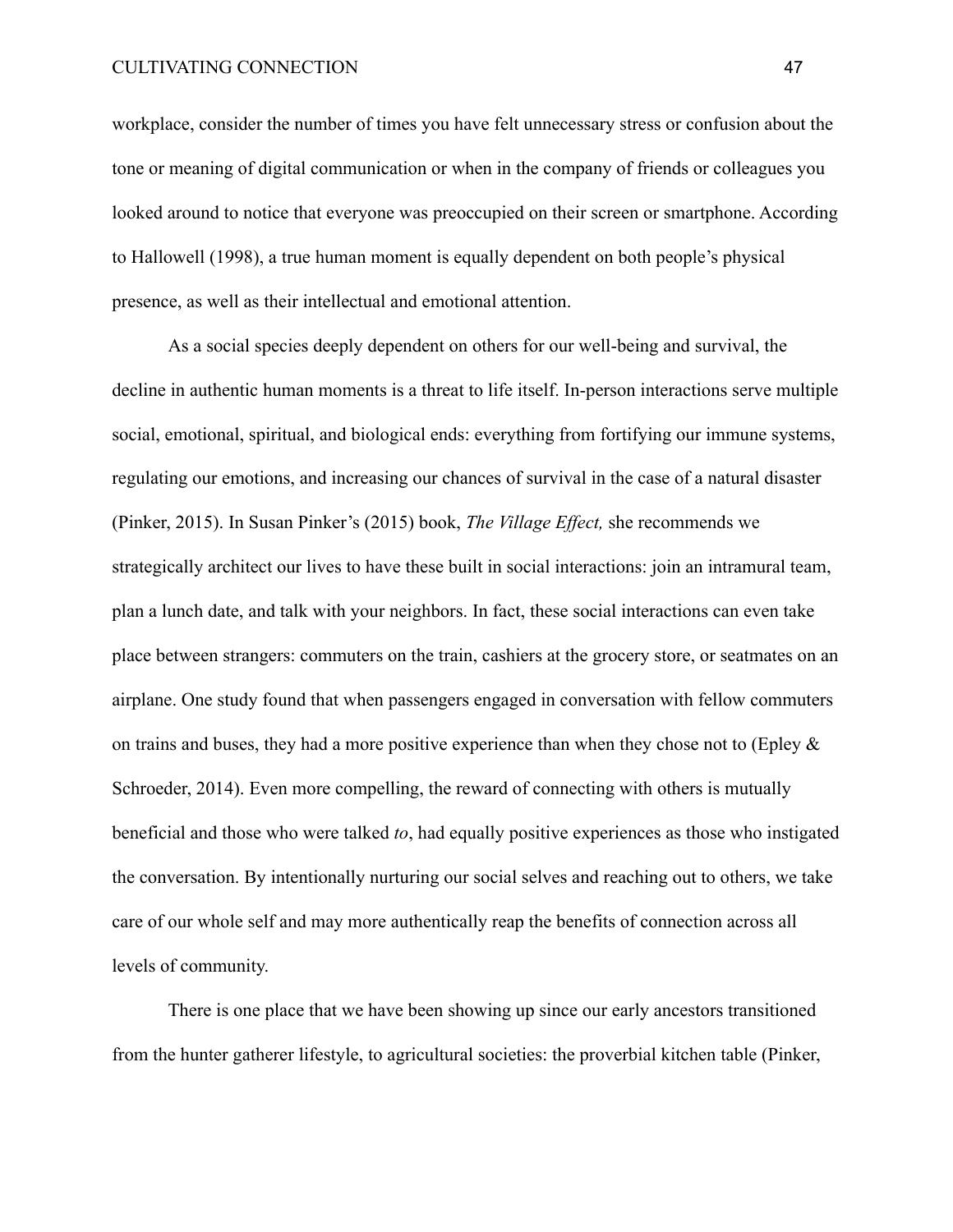2015). As early community populations became more dense, communal meals provided a space for people to come together, share food, and feel a sense of belonging. In addition to the nutritional sustenance provided during mealtimes, communal meals provide an avenue for all levels of community to carry on traditions, celebrate cultural identities, and build social connections. Mealtimes present an opportunity for ritual, meaning-making, and routines that serve important functions for all humans, these effects have been especially studied and explored among children and adolescents (Absolom & Roberts, 2011). In today's world of convenience food and occupational demands, eating with others provides an avenue for us to intentionally carve out time to foster AHC within our communities (Sobal & Nelson, 2003).

#### **Recognize strengths**

The third and final strategy for fostering AHC within community is the cultivation of a strengths-based perspective and the intentional practice of active-constructive response. The first half of this strategy, the cultivation of a strengths-based perspective, relies on the efforts of Dr. Chris Peterson and Dr. Martin Seligman (2004). In the early 2000s, they conducted a thorough cross-cultural analysis culminating in a scientific classification of 24-character strengths and virtues: the best qualities of humanity. Peterson and Seligman grounded their efforts with six core virtues identified by philosophers and religious leaders: wisdom, courage, humanity, justice, temperance, and transcendence. Within each of these virtues, are twenty-four character strengths. For example, under the virtue of wisdom are strengths of creativity, curiosity, love of learning, open-mindedness, and perspective (Peterson & Seligman, 2004).

Character strengths and virtues are individuals' way of being and acting in the world. They are most powerful when we are aware of them, explore them, and apply them within our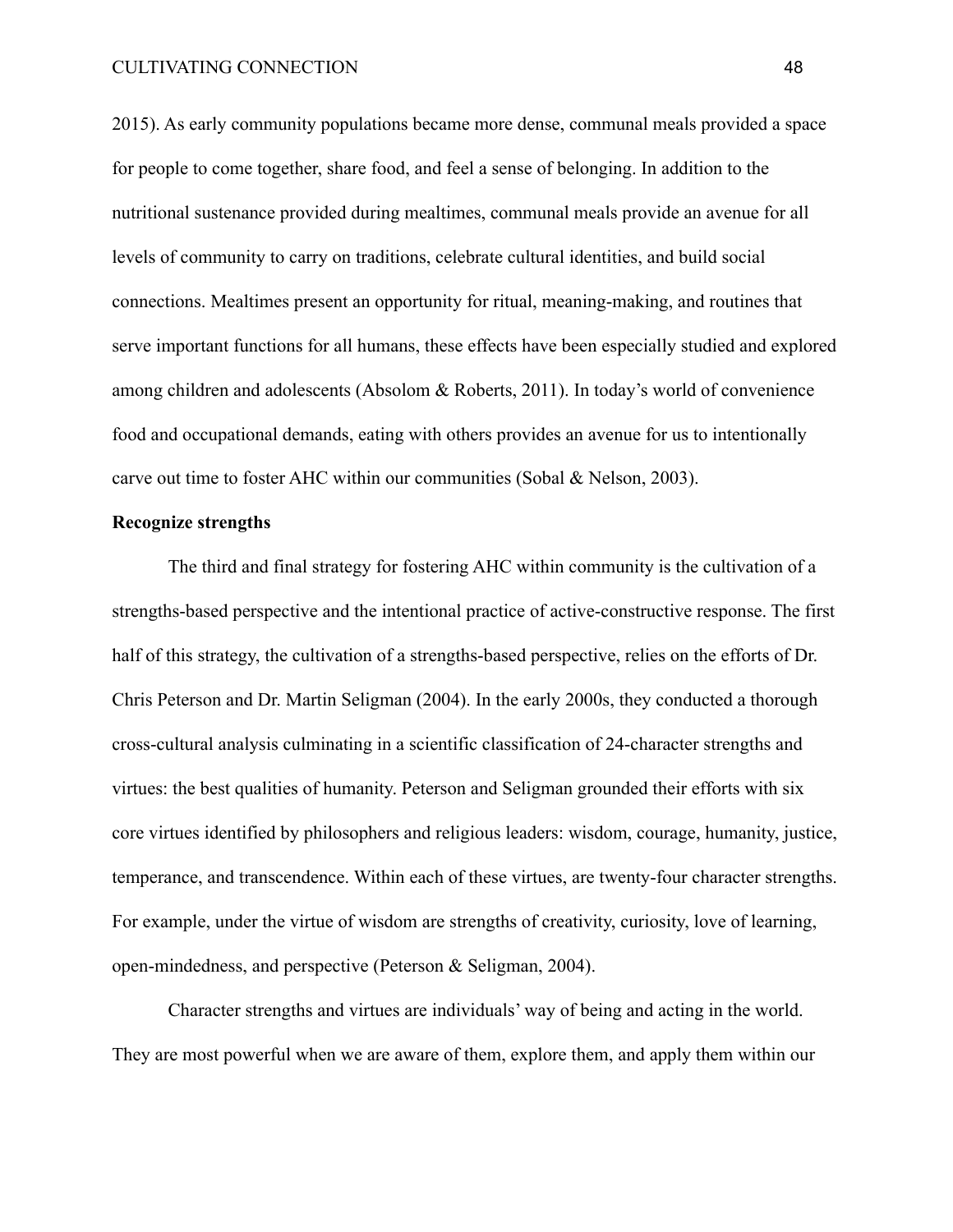lives (Niemiec, 2018). A strength-based perspective provides us with the awareness of qualities necessary to develop authentic human connection with others: love, kindness, social intelligence, humor, gratitude, fairness, and forgiveness. This perspective also allows us to see strengths in others. Strengths-spotting, recognizing and naming the strengths of others, allows individuals to feel seen and appreciated for their truest selves (Niemiec, 2018). This practice empowers us to elevate our relationships to a deeper sense of connection.

The second half of this strategy is a style of communication called active-constructive responding. To illustrate, I provide an example. Imagine your friend shares good news with you: they just got a new job! The way you respond to others' good news, and the way they respond to ours, carries the ability to compound its good effect, amplify positive emotions, and build trust within a relationship. Research suggests there are four common response styles: passive-constructive, passive-destructive, active-destructive, and active-constructive (Gable, Gonzaga & Strachman, 2006). While a passive-constructive response might acknowledge good news with a simple "That is nice," a passive destructive response would ignore the event and change topics, such as "That reminds me of something I wanted to tell you!" active-destructive responses would focus on the negative "Wow, that sounds intense. I don't envy you!" while active-constructive response is a signal of authentic support: "Wow, that is great news! How are you feeling?" Capitalizing on good news leads to increases in positive affect, greater life satisfaction, and an enhanced sense of belonging (Gable et al., 2006).

Active-constructive responding requires we are authentically present to the people around us. It is fueled by many character strengths, including kindness, curiosity, and love. Over time these positive interactions build networks of strong and supportive community. In fact, in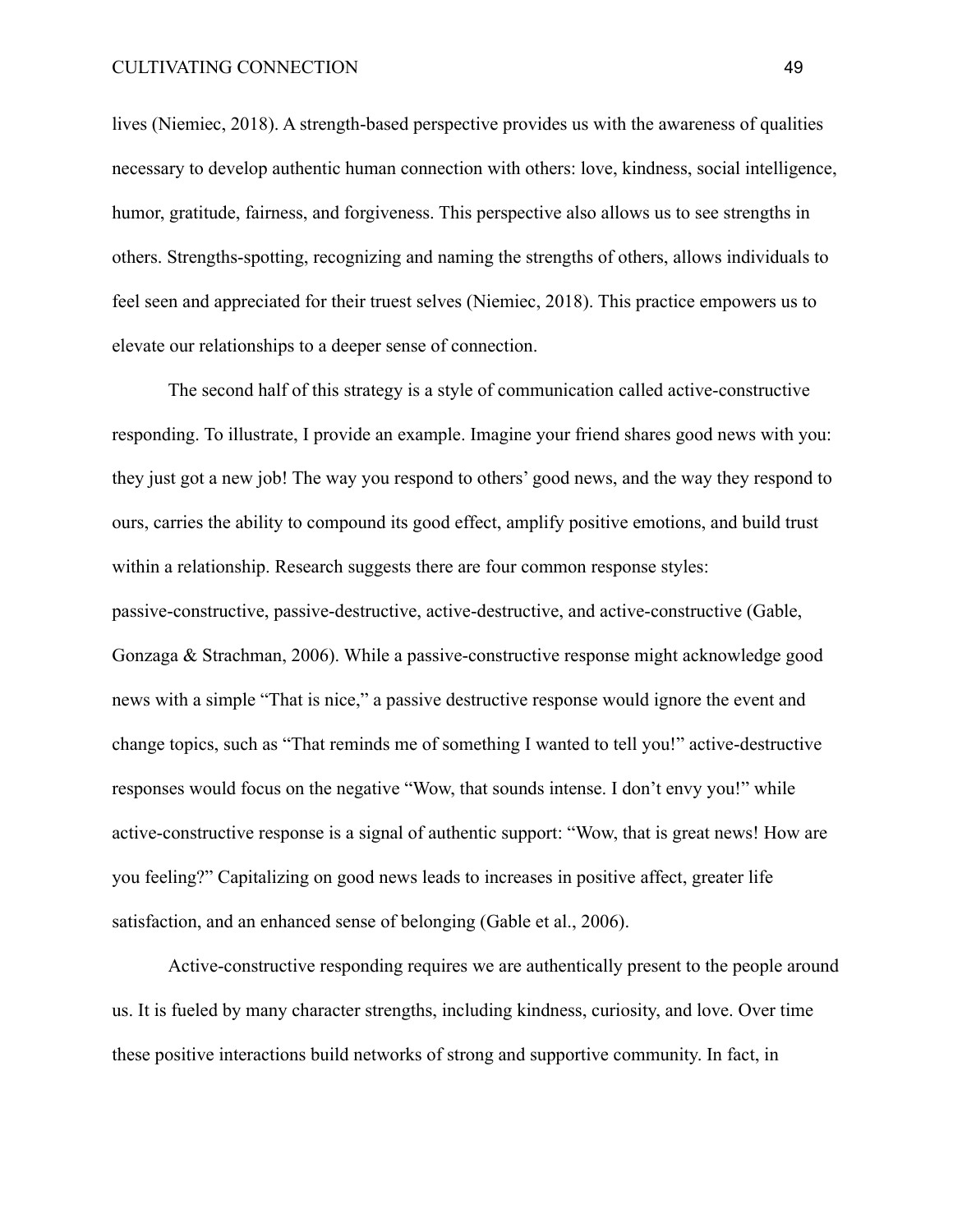romantic relationships, one study showed that the way couples engage in conversations around positive events tends to be even more predictive of long-term success than negative event conversations (Gable et al., 2006). While it is certainly important to feel social support when things go wrong, these findings suggest that it is also incredibly important to have social support when things go right. Savoring positive emotions, both in the moment and in the re-telling of their experience, allows them to broaden and build upon each other, enabling an *upward spiral* of positive affect and a deeper repository of resilience for future use (Fredrickson, 2013).

Each of the strategies to foster AHC within communities: cultivating compassion, giving presence, and recognizing strengths, serve as powerful resources in our effort to build lives of meaning and connection. Relationships with others are of paramount importance in an individual's pursuit of happiness and well-being. By looking outside ourselves, recognizing and appreciating the strengths of others, and showing up for others in an authentic way we can transform our relationships. In turn, our connection to others and sense of community serve us as powerful protective factors when we face the inevitable challenges of our lives.

# **Limitations & future directions**

Each level of community presents unique facilitating and inhibiting factors for authentic human connection. In this analysis I have merely skimmed the surface identifying three facilitating and inhibiting factors within each level, though there are undoubtedly countless other factors and sub-factors that play important roles in facilitating AHC within all levels of community. There are common threads of trust, safety, and openness among all three levels, although each level of community also presents unique challenges and criteria for AHC: consider psychological safety for organizations or environmental design for neighborhoods. In addition to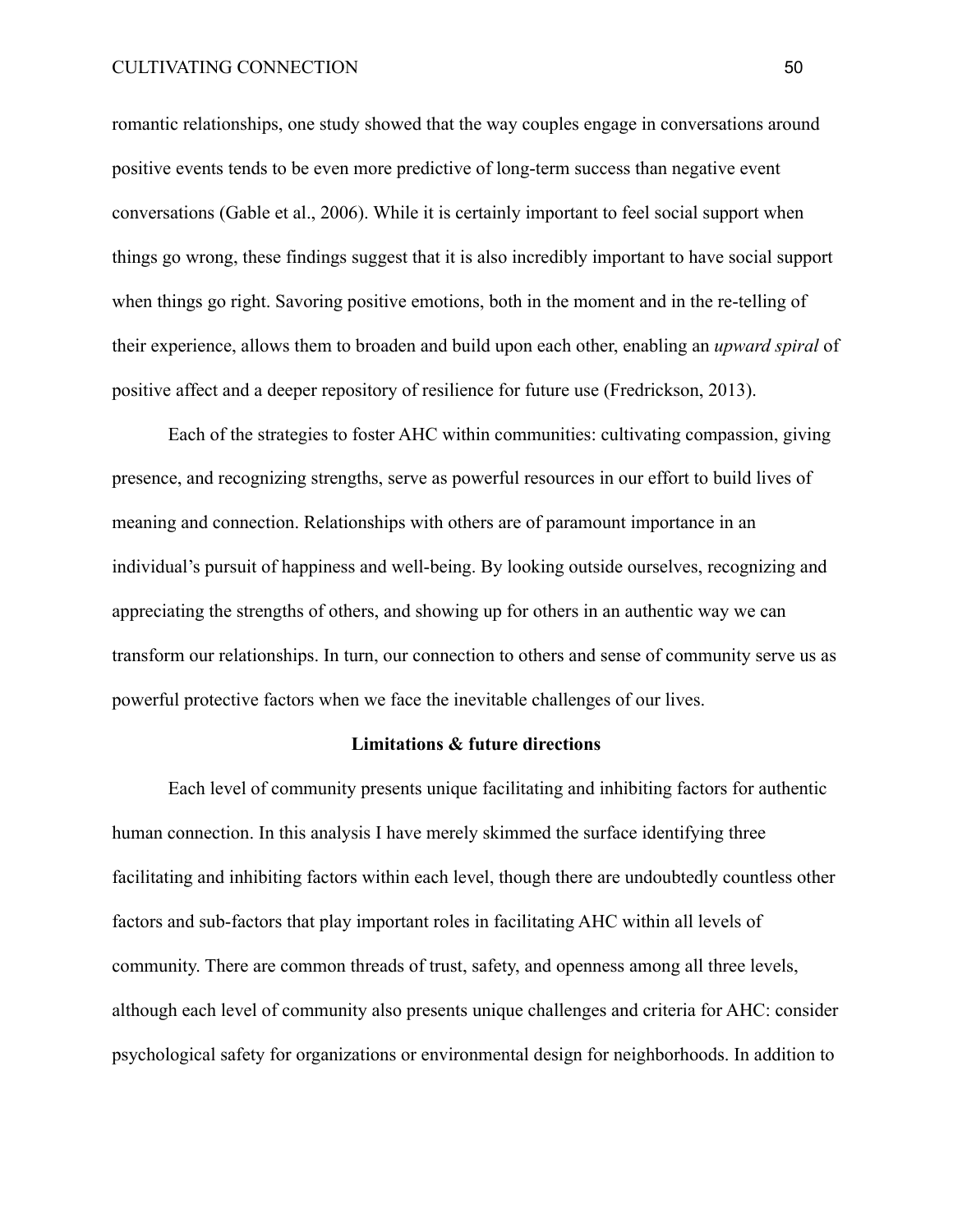the sheer number of factors that are related to authentic human connection, the theoretical and ambiguous nature of important concepts such as psychological sense of community, social capital, and sense of place pose additional challenges for objective measurement (Perkins & Long, 2002). Though difficult and complex, the reward of AHC within communities is a worthy pursuit. Going forward, I plan to translate the findings of this paper to programmatic experiences that empower individuals, organizations, and communities to foster authentic human connection at every level in their lives.

# **Conclusion**

If you want to go quickly, go alone. If you want to go far, go together.

—African proverb

At a time when our world is more interconnected than ever before, authentic human connection seems an exceedingly rare experience in the modern world, despite the fact connection to others and community belonging are essential for our individual sense of meaning and holistic well-being. In this paper, I have created a bridge between positive psychology and community psychology. I presented a recipe for AHC, as well as a 3x3x3 conceptual model investigating three levels of community: micro-communities of dyads and families, meso-communities of workplaces and schools, and macro-communities of neighborhoods, cities, and countries. For each level of community, I identified three facilitating and inhibiting factors for authentic human connection, including: eye contact, listening, virtue, psychological safety, psychological capital, play, social capital, ritual, and sense of place, as well as unconscious bias, fear, social and cultural norms, power structures, competition, instability, inequality, mistrust, and physical environment.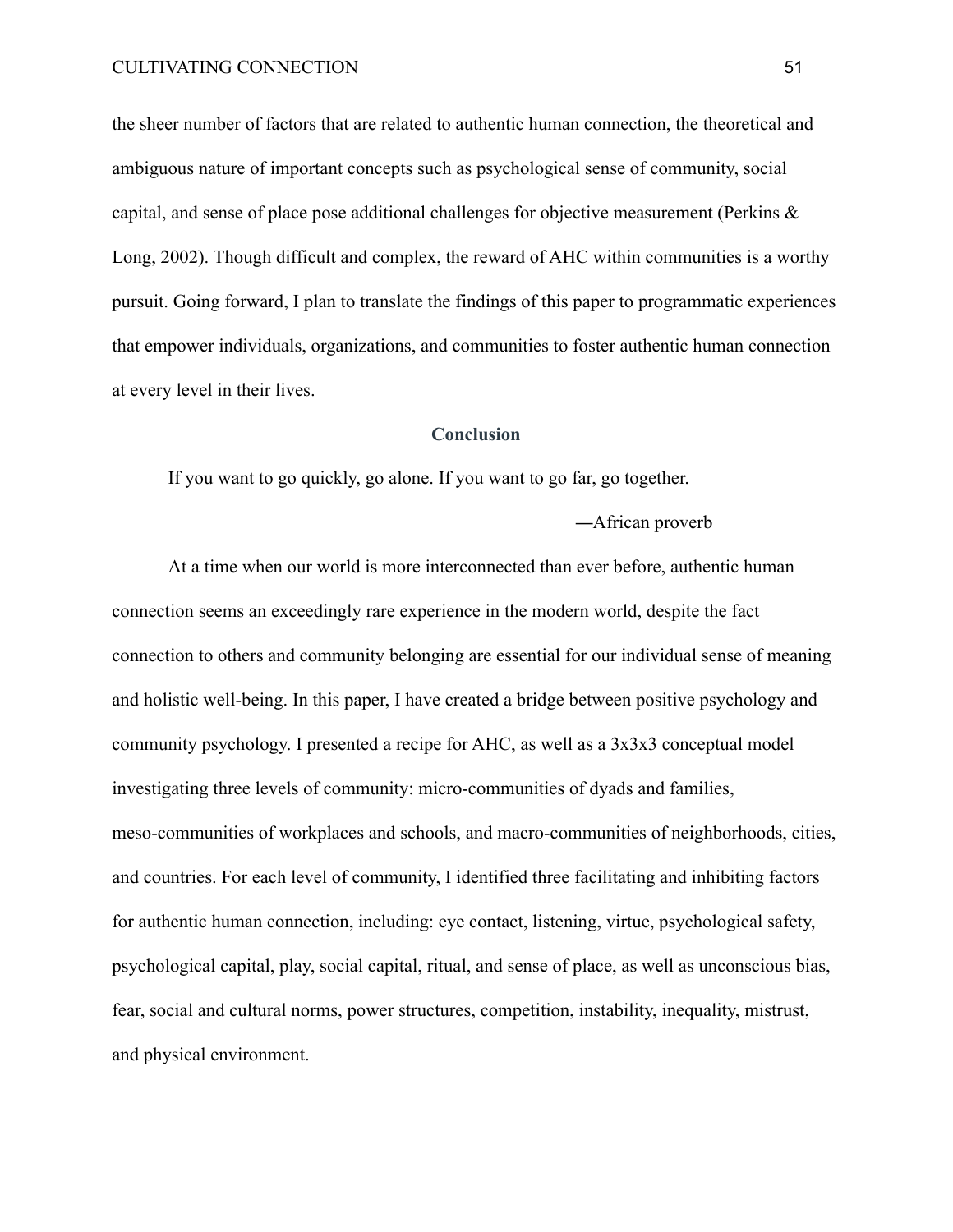Drawing on the rich resource of positive psychology, I closed my paper by presenting three strategies for individuals to foster authentic human connection across all levels of community: cultivate compassion, give presence, and recognize strengths. Though there are many nuances within each level of community, this conceptual model provides the foundation for us to intentionally cultivate connection in our lives. At its core, authentic human connection is the recognition of our inherent interdependence and interconnection: we are one shared humanity. In the spirit of Ubuntu, I hope you will join me on this journey to transform our communities to be sources of love and connection.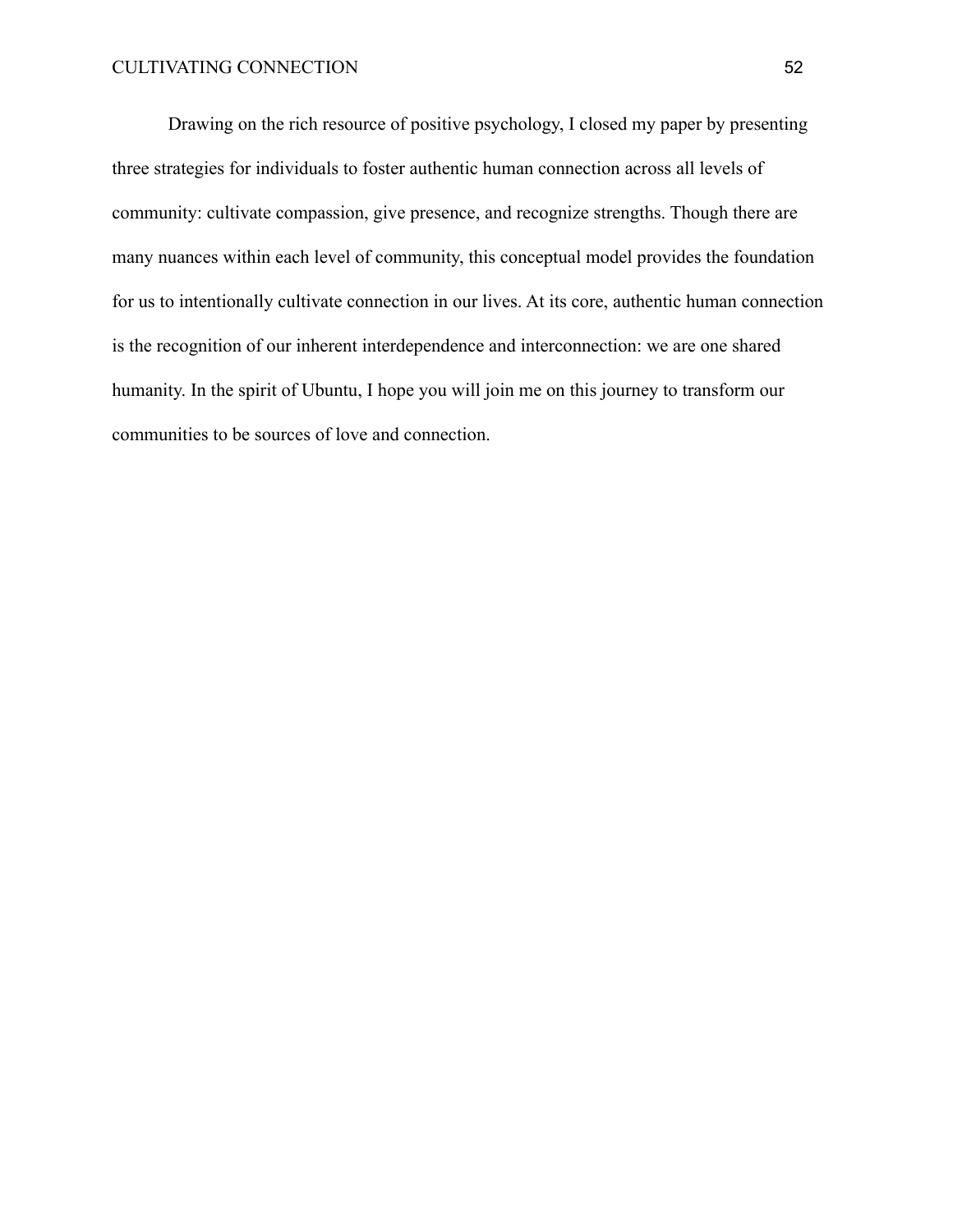#### References

- Absolom, S., & Roberts, A. (2011). Connecting with others: The meaning of social eating as an everyday occupation for young people. *Journal of Occupational Science, 18*(4), 339-346.
- Aron, E. N., & Aron, A. (1996). Love and expansion of the self: The state of the model. *Personal relationships*, *3*(1), 45-58.
- Baumeister, R. F., & Leary, M. R. (1995). The need to belong: Desire for interpersonal attachments as a fundamental human motivation. *Psychological Bulletin, 117*(3), 497-529.
- Bowlby, J. (1969, 1982). *Attachment and loss.* New York, NY: Basic Books.
- Bowles, S., & Gintis, H. (1998). The moral economy of communities: Structured populations and the evolution of prosocial norms. *Evolution and Human Behavior, 19*(1), 3-25.
- Brewer, M. B., & Roccas, S. (2001). Individual values, social identity, and optimal distinctiveness. In C. Sedikides & M. B. Brewer (Eds.), *Individual self, relational self, collective self* (pp. 219-237). New York, NY: Psychology Press.
- Brown, C. B. (2010). *The gifts of imperfection: Let go of who you think you're supposed to be and embrace who you are.* Center City, MN: Hazelden.
- Brown, C. B. (2012). *Daring greatly: How the courage to be vulnerable transforms the way we live, love, parent, and lead.* New York, NY: Gotham.
- Brown, M. E., & Baker, B. L. (2019). "People first": Factors that promote or inhibit community transformation. *Community Development*, *50*(3) 297-314.
- Brown, S. L. (2009). *Play: How it shapes the brain, opens the imagination, and invigorates the soul.* New York, NY: Penguin.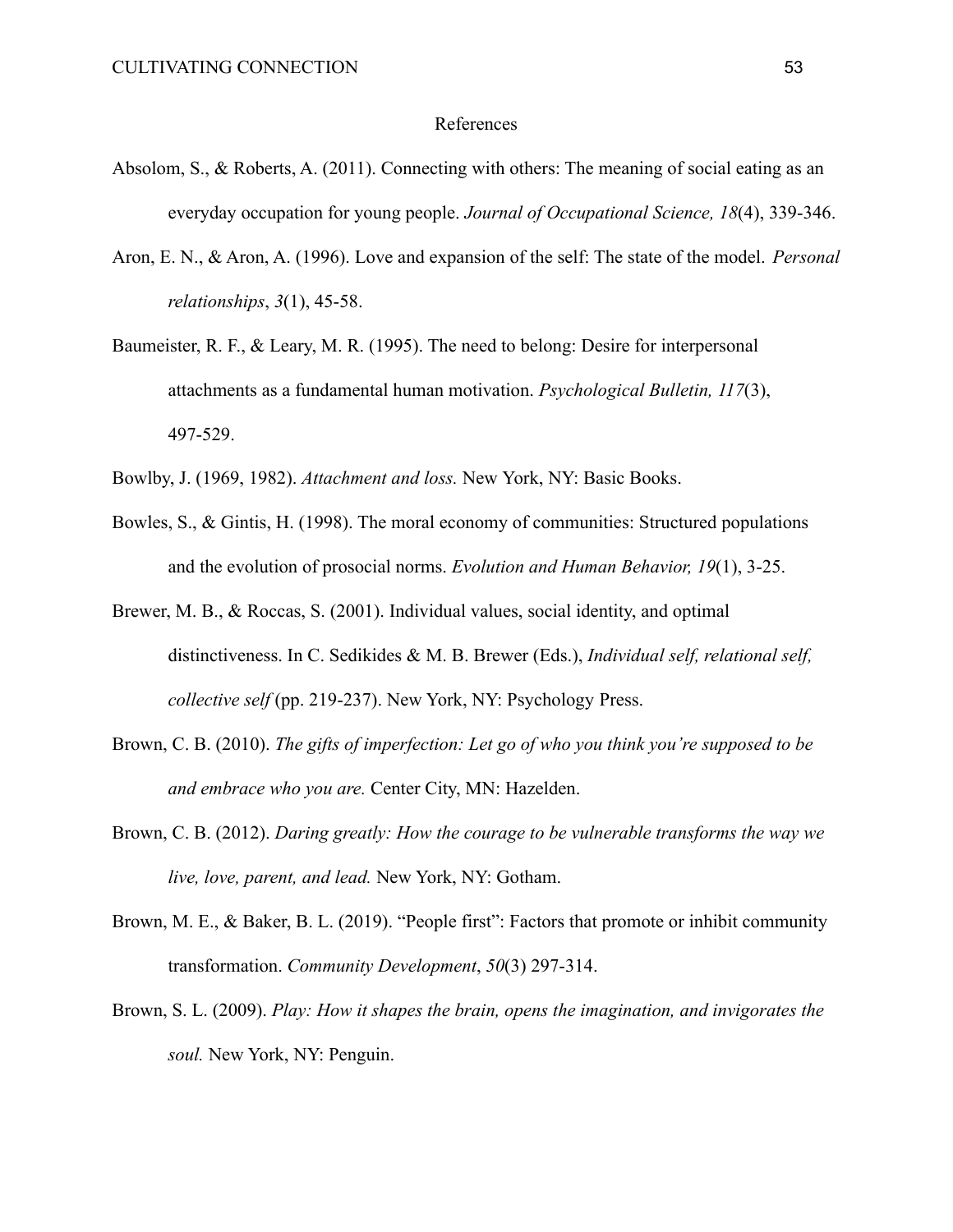- Buettner, D. (2017). *The Blue Zones of Happiness*. Washington DC: National Geographic Partners.
- Buettner, D., & Skemp, S. (2016). Blue Zones: lessons from the world's longest lived. *American Journal of Lifestyle Medicine, 10*(5), 318-321.
- Chavis, D. M., & Pretty, G. M. (1999). Sense of community: Advances in measurement and application. *Journal of Community Psychology, 27*(6), 635-642.
- Connection. (2019). In *Google's online dictionary*. Retrieved from [https://www.google.com/search?q=google+dictionary&rlz=1C1GCEU\\_enUS819US819](https://www.google.com/search?q=google+dictionary&rlz=1C1GCEU_enUS819US819&oq=google+dictionary&aqs=chrome..69i57j0l5.2114j0j7&sourceid=chrome&ie=UTF-8#dobs=connection) [&oq=google+dictionary&aqs=chrome..69i57j0l5.2114j0j7&sourceid=chrome&ie=UTF-8](https://www.google.com/search?q=google+dictionary&rlz=1C1GCEU_enUS819US819&oq=google+dictionary&aqs=chrome..69i57j0l5.2114j0j7&sourceid=chrome&ie=UTF-8#dobs=connection) [#dobs=connection](https://www.google.com/search?q=google+dictionary&rlz=1C1GCEU_enUS819US819&oq=google+dictionary&aqs=chrome..69i57j0l5.2114j0j7&sourceid=chrome&ie=UTF-8#dobs=connection)
- Davidson, W. B., & Cotter, P. R. (1991). The relationship between sense of community and subjective well‐being: A first look. *Journal of Community Psychology*, *19*(3), 246-253.
- Diebels, K. J. & Leary, M. R. (2019) The psychological implications of believing that everything is one. *Journal of Positive Psychology, 14*(4), 463-473.
- Durkheim, E. (1951). *Suicide: A study in sociology.* New York, NY: The Free Press.
- Dutton, J. E. (2003). *Energize your workplace: How to create and sustain high-quality connections at work.* San Francisco, CA: A Wiley Imprint.
- Edmondson, A. (1999). Psychological safety and learning behavior in work teams. *Administrative Science Quarterly, 44*(2), 350-383.
- Emery, N. J. (2000). The eyes have it: the neuroethology, function and evolution of social gaze. *Neuroscience & Biobehavioral Reviews, 24*(6), 581-604.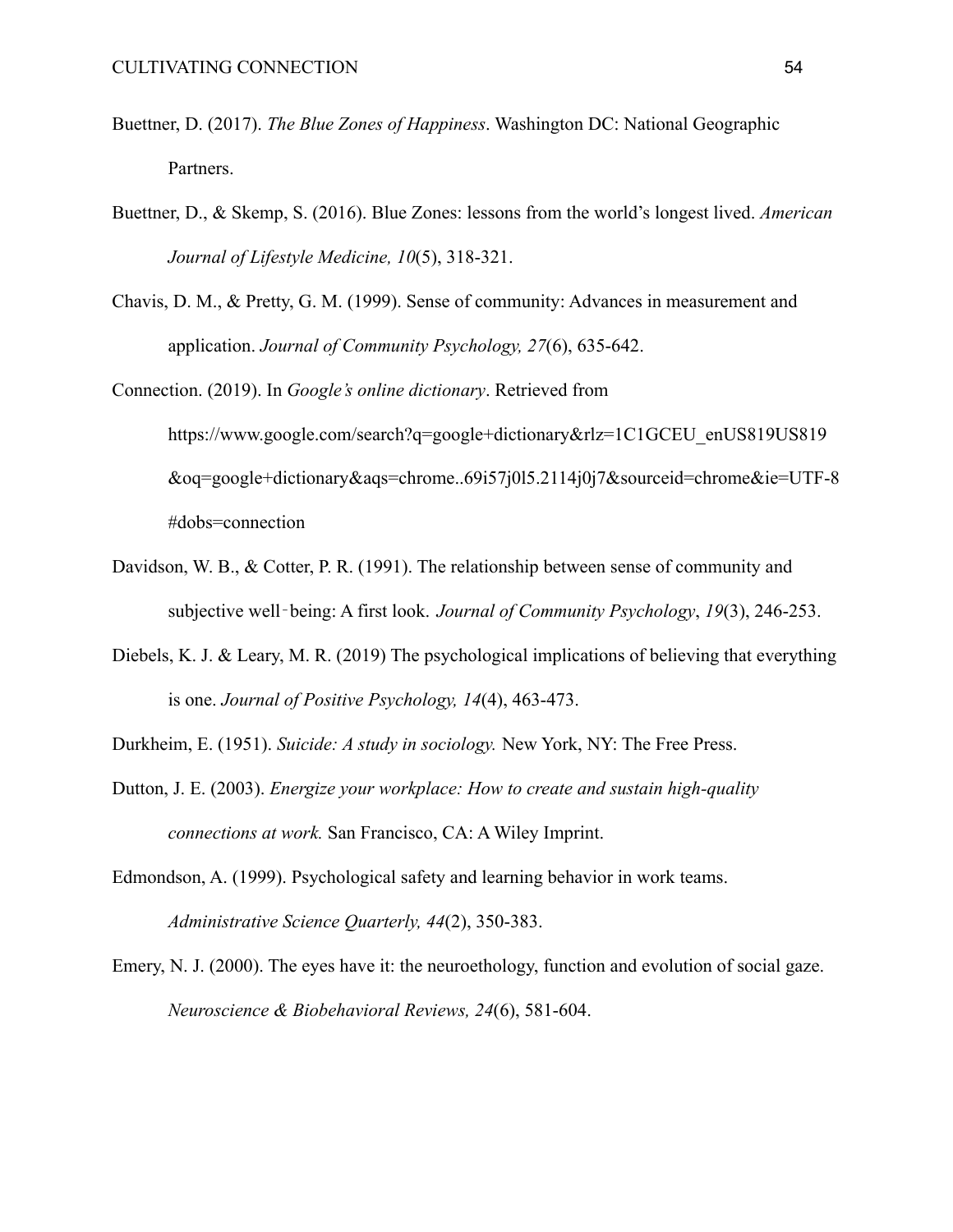- Epley, N., & Schroeder, J. (2014). Mistakenly seeking solitude. *Journal of Experimental Psychology: General, 143*(5), 1980-1999.
- Foa, E. B., & Foa, U. G. (1980). Resource theory. In K. J. Gergen, M.S. Greenberg, & R. H. Willis (Eds.), *Social exchange: Advances in theory and research* (pp. 77-94). New York, NY: Plenum Press.
- Fowler, J. H., & Christakis, N. A. (2008). Dynamic spread of happiness in a large social network: longitudinal analysis over 20 years in the Framingham Heart Study. *British Medical Journal, 337*, a2338.
- Fredrickson, B. L. (2013). *Love 2.0.* New York, NY: Penguin Group.
- Fredrickson, B. L. (2009). *Positivity: Groundbreaking research reveals how to embrace the hidden strength of positive emotions, overcome negativity, and thrive.* New York, NY: Crown.
- Frost, D. M., & Meyer, I. H. (2012). Measuring community connectedness among diverse sexual minority populations. *Journal of Sex Research, 49*(1), 36-49.
- Gable, S. L., Gonzaga, G. C., & Strachman, A. (2006). Will you be there for me when things go right? Supportive responses to positive event disclosures. *Journal of Personality and Social psychology*, *91*(5), 904-917.
- Gable, S. L., & Gosnell, C. L. (2011). The positive side of close relationships. In K. M. Sheldon, T. B. Kashdan, & M. F. Steger (Eds.), *Designing positive psychology: Taking stock and moving forward* (pp. 265-279). New York, NY: Oxford University Press.
- Greenwald, A. G., & Krieger, L. H. (2006). Implicit bias: Scientific foundations. *California Law Review, 94*(4), 945-967.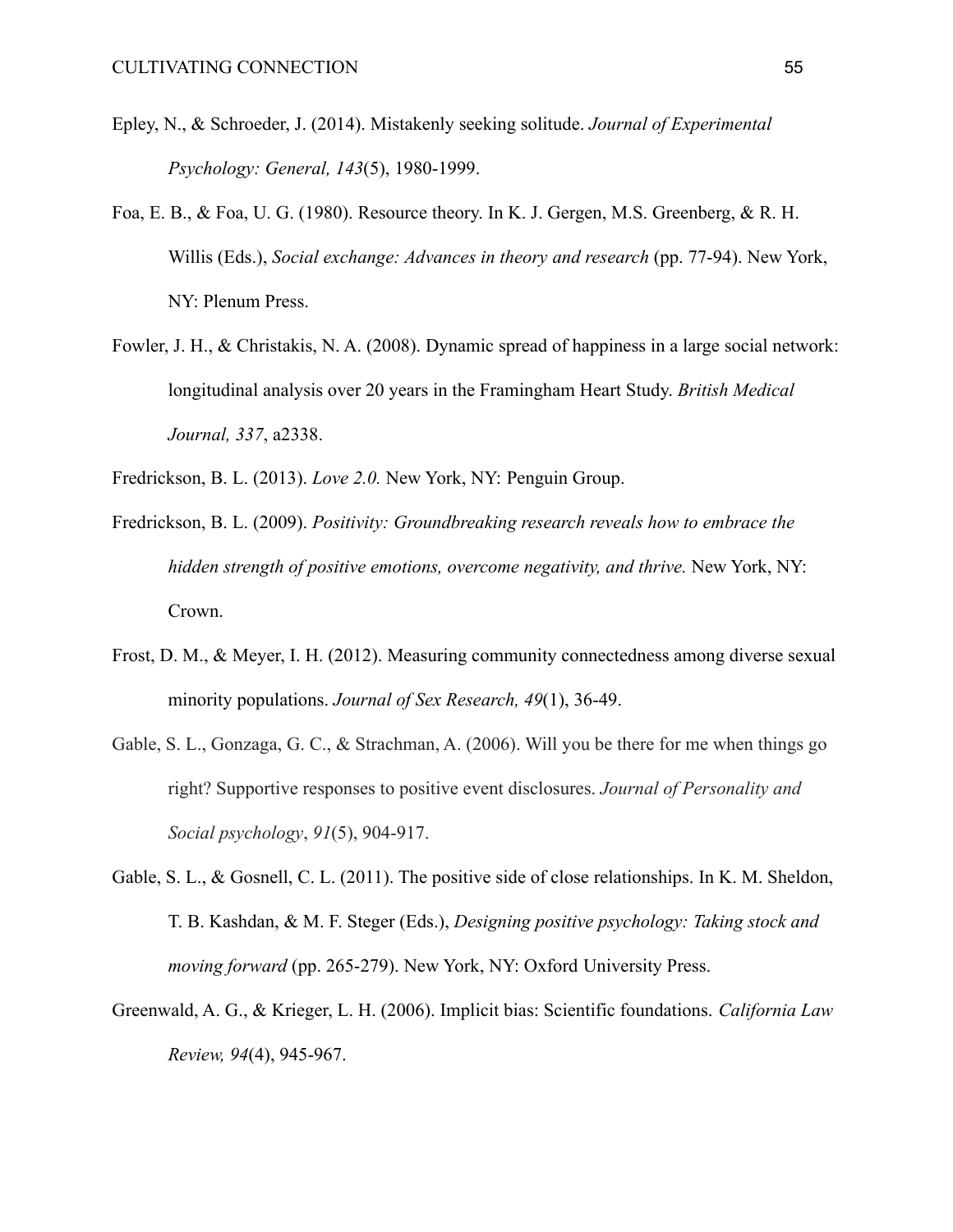Haidt, J. (2006). *The happiness hypothesis*. New York, NY: Basic Books.

- Haidt, J., Patrick Seder, J., & Kesebir, S. (2008). Hive psychology, happiness, and public policy. *Journal of Legal Studies, 37*(S2), S133-S156.
- Hallowell, E. M. (1999, January-February). The human moment at work. *Harvard Business Review*. Retrieved from <http://plantsolutions.com/documents/HumanMoment.pdf>

Harari (2015). *Sapiens.* New York, NY: HarperCollins Publishers.

- Harlow, H. F. & Zimmerman, R. R. (1958). The development of affectional responses in infant monkeys. *Proceedings of the American Philosophical Society, 102*(5). 501-509.
- Hillery, G. A. (1972). Selected issues in community theory. *Rural Sociology, 37*(4), 534-552.
- Hobson, N. M., Schroeder, J., Risen, J. L., Xygalatas, D., & Inzlicht, M. (2018). The psychology of rituals: An integrative review and process-based framework. *Personality and Social Psychology Review*, *22*(3), 260-284.
- Hui, C., & Lee, C. (2000). Moderating effects of organization-based self-esteem on organizational uncertainty: Employee response relationships. *Journal of Management*, *26*(2), 215-232.
- Hutcherson, C. A., Seppala, E. M., & Gross, J. J. (2008). Loving-kindness meditation increases social connectedness. *Emotion, 8*(5), 720-724.
- Hystad, P., & Carpiano, R. M. (2012). Sense of community-belonging and health-behaviour change in Canada. *Journal of Epidemiol Community Health, 66*(3), 277-283.
- Kawachi, I., & Berkman, L. (2000). Social cohesion, social capital, and health. *Social Epidemiology*, 174-190.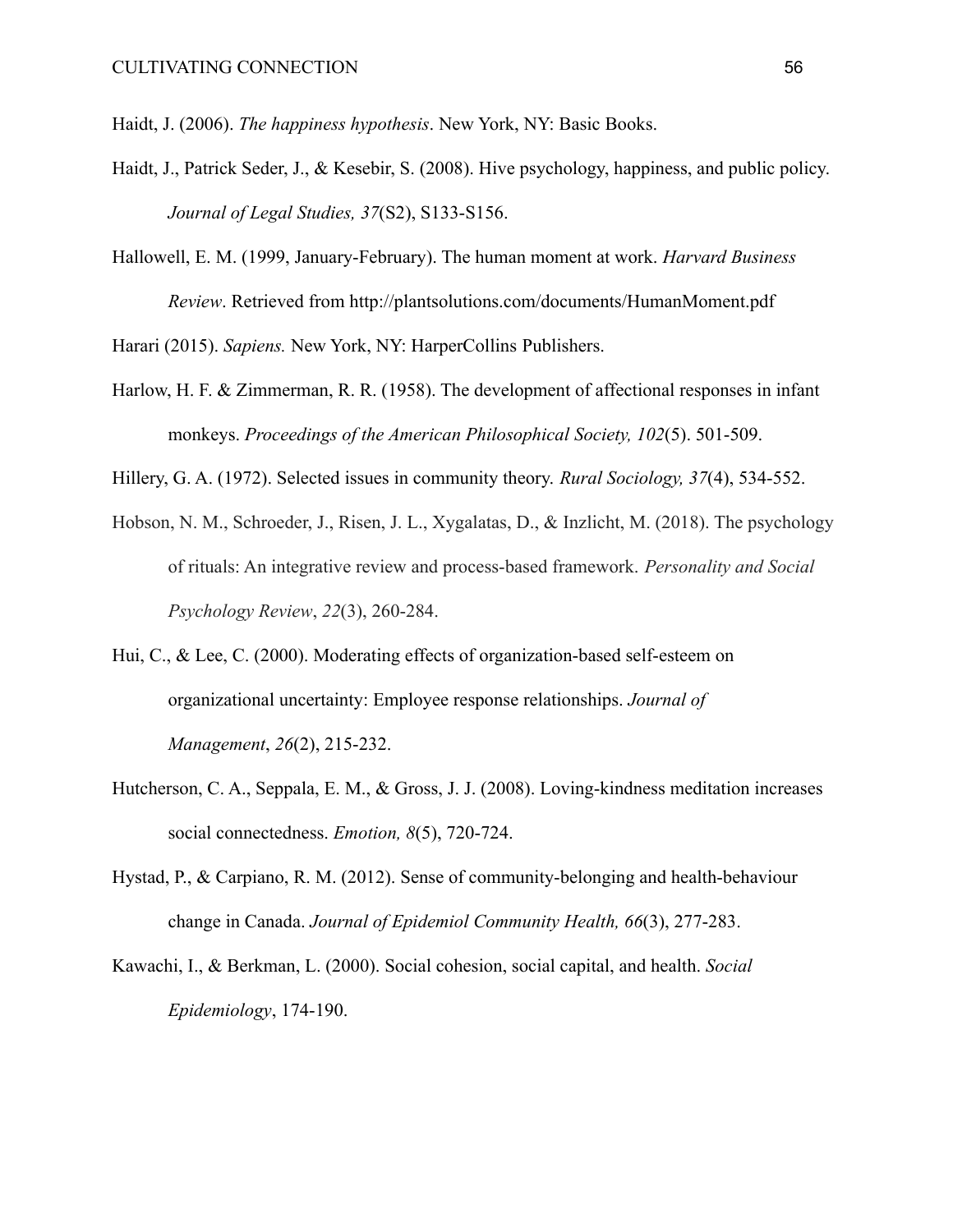- Kawachi, I., Kennedy, B. P., Lochner, K., & Prothrow-Stith, D. (1997). Social capital, income inequality, and mortality. *American Journal of Public Health, 87*(9), 1491-1498.
- Kern, M. L., Benson, L., Steinberg, E. A., & Steinberg, L. (2016). The EPOCH measure of adolescent well-being. *Psychological Assessment, 28*(5), 586-597.
- Lueke, A., & Gibson, B. (2015). Mindfulness meditation reduces implicit age and race bias: The role of reduced automaticity of responding. *Social Psychological and Personality Science, 6*(3), 284-291.
- Luthans, F., Luthans, K. W., & Luthans, B. C. (2004). Positive psychological capital: Beyond human and social capital. *Business Horizons, 47*(1), 45-50.
- Lyubomirsky, S., & Ross, L. (1997). Hedonic consequences of social comparison: a contrast of happy and unhappy people. *Journal of Personality and Social Psychology, 73*(6), 1141.
- Maas, J., Van Dillen, S. M., Verheij, R. A., & Groenewegen, P. P. (2009). Social contacts as a possible mechanism behind the relation between green space and health. *Health & Place, 15*(2), 586-595.
- Major, B., & O'brien, L. T. (2005). The social psychology of stigma. *Annual Review of Psychology, 56*(1), 393-421.
- Mashek, D., Cannaday, L. W., & Tangney, J. P. (2007). Inclusion of community in self scale: A single‐item pictorial measure of community connectedness. *Journal of Community Psychology*, *35*(2), 257-275.

Maslow, A. H. (1943). A theory of human motivation. *Psychological review, 50*(4), 370.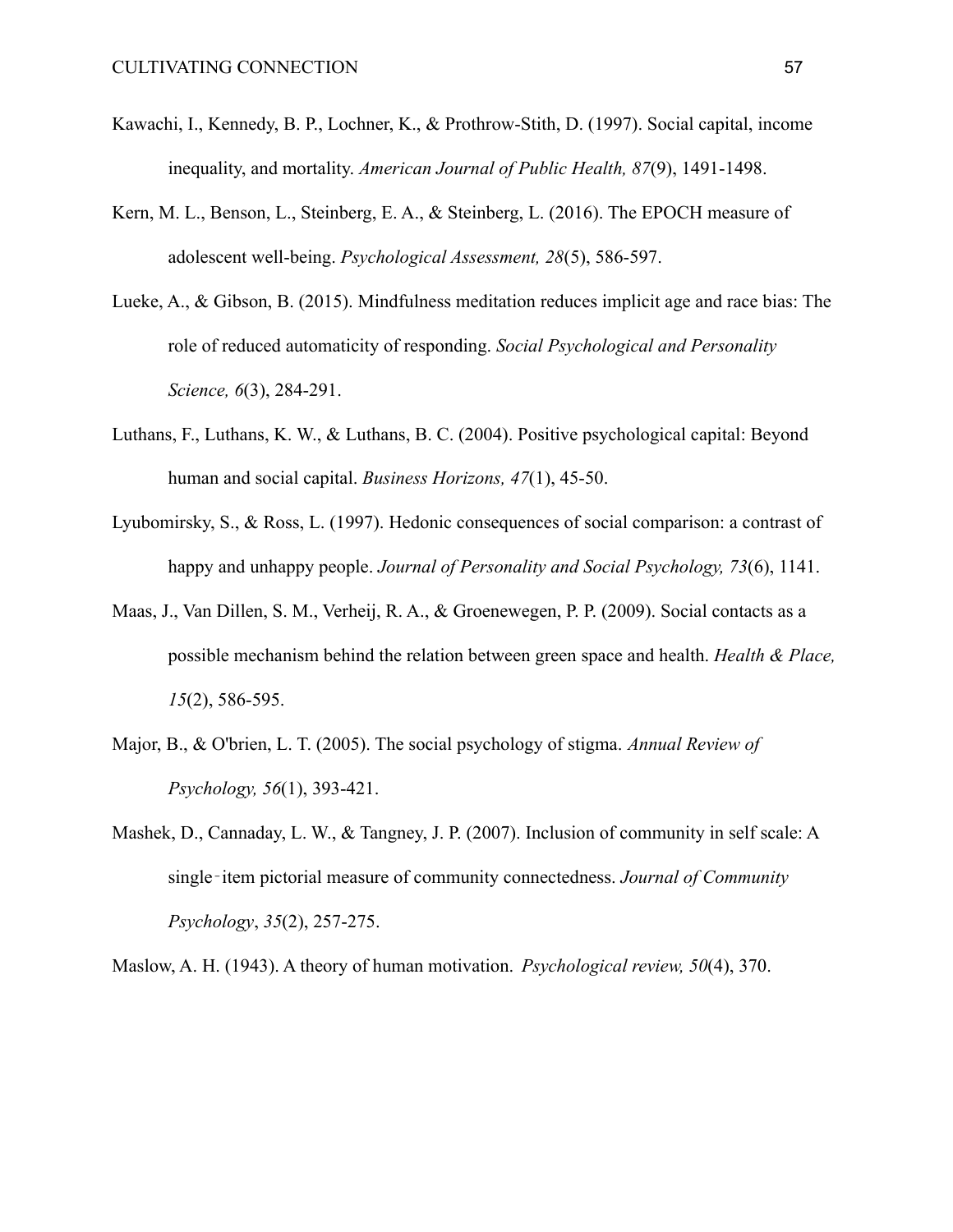- Master, S. L., Eisenberger, N. I., Taylor, S. E., Naliboff, B. D., Shirinyan, D., & Lieberman, M. D. (2009). A picture's worth: Partner photographs reduce experimentally induced pain. *Psychological Science, 20*(11), 1316-1318.
- McMahon, D. M. (2018). From the Paleolithic to the present: Three revolutions in the global history of happiness. In E. Diener, S. Oishi, & L. Tay (Eds.), *Handbook of well-being*. Salt Lake City, UT: DEF Publishers.
- McMillan, D. W., & Chavis, D. M. (1986). Sense of community: A definition and theory. *Journal of Community Psychology, 14*(1), 6-23.
- Melchert, N. (2002). Aristotle: The reality of the world. The good life. In *The great conversation: A historical introduction to philosophy* (4th ed., pp. 186-194). Boston, MA: McGraw-Hill.
- Mineo, L. (2017, April 11). Good genes are nice, but joy is better. *The Harvard Gazette.* Retrieved from:

https://news.harvard.edu/gazette/story/2017/04/over-nearly-80-years-harvard-study-has-b een-showing-how-to-live-a-healthy-and-happy-life/

Neff, K. (2003). Self-compassion: An alternative conceptualization of a healthy attitude toward oneself. *Self and Identity, 2*(2), 85-101.

Niemiec, R. M. (2018). *Character strengths and interventions*. Boston, MA: Hogrefe Publishing.

Obst, P. L., & White, K. M. (2007). Choosing to belong: The influence of choice on social identification and psychological sense of community. *Journal of Community Psychology, 35*(1), 77-90.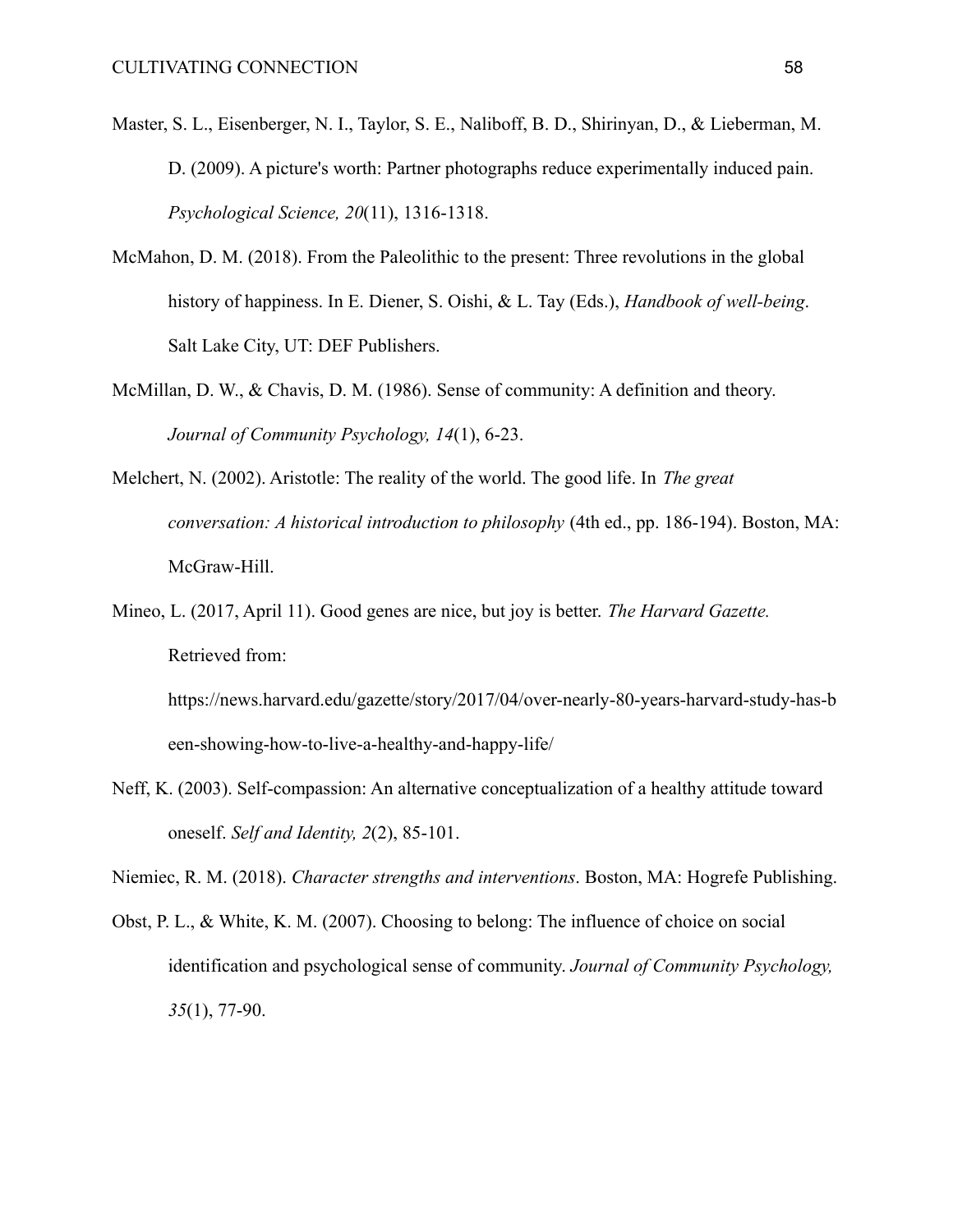- Olaveson, T. (2001). Collective effervescence and communitas: Processual models of ritual and society in Emile Durkheim and Victor Turner. *Dialectical Anthropology, 26*(2), 89-124.
- Perkins, D.D., & Long, D.A. (2002). Neighborhood sense of community and social capital: A multi-level analysis. In A. Fisher, C. Sonn, & B. Bishop (Eds.), *Psychological sense of community: Research, applications, and implications* (pp. 291-318). New York, NY: Plenum.
- Peterson, C. (2006). *A primer in positive psychology*. New York, NY: Oxford University Press.
- Peterson, C., & Seligman, M. E. (2004). *Character strengths and virtues: A handbook and classification*. Oxford, United Kingdom: Oxford University Press.
- Pinker, S. (2015). *The village effect: How face-to-face contact can make us healthier and happier.* New York, NY: Random House.
- Pretty, G., Bishop, B., Fisher, A., & Sonn, C. (2007). Psychological sense of community and its relevance to well-being and everyday life in Australia. *Australian Community Psychologist, 19*(2), 6-25.
- Prilleltensky, I. (2016). *The laughing guide to well-being: using humor and science to become happier and healthier.* Lanham, MD: Rowman & Littlefield.
- reWork, Google. (n.d.) Guide: Understand team effectives. retrieved from <https://rework.withgoogle.com/print/guides/5721312655835136/>
- Rice, S. & Burbules, N. C. (2010). Listening: a virtue account. *Teachers College Record, 112*(11), 2728-2742.
- Rogers, Z., & Bragg, E. (2012). The power of connection: Sustainable lifestyles and sense of place. *Ecopsychology, 4*(4), 307-318.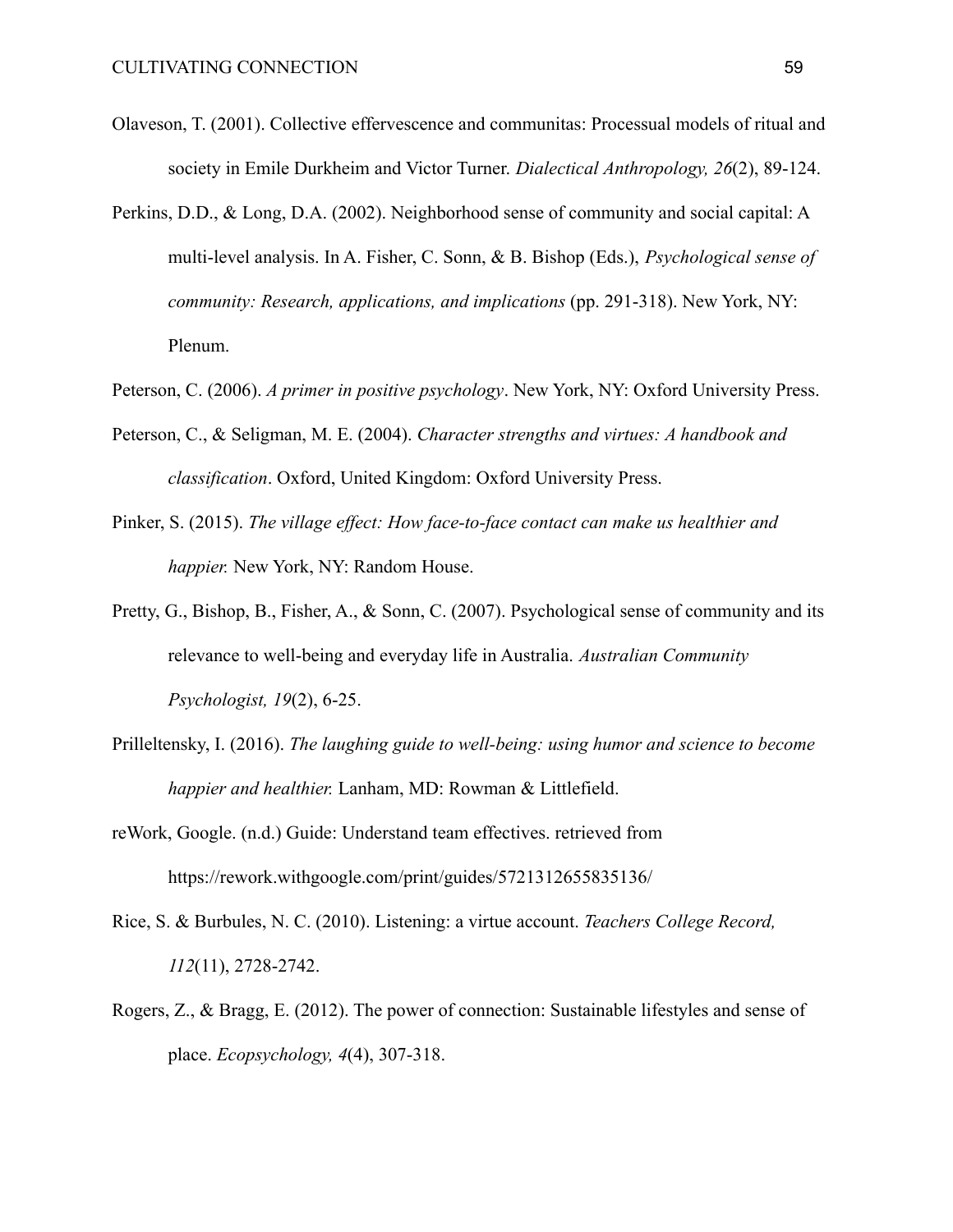- Ross, N. A., Wolfson, M. C., Dunn, J. R., Berthelot, J. M., Kaplan, G. A., & Lynch, J. W. (2000). Relation between income inequality and mortality in Canada and in the United States: cross sectional assessment using census data and vital statistics. *British Medical Journal, 320*(7239), 898-902.
- Seligman, M. E. & Csikszentmihalyi, M. (2000). Positive psychology: An introduction. *American Psychologist, 55*(1), 5-14.
- Seligman, M. E. (1999). The APA 1998 annual report: The President's address. *American Psychologist, 54*(8), 559-562.
- Seligman, M. E. (2011). *Flourish.* New York, NY: Free Press.
- Seppala, E., Rossomando, T., & Doty, J. R. (2013). Social connection and compassion: Important predictors of health and well-being. *Social Research: An International Quarterly, 80*(2), 411-430.
- Smith, E. E. (2017). *The power of meaning*. New York, NY: Broadway Books.
- Sobal, J., & Nelson, M. K. (2003). Commensal eating patterns: A community study. *Appetite, 41*(2), 181-190.
- Sonn, C. C., Bishop, B. J., & Drew, N. M. (1999). Sense of community: Issues and considerations from a cross-cultural perspective: Controversy and contentions. *Community, Work & Family, 2*(2), 205-218.
- Stone, C., Trisi, D., Sherman, A., & Debot, B. (2015). A guide to statistics on historical trends in income inequality. *Center on Budget and Policy Priorities*, 26, 1-23.
- Sulloway, F. J. (2010). Why siblings are like Darwin's finches: Birth order, sibling competition, and adaptive divergence within the family. In D. M. Buss & P. H. Hawley (Eds.), *The*